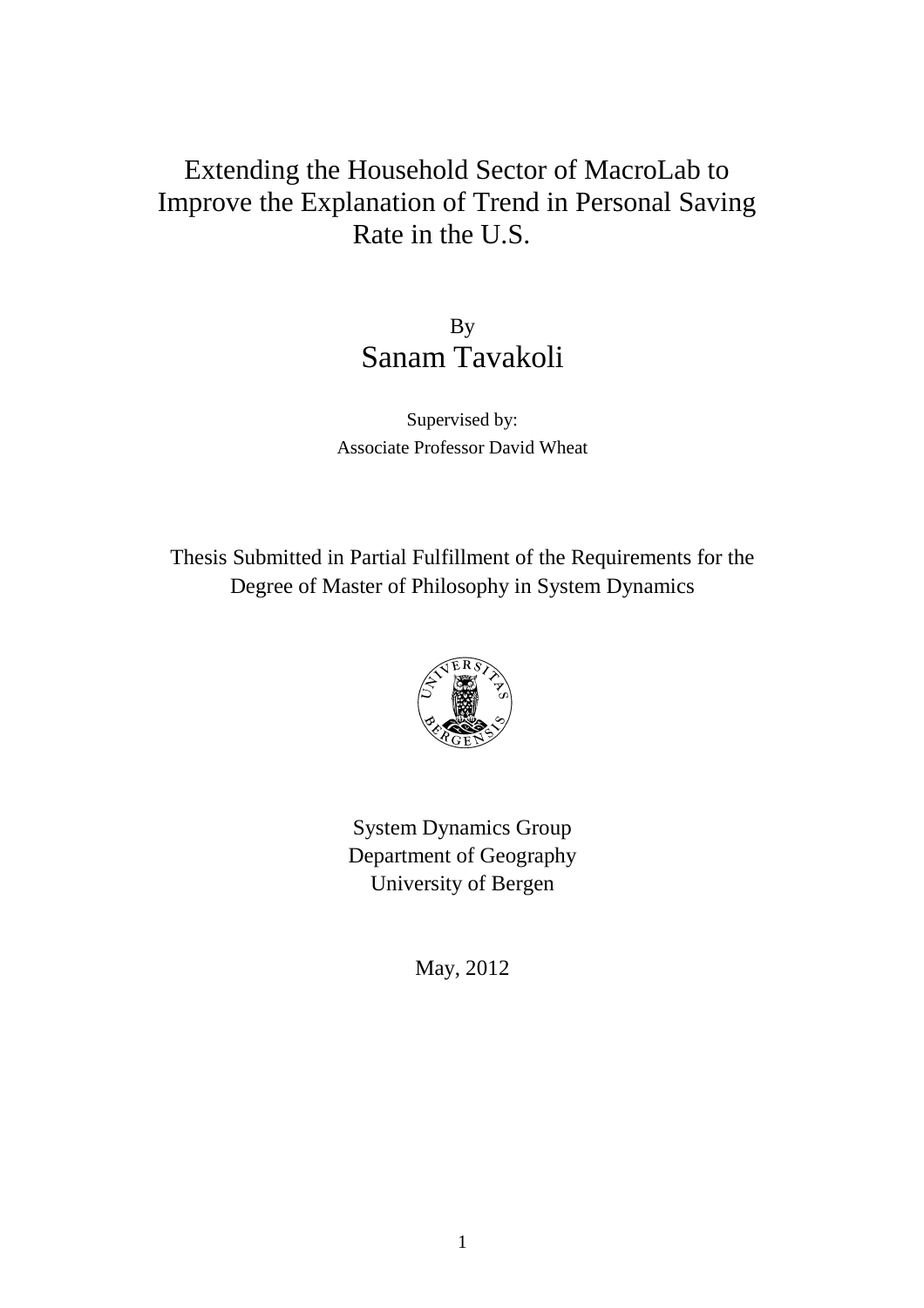# **Contents**

| 1.1   |          |                                                            |  |  |
|-------|----------|------------------------------------------------------------|--|--|
| 1.2   |          |                                                            |  |  |
| 1.3   |          |                                                            |  |  |
| 1.3.1 |          |                                                            |  |  |
| 1.3.2 |          |                                                            |  |  |
| 1.4   |          |                                                            |  |  |
| 2.    |          |                                                            |  |  |
| 2.1   |          |                                                            |  |  |
| 2.2   |          |                                                            |  |  |
| 3.    |          |                                                            |  |  |
| 3.1   |          |                                                            |  |  |
| 3.2   |          |                                                            |  |  |
| 3.2.1 |          |                                                            |  |  |
| 3.2.2 |          |                                                            |  |  |
| 3.2.3 |          | Overview of MacroLab Household Sector and it equations: 23 |  |  |
| 3.2.4 |          |                                                            |  |  |
| 3.2.5 |          |                                                            |  |  |
|       | 3.2.5.1  |                                                            |  |  |
|       | 3.2.5.2  |                                                            |  |  |
|       | 3.2.5.3  |                                                            |  |  |
|       | 3.2.5.4  |                                                            |  |  |
|       | 3.2.5.5  |                                                            |  |  |
|       | 3.2.5.6  |                                                            |  |  |
|       | 3.2.5.7  |                                                            |  |  |
|       | 3.2.5.8  |                                                            |  |  |
|       | 3.2.5.9  |                                                            |  |  |
|       | 3.2.5.10 |                                                            |  |  |
|       | 3.2.5.11 |                                                            |  |  |
|       | 3.2.5.12 |                                                            |  |  |
|       | 3.2.5.13 |                                                            |  |  |
|       | 3.2.5.14 |                                                            |  |  |
|       | 3.2.5.15 |                                                            |  |  |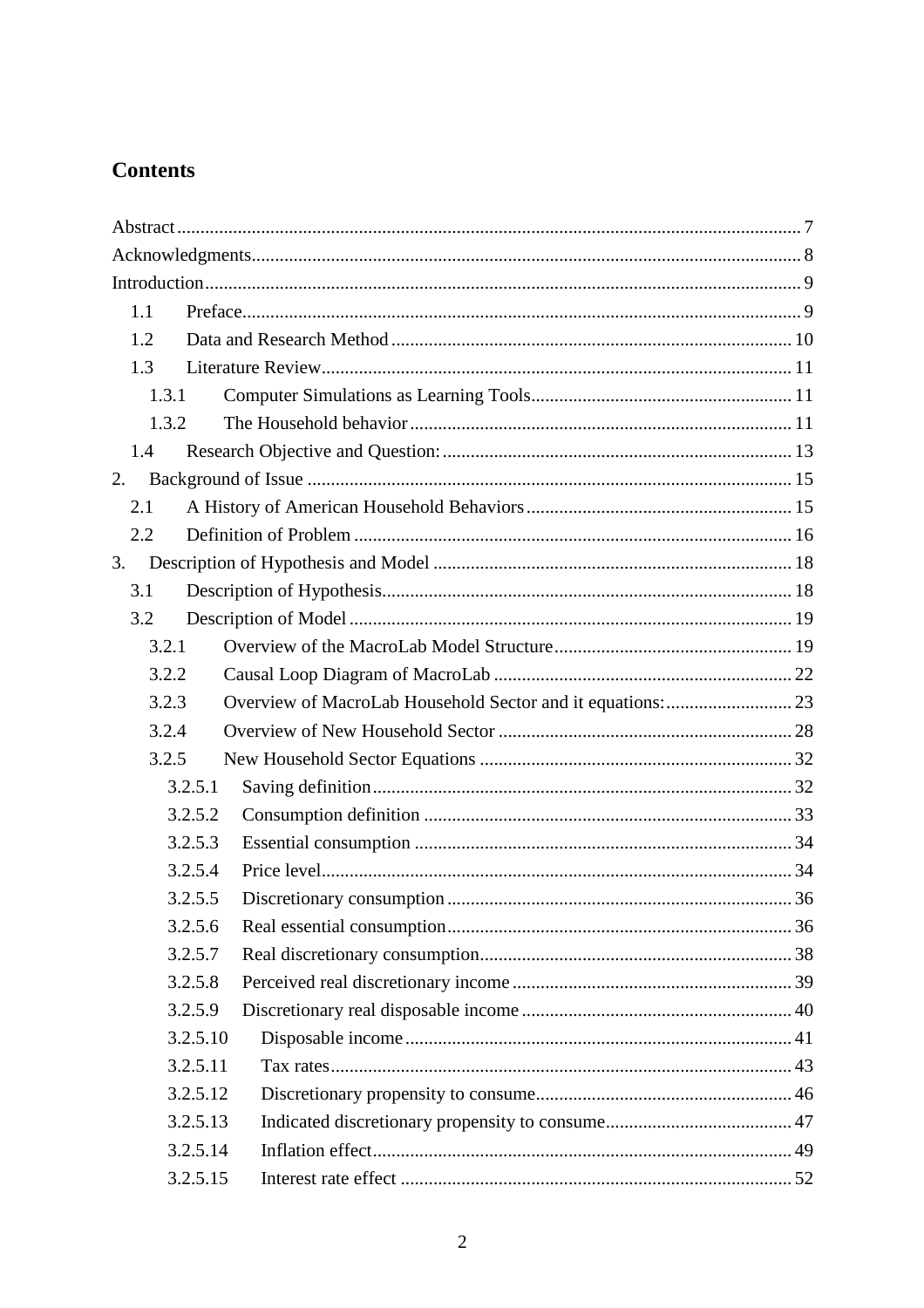| 3.3   |                                                                         |  |  |  |  |
|-------|-------------------------------------------------------------------------|--|--|--|--|
| 4.    |                                                                         |  |  |  |  |
| 4.1   |                                                                         |  |  |  |  |
| 4.2   |                                                                         |  |  |  |  |
| 4.3   |                                                                         |  |  |  |  |
| 4.3.1 |                                                                         |  |  |  |  |
| 4.3.2 |                                                                         |  |  |  |  |
| 4.3.3 |                                                                         |  |  |  |  |
|       | 4.3.4                                                                   |  |  |  |  |
|       | 4.3.5                                                                   |  |  |  |  |
| 4.4   |                                                                         |  |  |  |  |
| 4.5   |                                                                         |  |  |  |  |
| 4.5.1 |                                                                         |  |  |  |  |
| 4.5.2 |                                                                         |  |  |  |  |
| 5.    |                                                                         |  |  |  |  |
| 5.1   |                                                                         |  |  |  |  |
| 5.2   | Introduction of the new model to students with the Interactive Learning |  |  |  |  |
|       |                                                                         |  |  |  |  |
| 5.3   |                                                                         |  |  |  |  |
| 5.4   |                                                                         |  |  |  |  |
|       |                                                                         |  |  |  |  |
|       |                                                                         |  |  |  |  |
|       |                                                                         |  |  |  |  |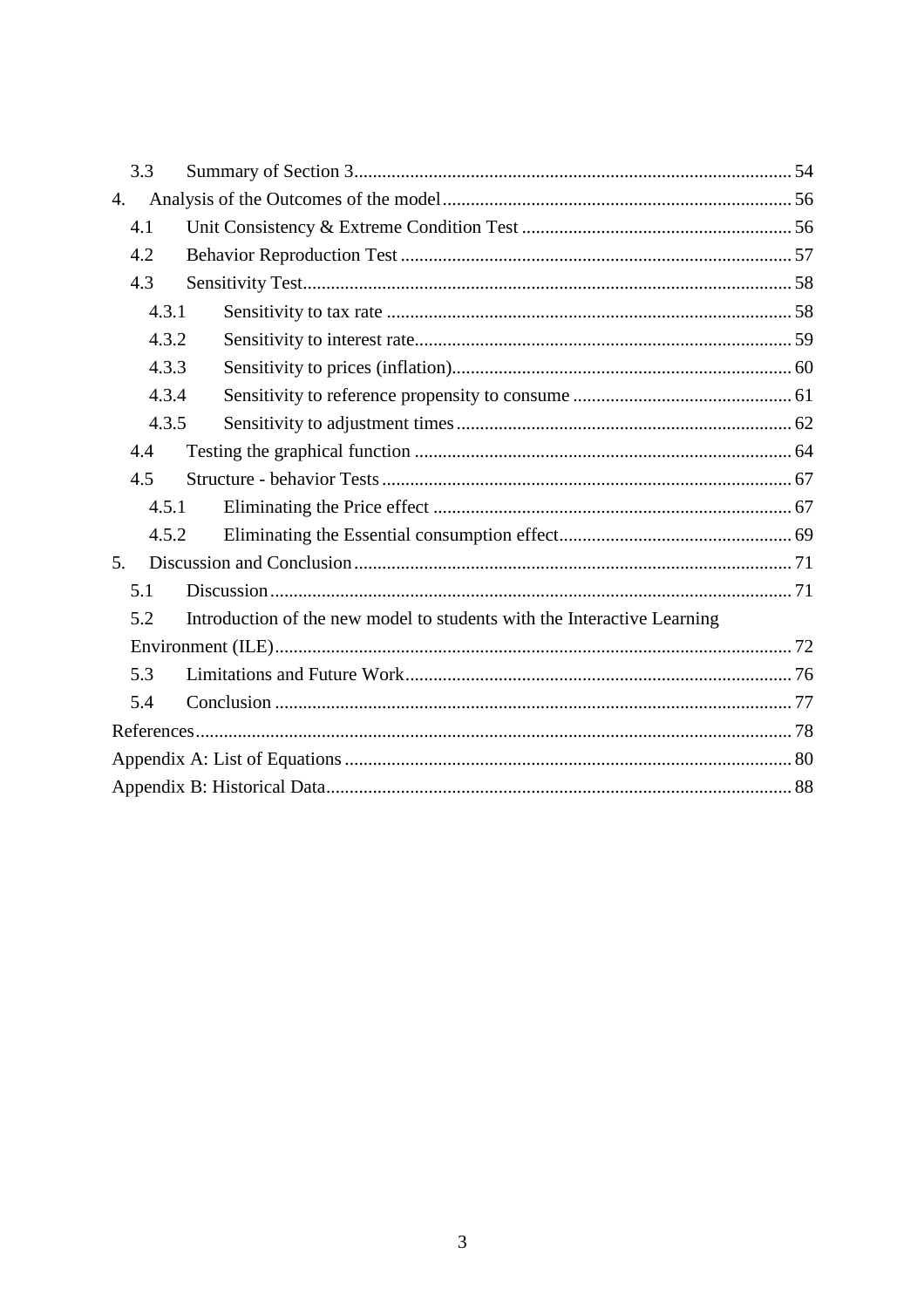# **List of Figures**

| Figure 2: Comparison of saving rate behavior of ML and historical saving rate  17         |  |
|-------------------------------------------------------------------------------------------|--|
|                                                                                           |  |
|                                                                                           |  |
|                                                                                           |  |
|                                                                                           |  |
|                                                                                           |  |
|                                                                                           |  |
|                                                                                           |  |
|                                                                                           |  |
|                                                                                           |  |
|                                                                                           |  |
|                                                                                           |  |
|                                                                                           |  |
|                                                                                           |  |
|                                                                                           |  |
|                                                                                           |  |
|                                                                                           |  |
|                                                                                           |  |
|                                                                                           |  |
|                                                                                           |  |
|                                                                                           |  |
| Figure 23: Historical personal income and disposable income (1980-2011)  46               |  |
|                                                                                           |  |
|                                                                                           |  |
|                                                                                           |  |
|                                                                                           |  |
|                                                                                           |  |
|                                                                                           |  |
|                                                                                           |  |
| Figure 31: Comparison of replication of historical saving rate by the model in this study |  |
|                                                                                           |  |
|                                                                                           |  |
|                                                                                           |  |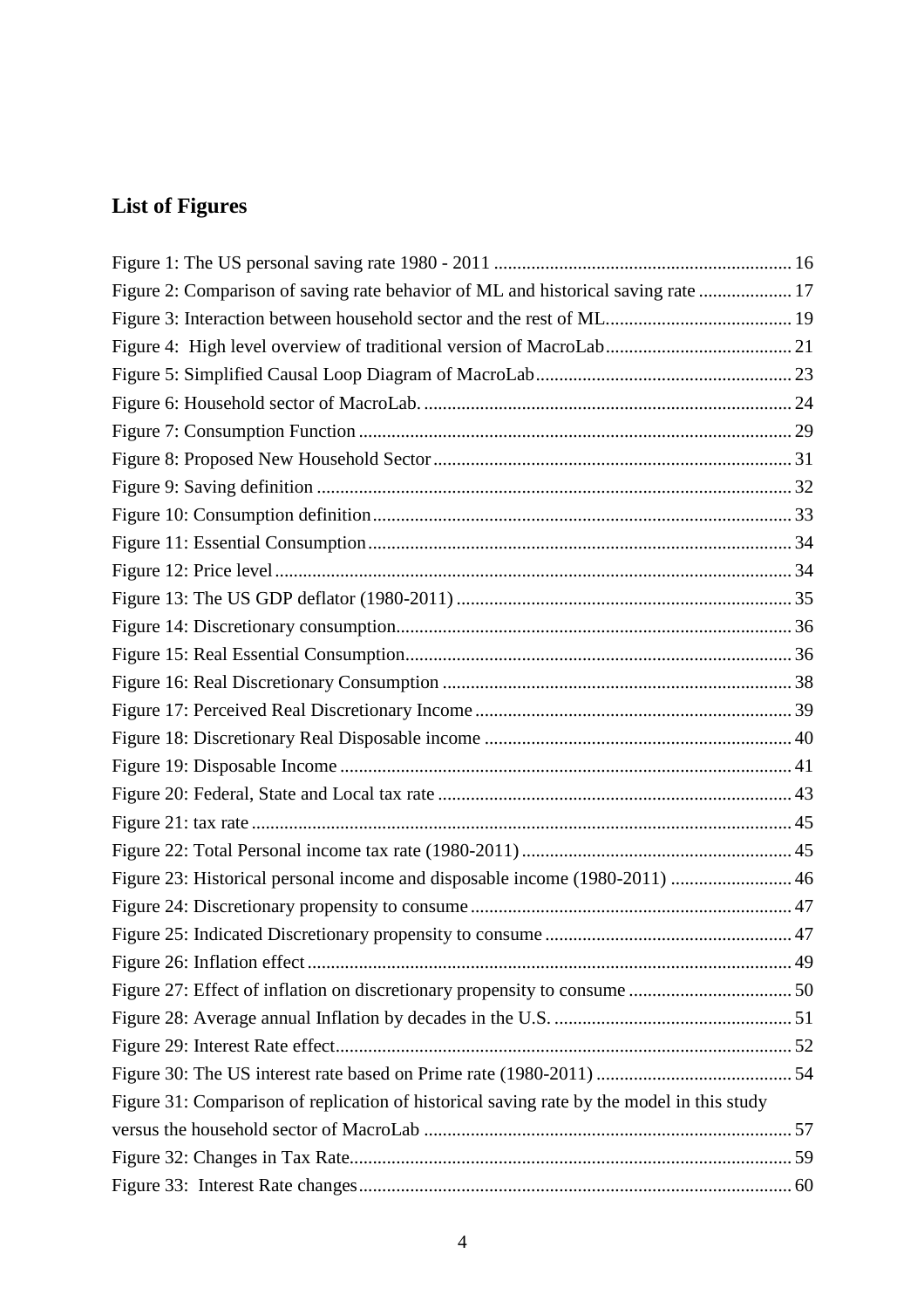| Figure 39: New graphical function for sensitivity test with alternative assumptions for the  |  |
|----------------------------------------------------------------------------------------------|--|
|                                                                                              |  |
| Figure 40: Comparison between the original graphical function and the sensitivity test       |  |
|                                                                                              |  |
|                                                                                              |  |
| Figure 42: Comparison of the behavior of the model and the historical with effect of price   |  |
|                                                                                              |  |
| Figure 43: Comparison of the behavior of the model and the historical data with no effect of |  |
|                                                                                              |  |
|                                                                                              |  |
|                                                                                              |  |
|                                                                                              |  |
| Figure 47: Second page of ILE (Dynamic Problem and Explanatory Model)  74                    |  |
|                                                                                              |  |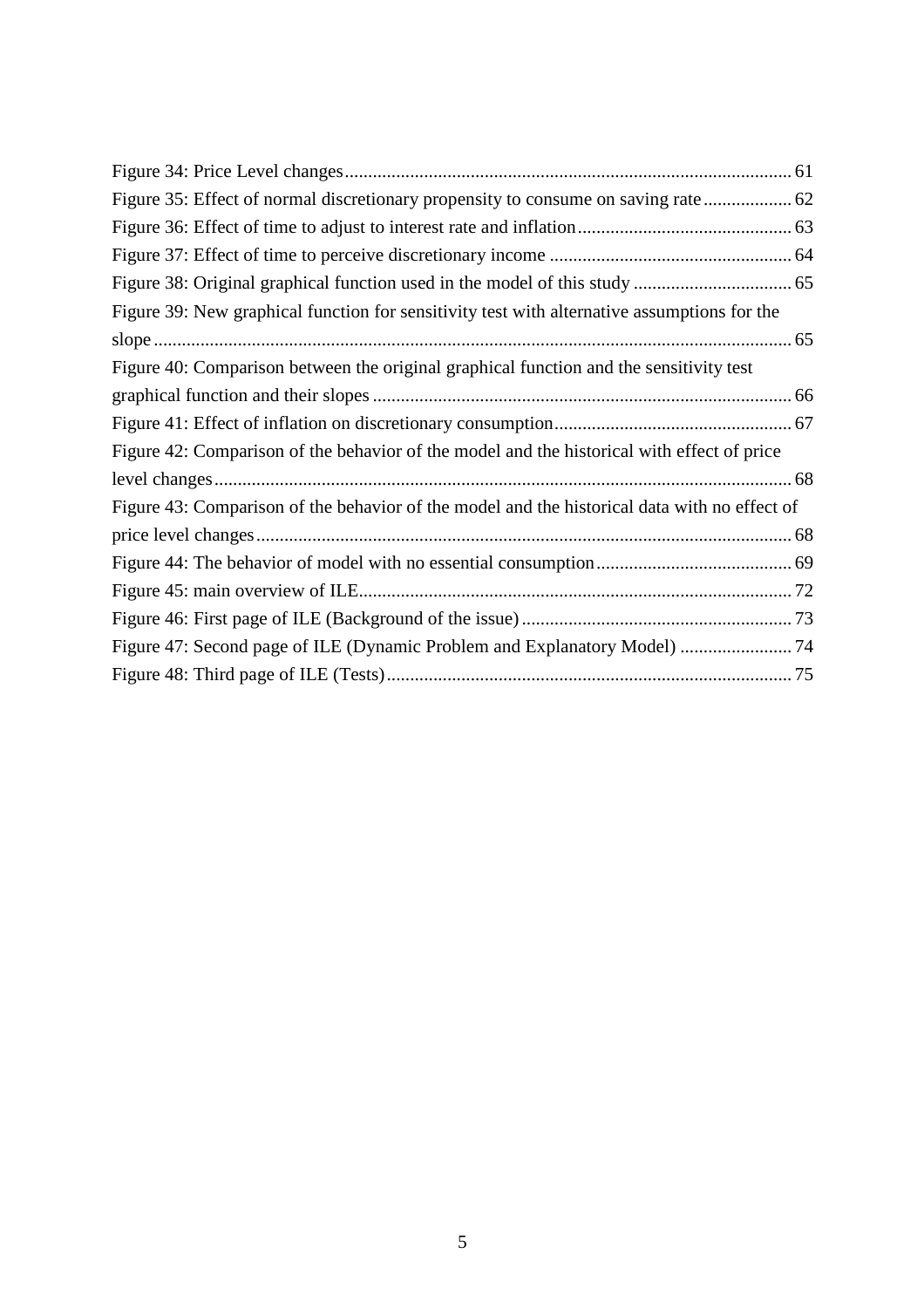# **List of Tables**

| Table 2: The US Poverty Thresholds for 1980 and 2011 by size of family and number of |  |
|--------------------------------------------------------------------------------------|--|
|                                                                                      |  |
|                                                                                      |  |
|                                                                                      |  |
|                                                                                      |  |
|                                                                                      |  |
|                                                                                      |  |
|                                                                                      |  |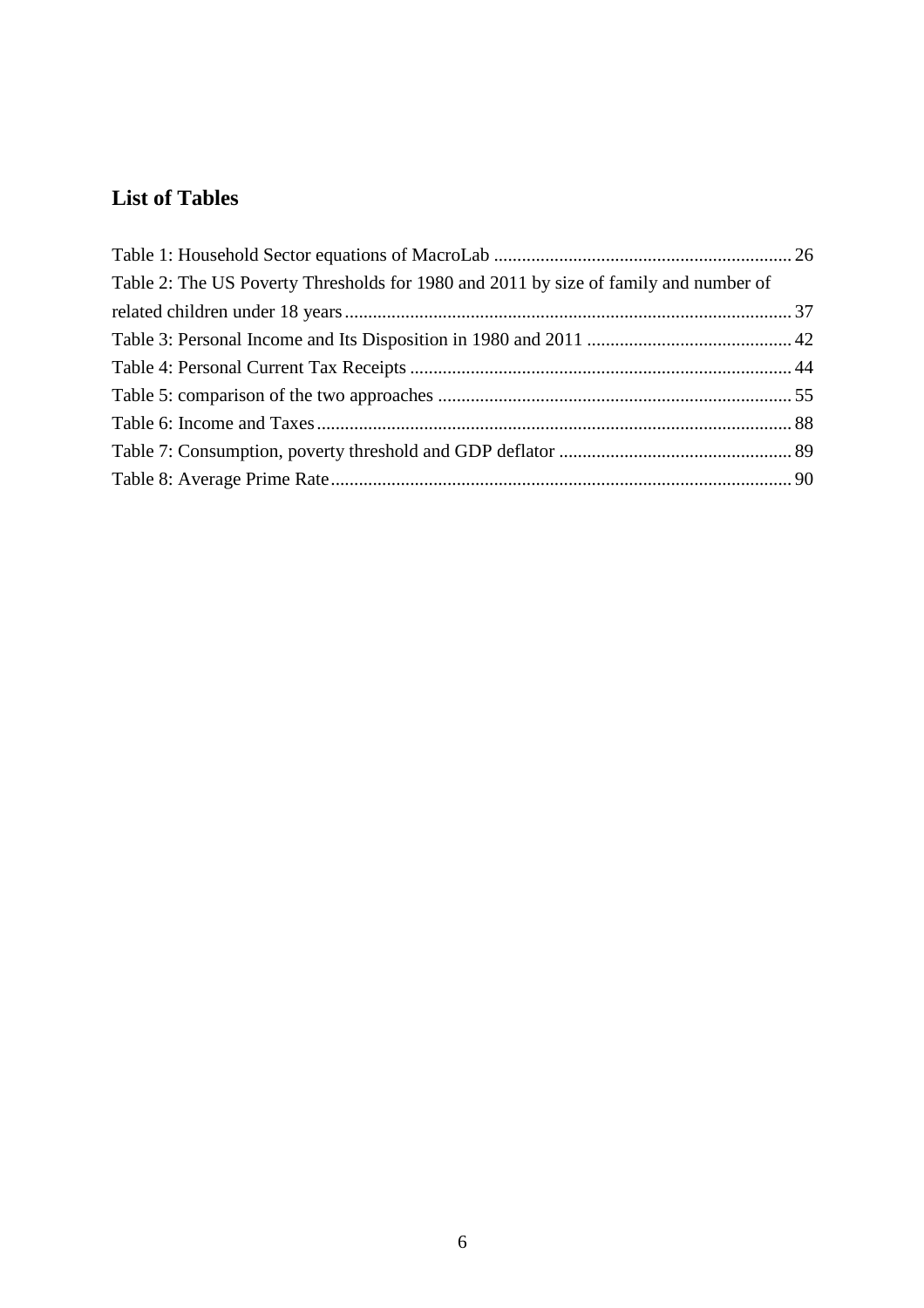# Abstract

*MacroLab (Wheat 2007 a) is a system dynamics model of the U.S. economy. It was developed to improve understanding of macroeconomics. In particular, it helps students to learn about the dynamics of an economy.* 

*This study takes a new look at the concept of consumption and saving behavior in private sector, and evaluates the household sector of MacroLab.* 

*The present paper seeks to extend the household sector of MacroLab by adding the effect of price level on people's consumption and saving behavior based on categorizing their consumption to "Essential" and "Discretionary".* 

*The extended model generates more accurate consumption and saving behavior than the outcome of household sector of MacroLab compared to the historical data.* 

*Key words: System Dynamics, MacroLab, Household Consumption and Saving, Disposable Income, interest rate, price level and tax rate, economics education*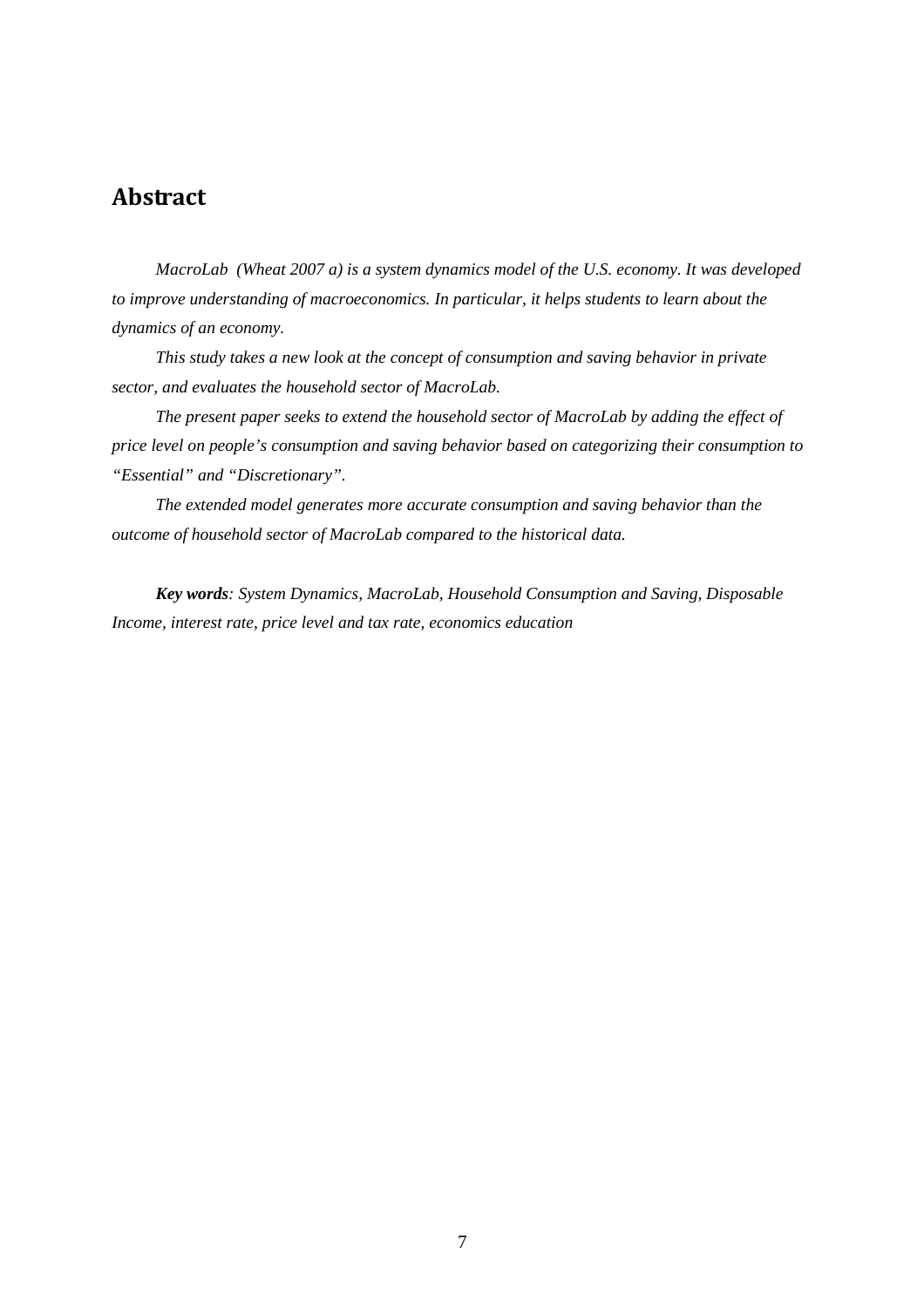## Acknowledgments

I would like to express my gratitude to all those who gave me the possibility to complete this thesis.

I am deeply indebted to my supervisor Prof. David Wheat whose help, stimulating suggestions and encouragement helped me in all the time of research and writing of this thesis. Thanks for uncountable hours that he invested in coaching me in this study.

I express my apparition to Prof. Pål Davidson and Prof. Erling Moxnes for all academic guidelines. I gratefully acknowledged Prof. Michael J. Radzicki and his students Mr. Saeed P. Langarudi and Mr. George M Raad from "Worcester Polytechnic Institute" for their valuable suggestions and discussions.

My former colleagues from System Dynamics group who supported me in my research work. I want to thank them for all their help, support, interest and valuable hints. Especially I am obliged to Camilo Tamayo, Torgeir Brandsar and Richard McDowall for encouraging me to go ahead with my thesis.

I would like to give my particular thanks to my husband Davood. Not only his patient love enabled me to complete this work, I have to appreciate all his efforts to help me to look closely at the final version of the thesis report for English style and grammar and the thesis model and its results, correcting both and offering suggestions for improvement. Remaining errors are my own.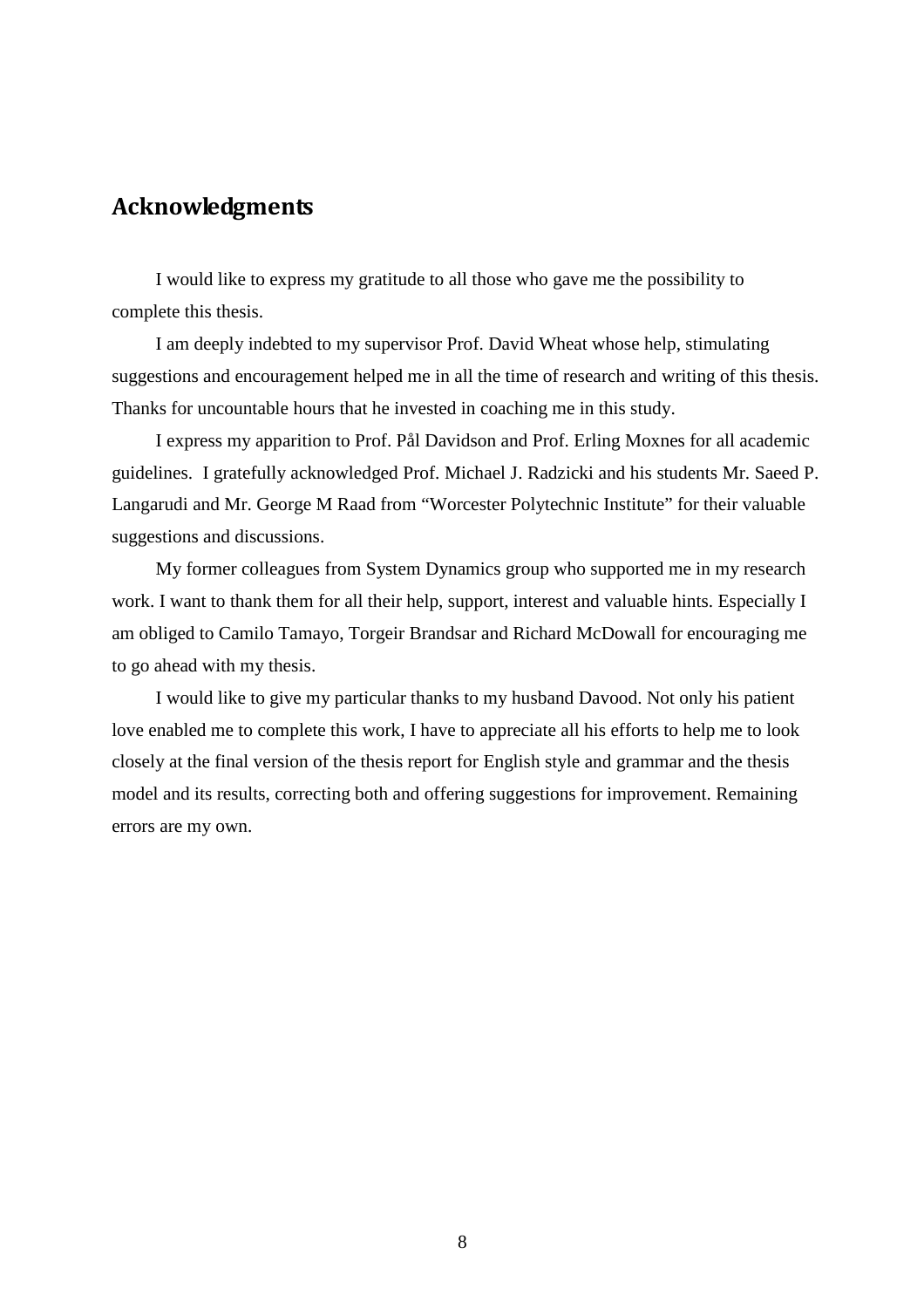# Introduction

### **1.1 Preface**

One important concept in system dynamics models as pedagogical tool is the idea of mental models. People have in their minds mental representations of their life, families, cities…. .These mental models that we create of our world around us can be very bright and detailed. However, those models are often inaccurate and frequently change. So that, by using computer models we can use people's mental models to understand about their decisionmaking and let the computer trace through the system from causes to effects.

MacroLab (ML) is a system dynamics model of the U.S. economy. It seeks to improve learning of macroeconomics by a different way of presenting economic structure and behavior. What differentiates MacroLab from other methods to teach macroeconomics is how the story of economic structure and behavior is demonstrated. The first distinction is the emphasis on dynamics rather than static conditions. Changes in the economy over time and in different situations is the behavioral question that students frequently come across and they can see the answers with simulating time series graph with both historical styles and simulated behavior . In addition, a detail of the structure of the economy is given in a language of reinforcing and balancing feedback loops. "Students are encouraged to "think in time" and envision patterns that unfold and interact in reinforcing or counteracting ways with earlier trends, instead of focusing on isolated cause-and-effect events" (Wheat 2007 a).

Interact method of ML creates more engagement in construction of the model and test driving the simulator. "MacroLab consists of about 300 U.S. sector equations, plus about 200 more for the foreign sector"(Wheat 2007 b).

Wheat noted that "MacroLab provides students with a different conceptual lens through which to view the structure and behavior of the economy"(Wheat 2007 a). Working with ML model helps students understand how and why the U.S. economy behaves based on the structure. The household sector of ML, which includes consumption and saving, is the focus in this study.

The household sector of ML relies on disposable income and interest rate to determine consumption and saving. However, this research is undertaken to extend that sector of ML by adding prices and also by distinguishing between essential and discretionary consumption.

9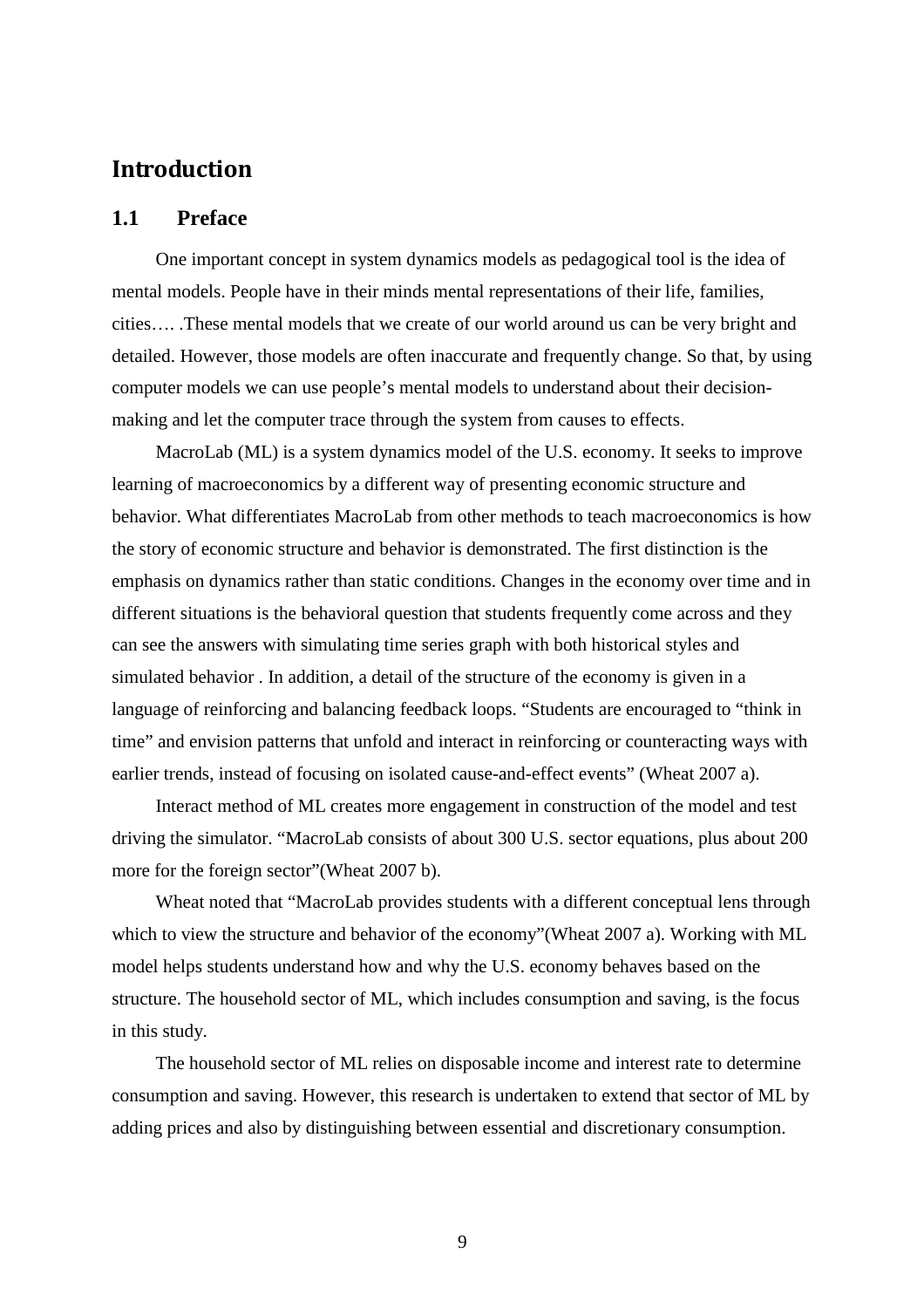The results of the new model are encouraging, as it creates more realism behavior of saving rate compared to historical data (NIPA based data) which will be explained later in this paper.

The extended model can replace with the old version of the household sector of MacroLab.

### **1.2 Data and Research Method**

The data which are used in this study, are mostly taken from BEA which is the U.S. Bureau of Economic Analysis in the department of Commerce (Bureau of Economic Analysis 2011) especially NIPA tables for collecting income and its dispositions and personal tax and outlays. In some cases the data are taken from the US Census Bureau (Bureau 2011) for collecting the yearly poverty threshold values and World International Bank (The World Bank 2011) for total population.

 Wall Street journal website (FedPrimeRate.com 2011) was very useful to collect reliable data for the prime rate in the U.S.

System Dynamics (SD) is used as the research method for this study. SD is a method for learning complex systems. Thus its application can improve our understanding of the dynamics and the complexity of different systems with different concepts such as: economic, business, health, politic etc. The SD method has been tested in individual researches in order to promote and simplify the learning of feedback and delay in systems as well as their misperceptions (Sterman 2000), (Moxnes and Krakenes 2004) and (Wheat 2007 a). The concept of SD is defined by the structure of stocks and flows in a model which is well illustrated by John Sterman (Sterman 2000).

The data were obtained and the model is built by using system dynamics (SD) simulation software called **iThink**, which is used by Wheat to develop ML as well. iThink is a product of **isee system** (http://www.iseesystems.com).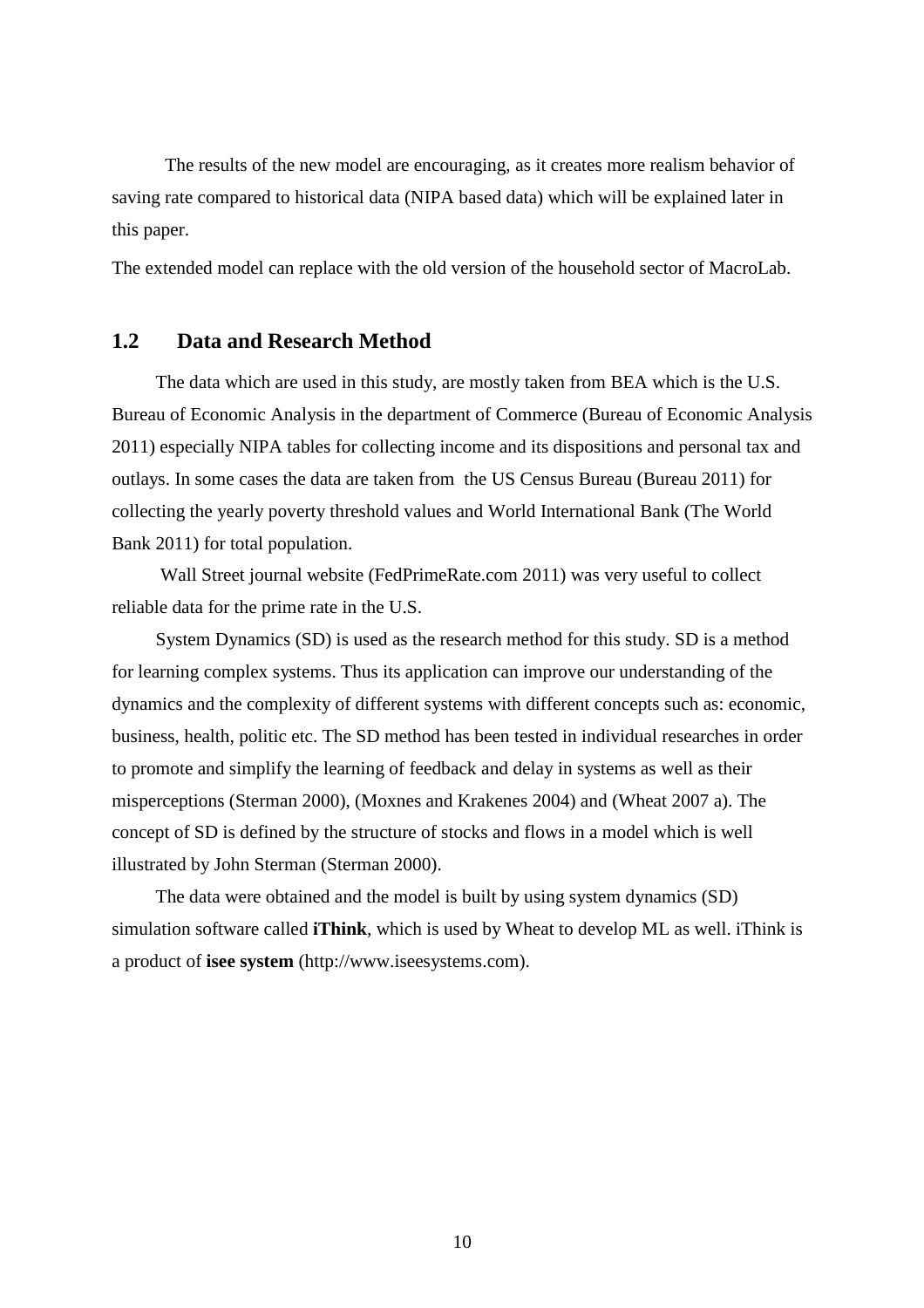### **1.3 Literature Review**

### **1.3.1 Computer Simulations as Learning Tools**

MacroLab was motivated, in part, by documenting weakness in traditional economy education.

Traditional typical academic economics as a science were unsuccessful to illustrate real life economic behavior (Forrester 2003). Cohen (Cohn et al. 2001) conducted some experiments and it is found that traditional explanation for the graphical procedure to economic dynamics has no effect on student's ability to learn macroeconomics. Bartlett and King (Bartlett and King 1990) claimed that teaching economics have remained unchanged over the last years. They traced advances in transforming the traditional formats for teaching economics to laboratory science tools (computer tools), which can help students in the learning process. Grimes and Willey (Grimes and Willey 1990) experimented the effectiveness of teaching a computer simulation based program in the traditional principles of economics course between two groups of students at Mississippi State University. They accomplished that computerized simulations can be an efficient instructional tool in the principles of economics path.

MacroLab includes interactive learning environments (ILE) for macroeconomics. Wheat also conducted experiment on ML, which was built on a traditional economy modeling with SD tool. He comes to the conclusion that students, who used MacroLab simulator, gain better economic understanding by using the ILE of ML (Wheat 2007 b).

#### **1.3.2 The Household behavior**

The household sector of the U.S. is a sub model of MacroLab. That sector simulates household spending and saving based on propensity to consume of disposable income. In ML, interest rate is responsible for decreasing or increasing in propensity to consume.

In reality, other factors can affect the household behavior rather than only interest rate. There is a vast amount of literature on the effect of different parameters on household's consumption and saving behavior. Radzicki, Pavlov and Nicholas (Radzicki, Pavlov, and

11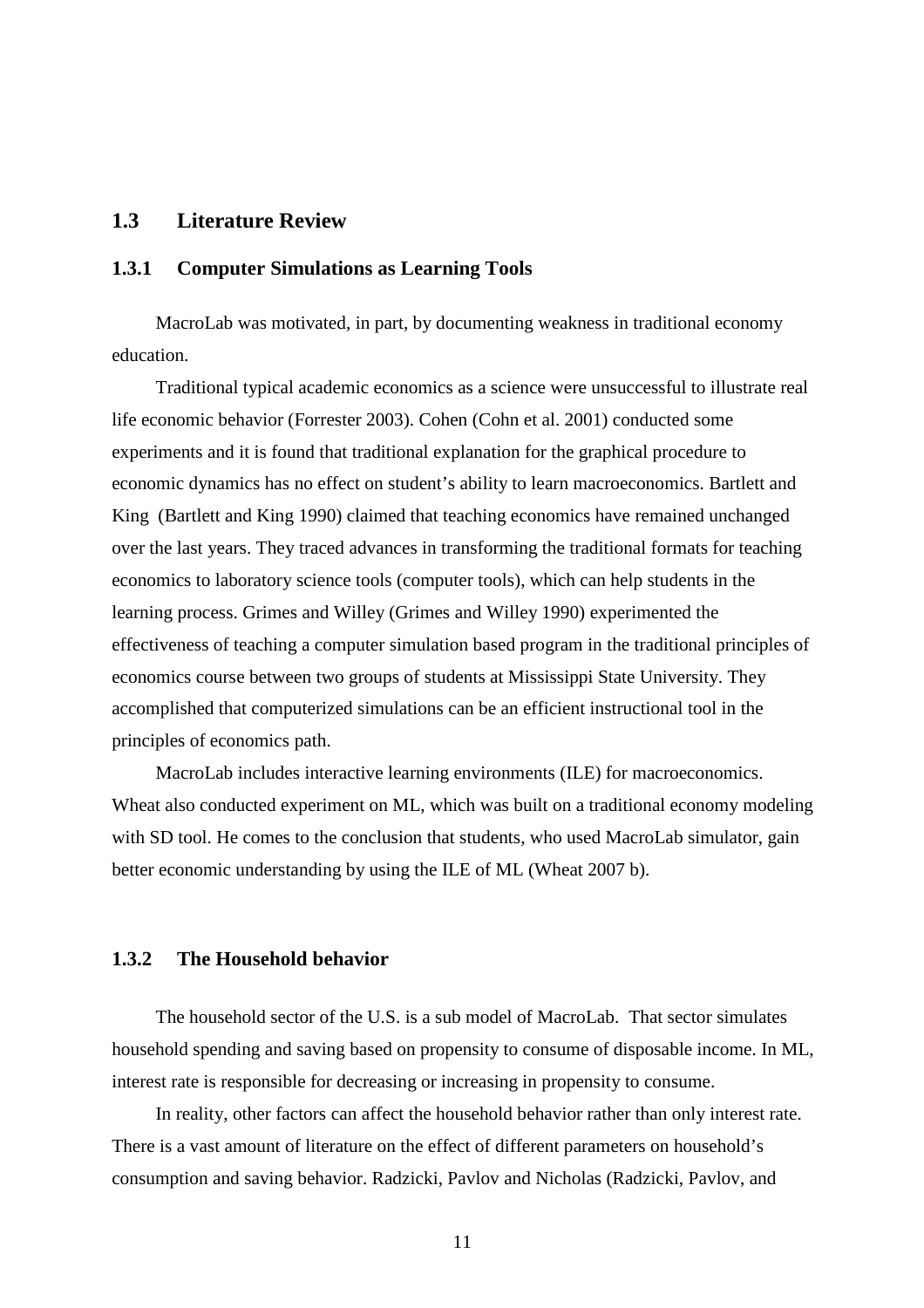Nicholas 2006) highlight that inflation has a significant impact on income shares. Since inflation is changes in the general level of prices, it is important to assess people's income with respect to inflation in order to show income shares under different prices.

Attanasio and Paiella (Attanasio and Paiella 2002) are also mentioned that it is important to have a deep insight into the dynamics of household behavior with considering the relationship between inflation, income and consumption.

One common model of consumer behavior in the economy is the lifecycle model which was originally introduced in 1954 by Modigliani and Brumberg. That model assumes that people adjust their consumption and saving at various times in their lives by considering their future income, rather than assuming only their current income and propensity to spend (Modigliani and Brumberg 1954), Ando and Modigliani (Ando and Modigliani 1963). Following, lots of literatures on the theory of the consumption function, with debates of the permanent income hypothesis, developed a proposition of the impact of life cycle (aging) on consumer expenditure (income and consumption).

Later Axel B Supan (Supan 2003) wrote about life cycle saving in six countries included the U.S. (Elmendorf 1996). Elmendrof also analyzed that people's life style and the effect of life cycle (different ages) on making decisions about balancing between consumption and savings. It has to be pointed that, the household sector of ML and the model of this study do not incorporate the lifecycle influence.

Furthermore, a framework of tax treatment of saving as the heart of the lifecycle hypothesis of Modigliani and Brumberg traced by Bernheim (Bernheim 2002). He also examined empirical proof on the saving effects of various tax policies. Attanasio (Attanasio 1994) studied that how tax incentives have a considerable effect on household's consumption and saving behavior in the United States. It must be emphasized that, the new model and the household sector of ML both include the effect of taxes via disposable income.

In 1996 Elmendrof (Elmendorf 1996) concentrated on the effect of interest rates on household saving and consumption. He mentioned that changes in interest rate can encourage or discourage people to consume more or less and makes decrease or increase in saving. The new household sector and ML both include exactly the same interest rate effect based on Colin Wight research (Wright 1969).

One of the other aspects of household consumption behavior is analyzing consumption based on people's necessities. It puts people's essential needs versus their discretionary (non

12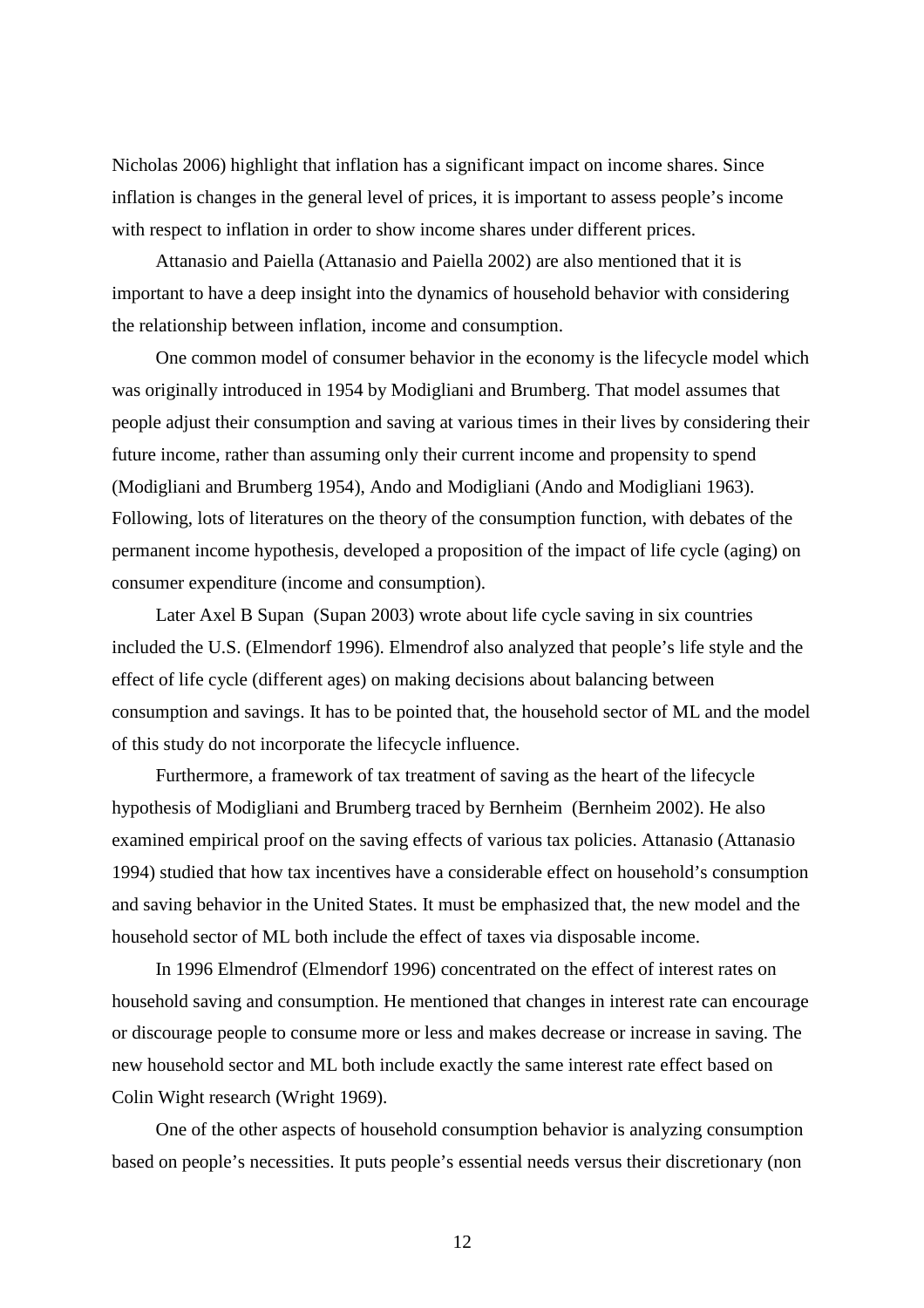essential) needs. The U.S. department of Labor Statistics (U.S. Department of Labor 2006) published a report on 100 Years of U.S. Consumer Spending. They defined that food, shelter and clothing are necessity for people's life and counted them as essential and the rest of people's consumption is what they spend on discretionary items. As well as that, the report concludes how much (in dollars) households spent on both essential and discretionary in past 100 years in the U.S.

Fatas and Villafranca In 2009 (Fatás-Villafranca, Saura, and Vazquez 2009) analyzed the dynamic of discretionary consumption. They reported that in economics and sociology, consumption activities that are not necessary for life, which are called discretionary consumption activities, have the characteristic of helping people to integrate their personal and social identities. They concluded that one of the best research strategies about the dynamic of consumption is by defining the correct explanation of discretionary (and as a result essential) consumption.

In this study the effect of inflation (prices) and interest rate on propensity to consume with respect to essential and discretionary perceptions, and the effect of tax rate on income are focused. It should be observed that the model of this study takes the effect of interest rate from the household sector of ML and then the model is extended by adding the effect of inflation (prices) and changing the characteristic of consumption by dividing to two observations as essential and discretionary. Effect of tax rate is considered in ML and the new model by inserting the disposable income into the models.

### **1.4 Research Objective and Question:**

The objective of this study is to increase the realism of household sector behavior of MacroLab by adding the effect of prices (inflation) and categorizing consumption to essential and discretionary.

The research question for this study is how the presenting behavior of the household sector of ML compared to real life can improve, while preserving the simplicity necessary for ML educational purpose.

This paper is divided into five sections. The first section gives a brief overview of the main statement of the research problem. It also gives a general background of MacroLab. The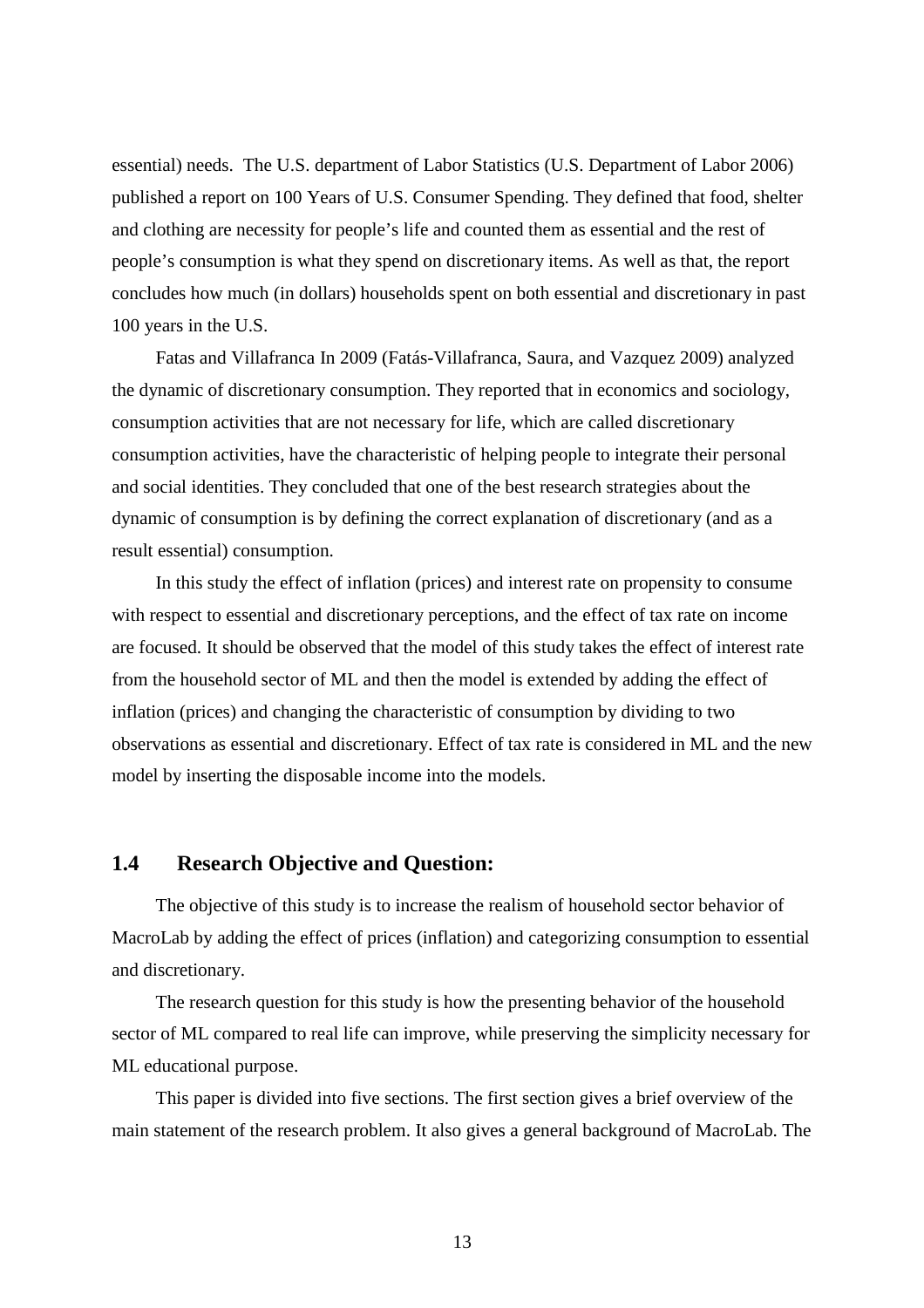second section discusses the definition of the problem. Section three presents the hypothesis and the structure of the model in this study.

 In forth section analyses are presented and it is shown that how system's behavior is analyzed. A comparison between previous and current consumption sectors is described in this section as well. Conclusions, limitations, discussions and some recommendations are drawn in the final (fifth) section.

This study is not aim to build the US macro model which is required to show how the whole economy functions interact with each other. So a discussion of how other economic variables can affect each other fall outside the scope of this study.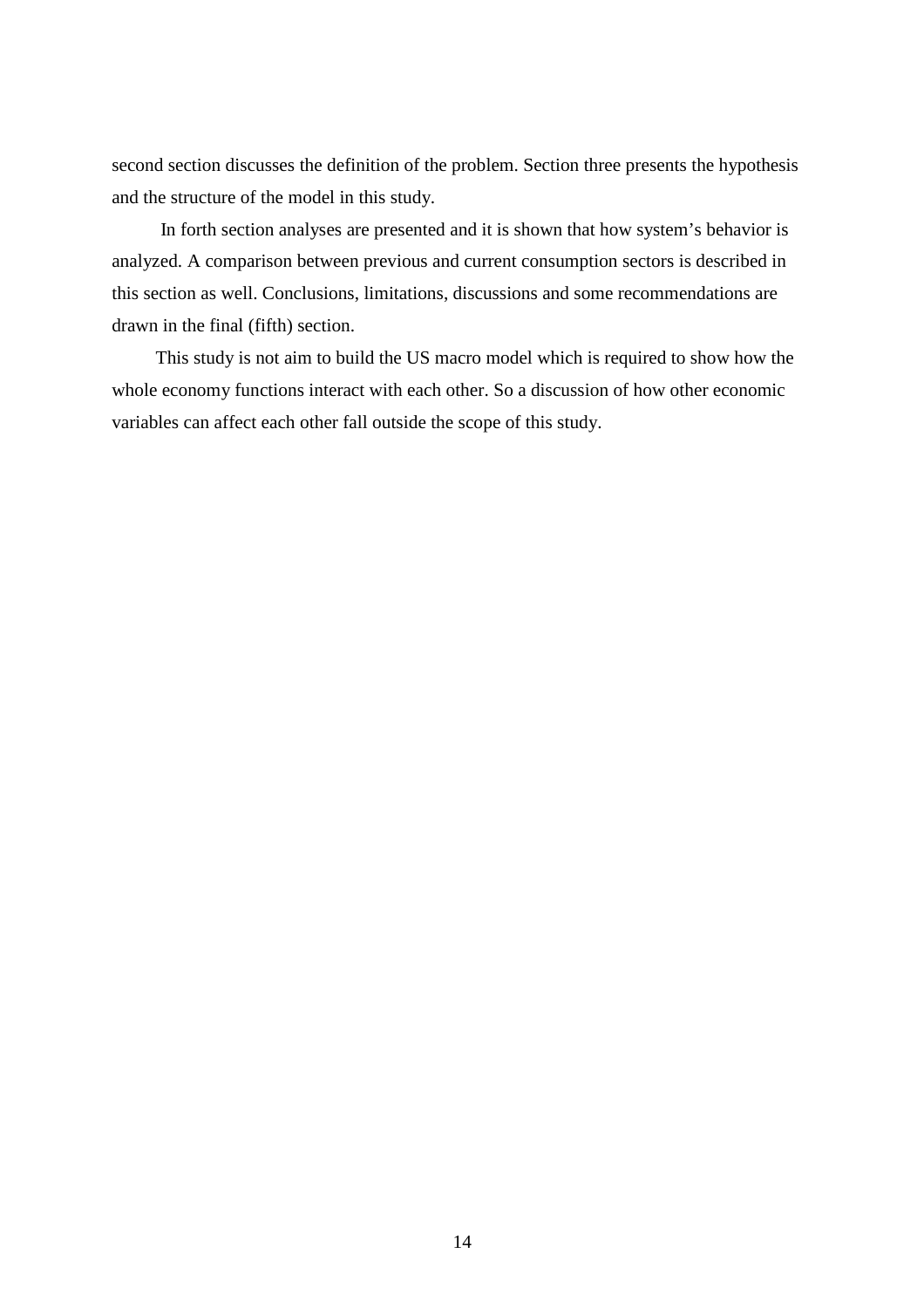## **2.** Background of Issue

### **2.1 A History of American Household Behaviors**

 As it is explained in previous section, the main goal of this study is focused on improving the household sector of ML which was designed as a tool to give instructions to students, who want to learn macroeconomics. In order to define how it is possible to present a better understanding of household behavior of ML, it is necessary to review a history of household behavior in the US and its distinctions.

In recent decades consumers live in a social formation that encourages them to spend more money by offering many new financial advances. Those innovations in financing consumption merged with historically conditions, such as declining in interest rates and significantly extended the access to credit for American households leaded to higher consumption level in the U.S. (Cynamon and Fazzari 2010).

In the literature, saving is a residual and it usually refers to what is left from personal income after deducting consumption and taxes or after deducting from aggregate income consumption by households and government. In this context, economic theories seek to explain people's preferences in relation to consumption and saving over the course of their life (Radzicki 1988).

Figure 1 shows saving behavior in the U.S. measured as a percentage of disposable income which is called "saving rate".

Decreasing in household's saving rate in the U.S. during previous years becomes a critical issue and it shows there is need to investigate more about household's behavior and to identify parameters which determine people's consumption-saving priorities. This sector is distinguished because the importance of saving for increasing the capacity to produce goods and services. Researchers have always seen consumption as productive resources in the present, while saving elaborate the resources available for production and consumption in the future (Tobin 2012).

Personal saving rate in the U.S. is calculated by two different sources: the National Income and Product Accounts (NIPA) estimates from the Bureau of Economic Analysis (BEA) and the Flow of Funds Accounts (FFA) from the Board of Governors of the Federal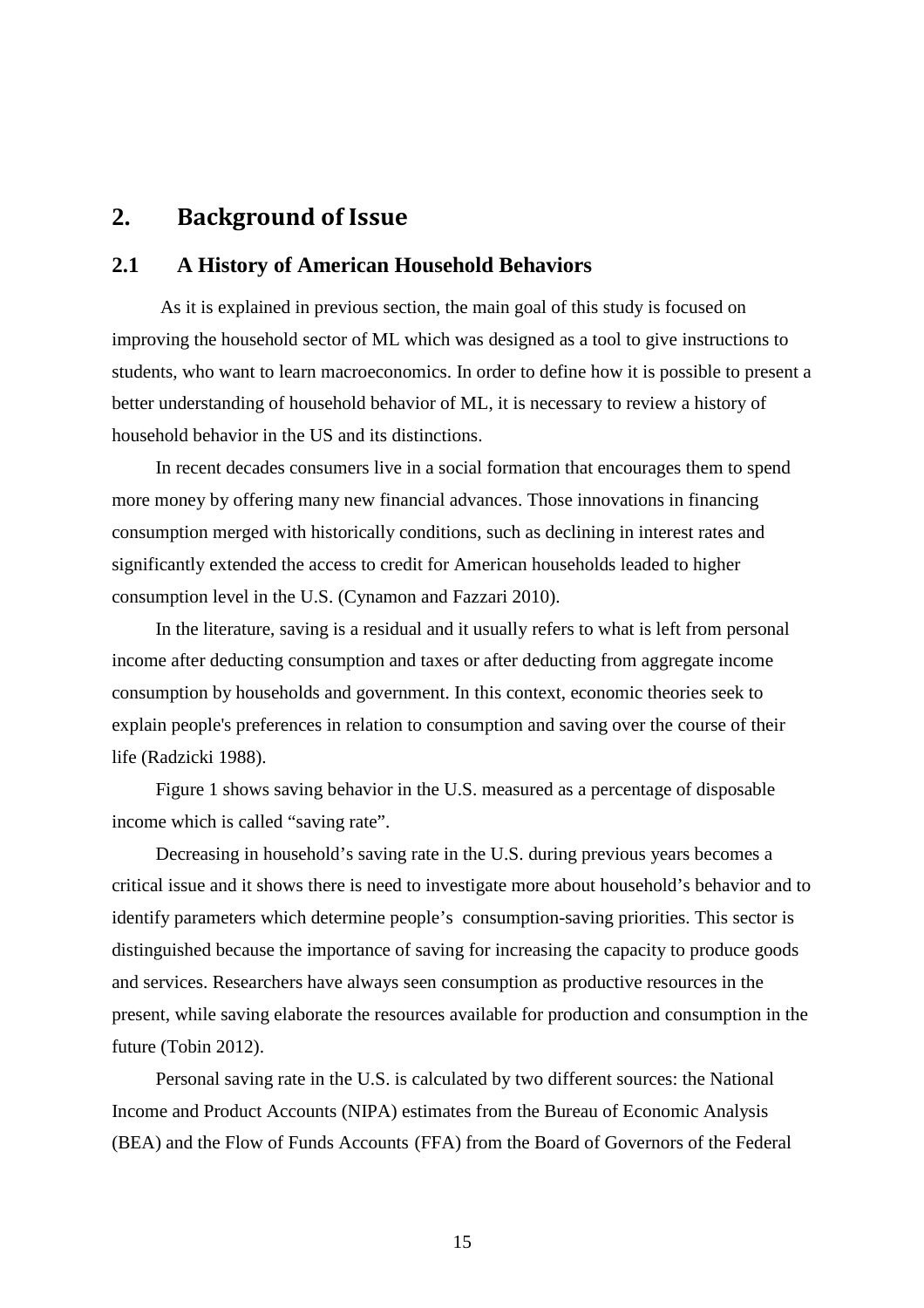Reserve System (BOG). Although, they rely on slightly different measures, but their trends are very similar. The data from NIPA is used as a reference mode in this study.



Source: Bureau of Economic Analysis (The US Department of Commerce)

Figure 1: The US personal saving rate 1980 - 2011

### **2.2 Definition of Problem**

# Figure 2 shows **there is a difference between the behavior of household sector of MacroLab and the NIPA- based reality as historical saving rate.**

The household sector of ML has only focused on propensity to consume from disposable income, where propensity to consume is influenced by changes in interest rate. This study takes a look at household consumption and saving behavior with examining the influence of propensity to consume with the goal of improving the "fit" between ML household sector saving rate and the historical trend in saving rate.

As a consequence, the problematic dynamic behavior is the discrepancy between ML's saving rate and NIPA's saving rate data (Figure 2).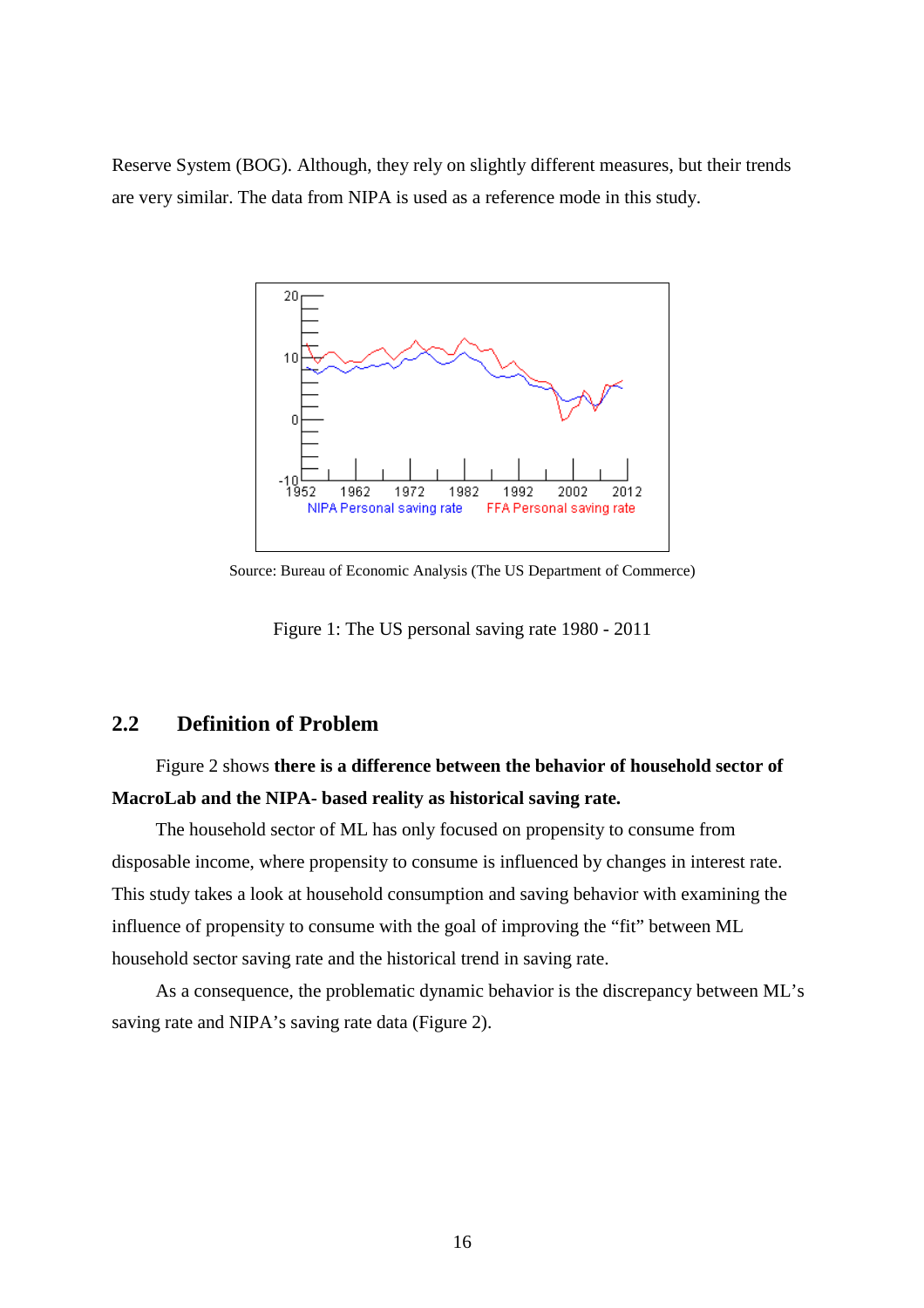

Figure 2: Comparison of saving rate behavior of ML and historical saving rate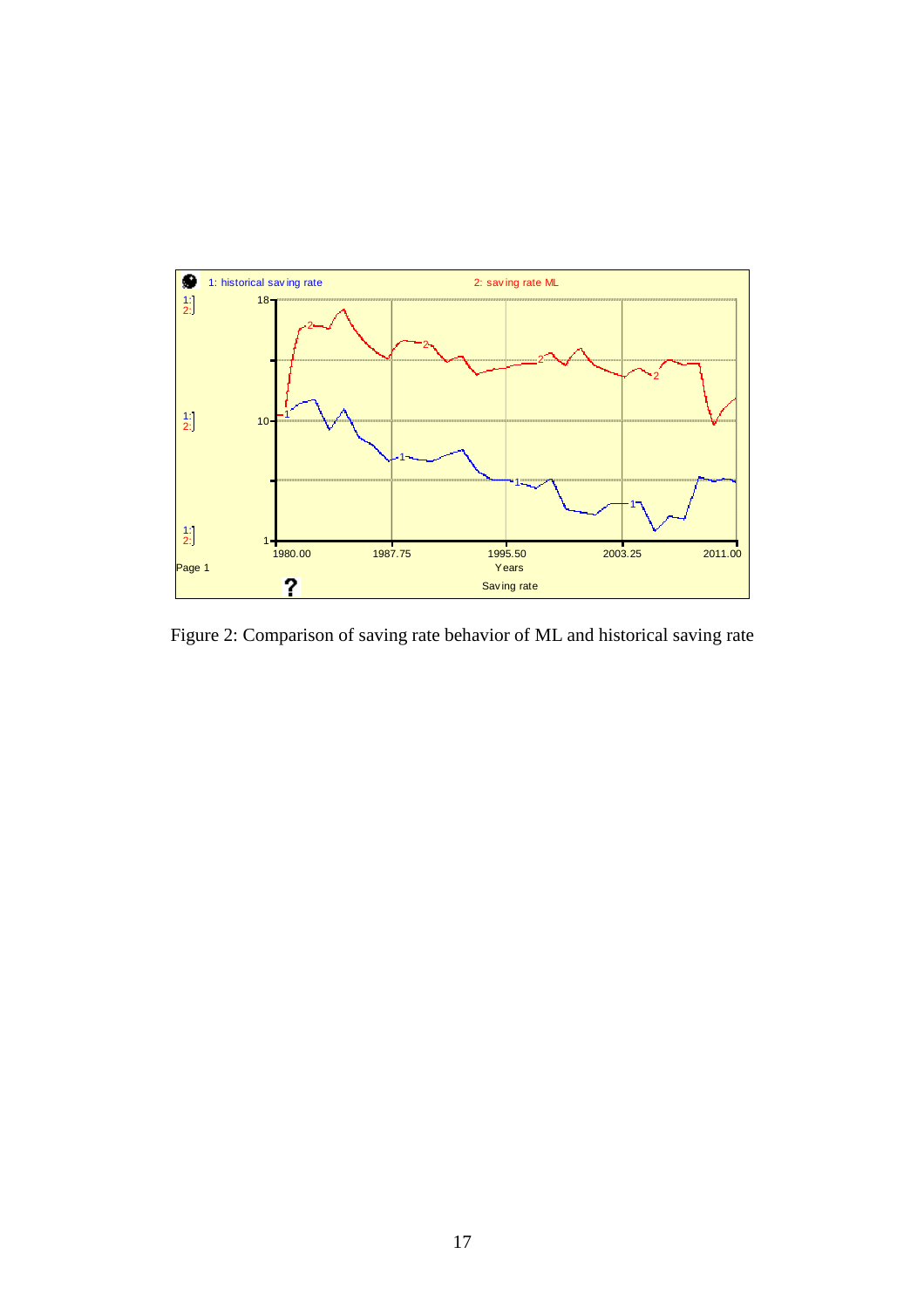## **3.** Description of Hypothesis and Model

### **3.1 Description of Hypothesis**

This study is seeking to address "Why MacroLab household sector creates such a behavior in Figure 2 and if it is possible to improve it by adding other parameters in order to produce a better behavior".

So the hypothesis of this study is**: An extended version of household sector of ML that adds the effect of prices (inflation) on consumption and distinguishes between essential and discretionary consumption can create better behavior.**

It was decided that the best procedure for this study is to detach the household sector from ML and consider it as a stand-alone model. So having an independent sector of ML means that we are able to build a new model by considering other factors of the US economy exogenously, feed both models with the same input data and compare the results.

In MacroLab, outputs of the household sector affect the rest of the model and it also receives some inputs from the rest of the model. So the first step is disconnecting the household sector from ML. Figure 3 shows how household sector and the rest of ML interact with each other

In order to evaluate the hypothesis, a partial model testing is conducted and personal saving rate reference mode (Figure 1) validation as one of the most important outputs of this sector is used.

Partial model testing is a technique to analyze the behavior of individual part (or parts) of a model by taking exogenous input data (e.g., disposable income) and see which formulation or selection of parameter values are reasonable to contribute sufficient fit to historical data. It is noticeable that equations and parameter values should be persuasively based on real life even for those which have uncertain estimations (Homer 1983).

Testing procedure partial model validation for this study is done by using exogenous historical data for disposable income and interest rate to improve the behavior of saving rate compare to NIPA's data. In this model, the parameters are adjustment times and the slope of nonlinear function that represents the effect of inflation on discretionary propensity to consume.

18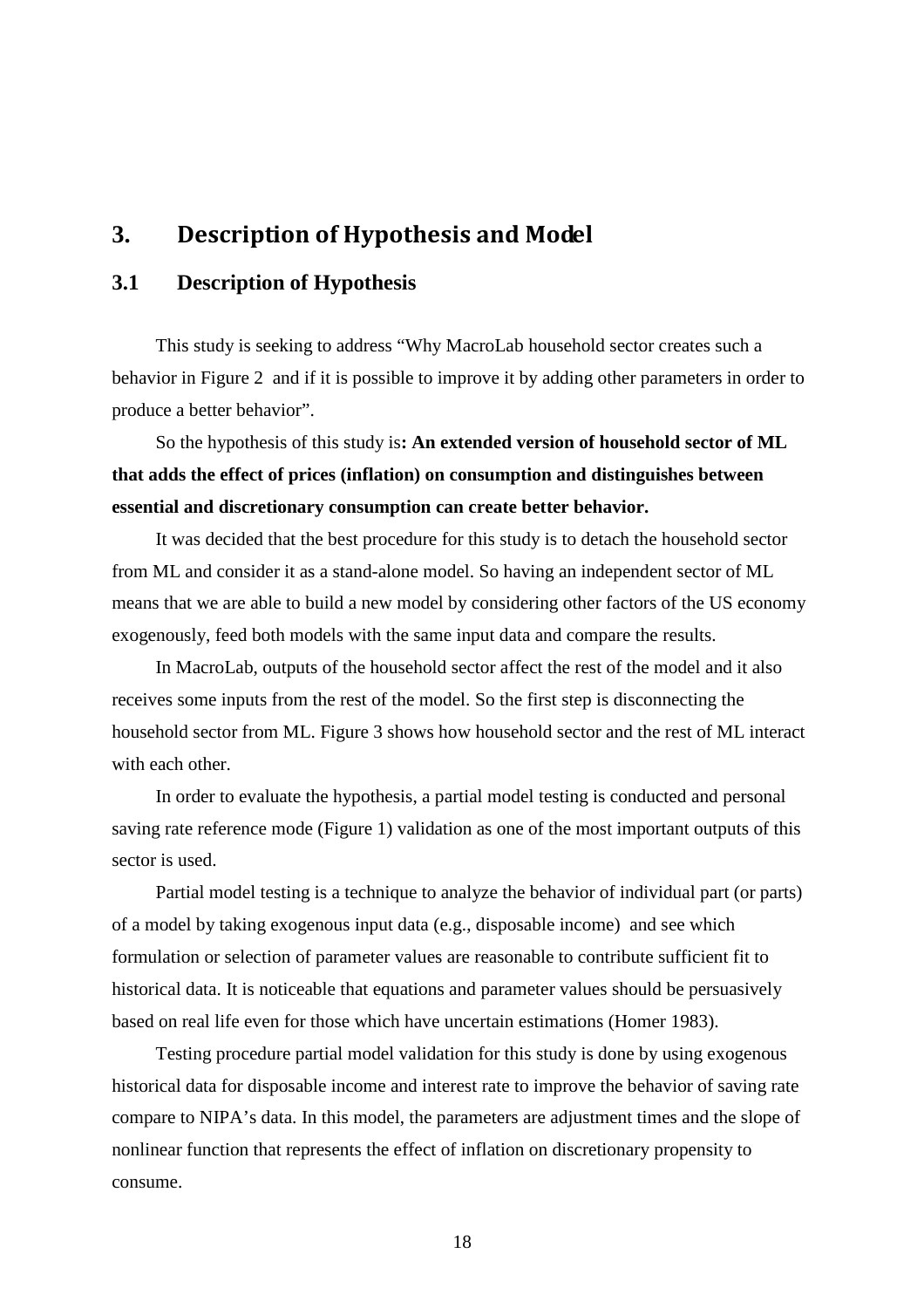

Figure 3: Interaction between household sector and the rest of ML.

### **3.2 Description of Model**

### **3.2.1 Overview of the MacroLab Model Structure**

Traditional version of ML includes different sub models as: production, income distribution, consumption, government, banking, and foreign sectors. However, ML has been updated many times and as a consequence, sub model names has been revised as well. "**Consumption**" sector of ML is updated to "**Household**" sector which is chosen to use in this study.

 In order to understand the structure of ML and the role of consumption-saving variables, a very simple macro model in Figure 4 shows the relation between households, government and business sectors in the real world.

The graph demonstrates a very simplified version of the structure of the main model, and for the reason of simplicity, the diagram shows only those information links that connect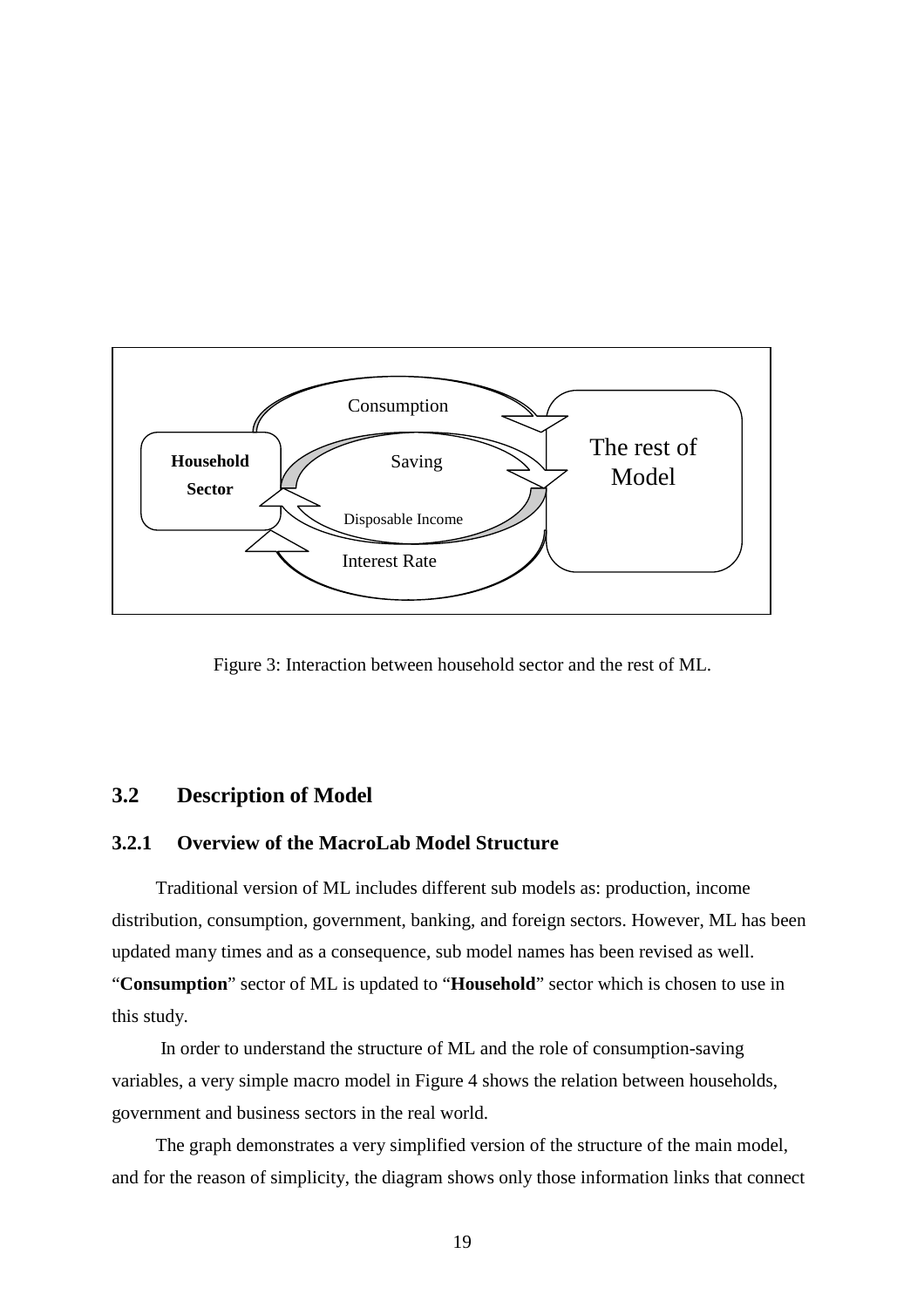the model's real part (bottom) with its nominal part (top), which are also indicated as the "supply side" and "demand side," correspondingly.

Nominal values stream through the demand sector, whereas the real values stream through the supply side. Part of nominal income, which is accomplished by the supply side, is allocated between households, government, and businesses on the demand side of diagram.

From the right side, the nominal aggregate demand, which is the amount of spending by households, government, and businesses, plus net exports, from demand side is transformed to real aggregate demand on the supply side.

Stocks of labor and capital are determined by the production sub model. Household spending ("consumption"), which is a considerable part of disposable income, is determined by the household sub model. Then personal saving (as a flow) and savings (as stock) can be defined based on consumption. Capital accomplishment determination from production sub model conditions investment spending although it is financed by stock of savings.

Taxes flow through the government sub model and when government has deficit (spends more than purchasing taxes) in its budget, government saving rate is negative and it is fed by the stock of saving to reduce the amount of deficit. In addition, government debt, and interest payments are incorporated from the government sub model.

The banking sub model determines interest rate which is an input for both the household sub model and the production sub model. The banking sub model provides monetary flows between stocks of bank deposits and money, which is kept by people in addition to those flows and from bank reserves.

The foreign sub model, which is called the "rest of the world" by Wheat in his documentation of ML, is a clone of the domestic main model and all of its sub models. It facilitates display of some interactive consequences between two economies (on demand side and supply side) for purpose of macroeconomics instruction.

All above explanations of Figure 4 is provided from the documentation on traditional version of MacroLab which was written by Wheat in 2007.(Wheat 2007 a)

20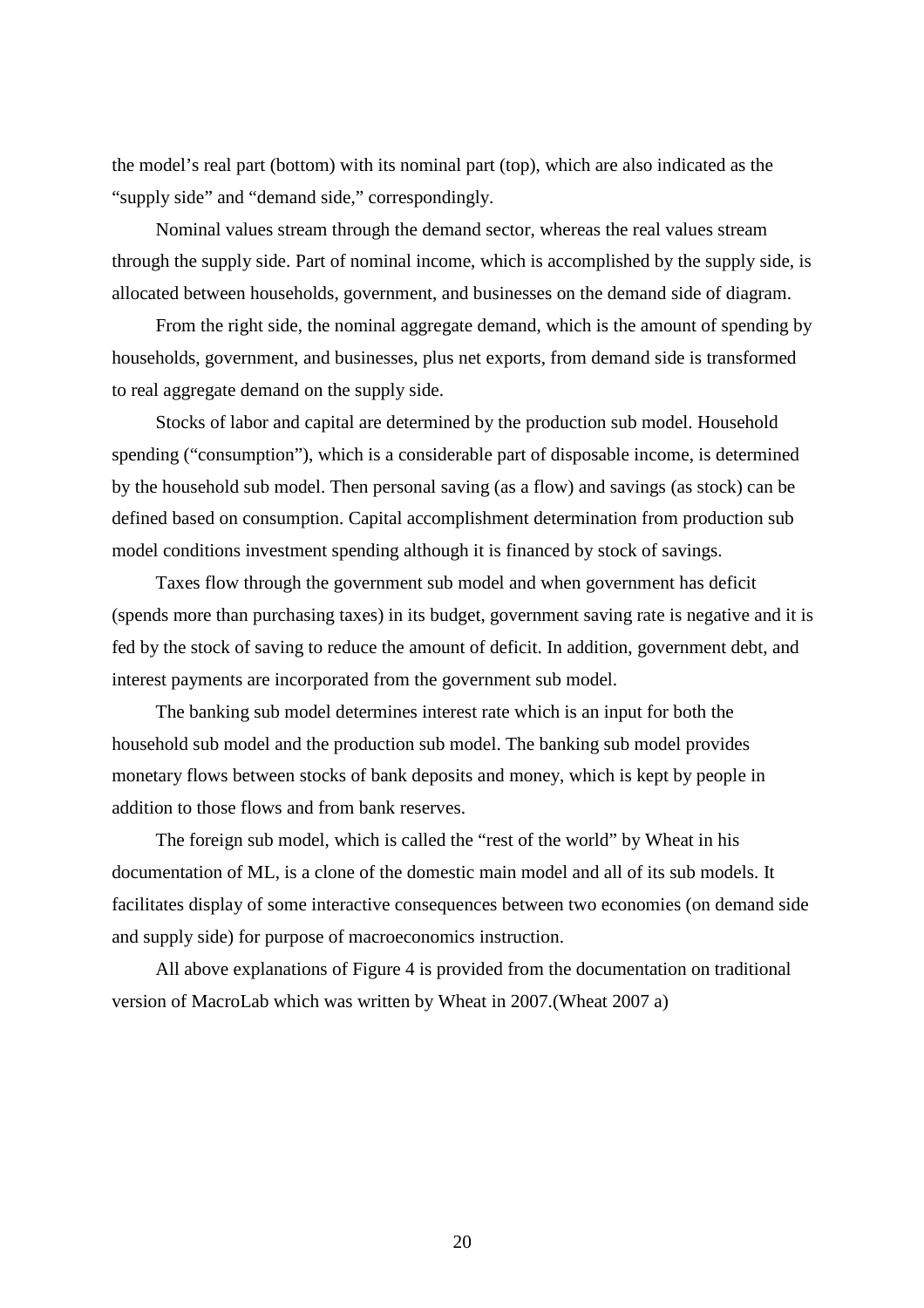

Figure 4: High level overview of traditional version of MacroLab Source: MacroLab documentation(Wheat 2007 a)

#### **NOTES:**

\* The diagram does not show all feedback loops. It shows just the main reinforcing loop that connects supply side to demand side.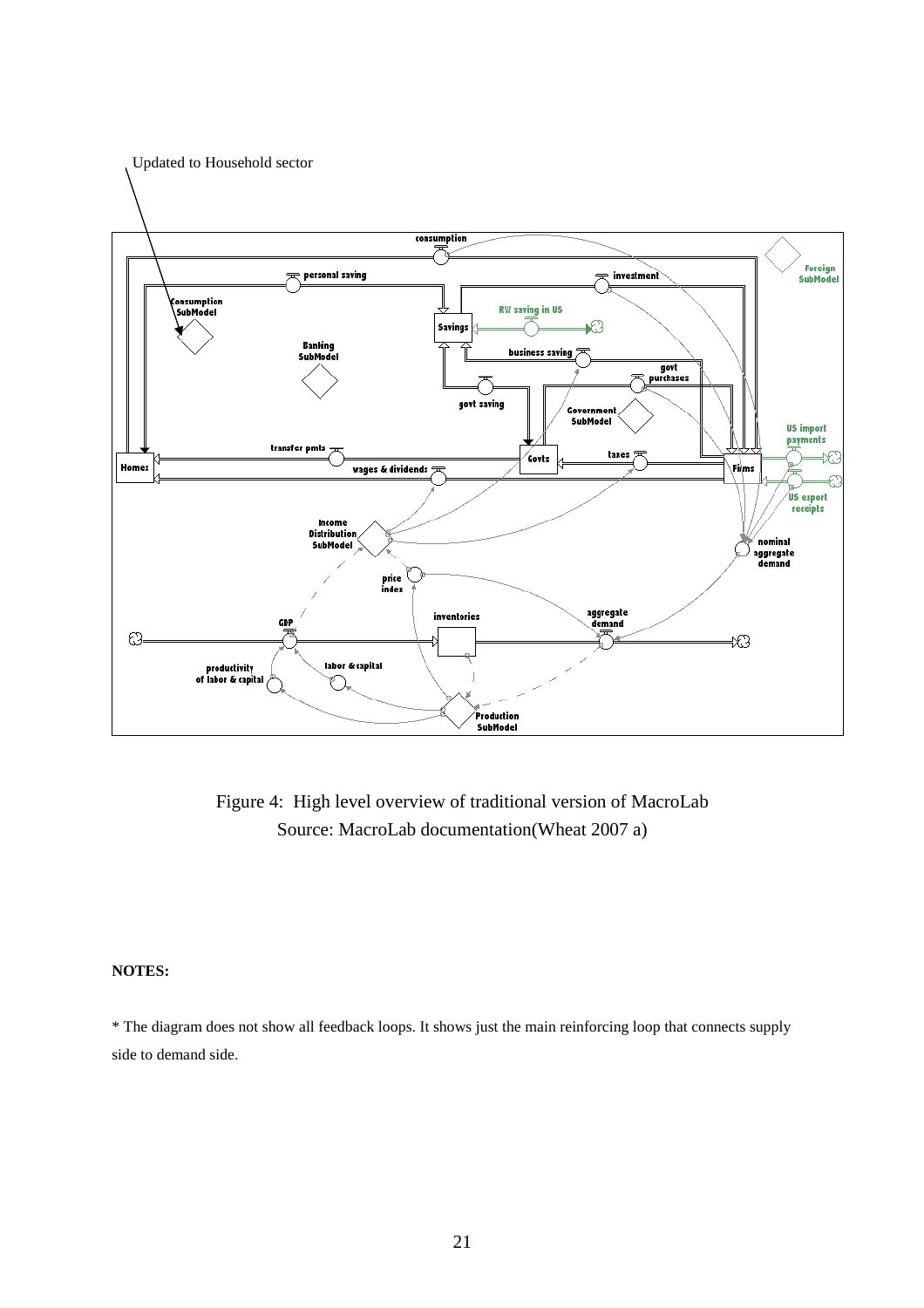### **3.2.2 Causal Loop Diagram of MacroLab**

The feedback loop diagram (causal loop diagram) of MacroLab (Figure 5**)** demonstrates how the model's structure generates changes in stocks.

First, if personal saving grows, capital investment and stock of savings grow and then it gives a push to firms which provide a rise in both business saving and household disposable income. However, interest rate has a negative impact on investment and saving has a negative effect on interest rates. It means that if savings go up interest rates decrease (Loop R1) and more investment causes less money in savings accounts then loop B1 is created. Income is the most relevant determinant of consumption and personal saving. So any increase in income leads the structure in a way to increase the consumption. Interest rates also have a negative effect on consumption in ML. The growth in consumption (part of aggregate demand) encourages firms to produce more. More production (GDP) increases income, which increases consumption in loop R2.

In addition, there is another reinforcing loop (R3) which shows any increasing in aggregate demand (AD) can indicate to invest more and more investment means more growth in aggregate demand. The second effect of consumption growth (as part of AD) and aggregate demand is increasing in taxes, which decreases income in loop B2.

When price enters into the model, aggregate demand is affected immediately. Rising in prices can cause reduction in AD and inventories where loop B3 creates this activity.

As well as that, Investment is determining capital. Loop R4 illustrates how government receives taxes and by increasing in government purchases, AD increases.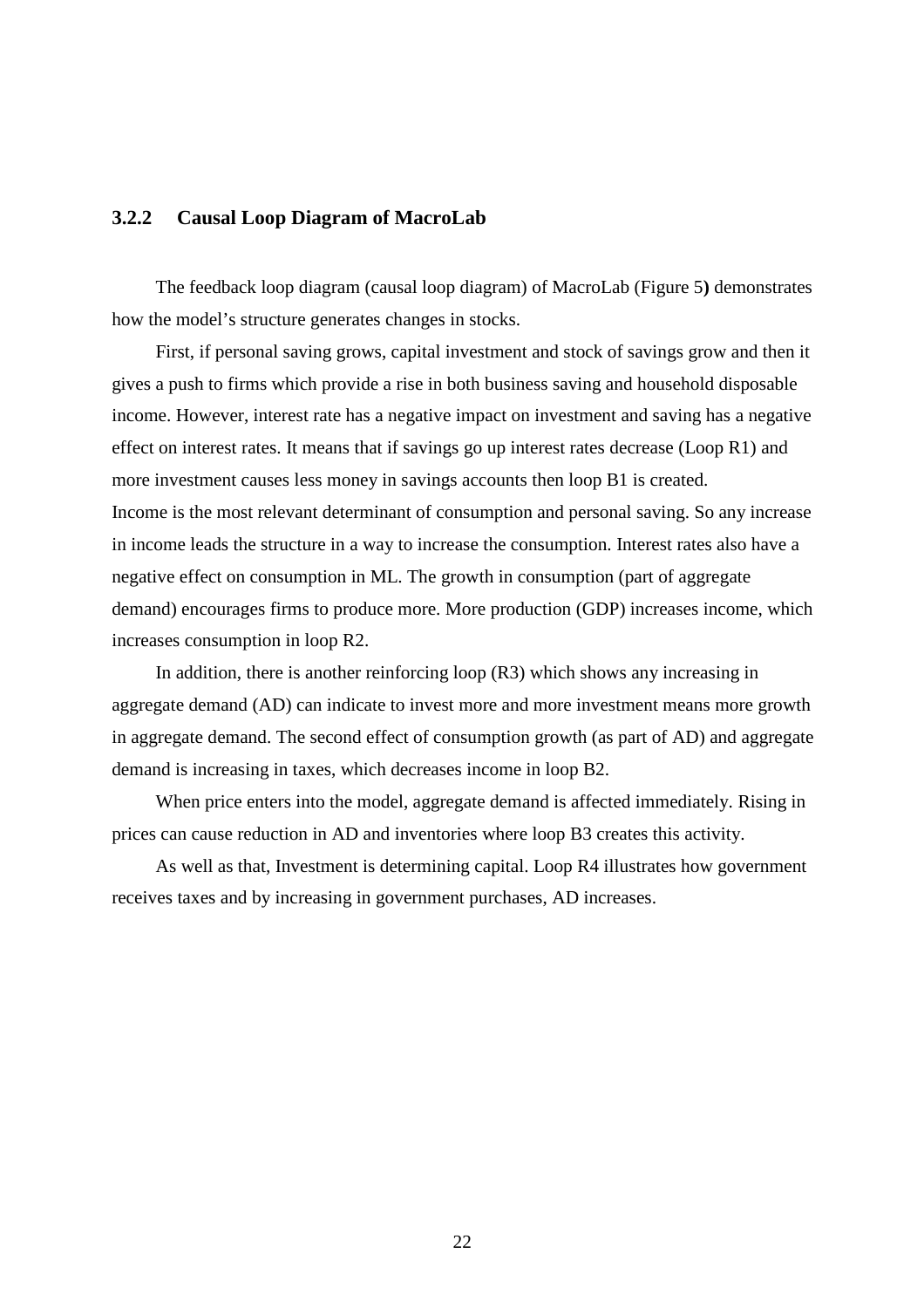

Figure 5: Simplified Causal Loop Diagram of MacroLab

Therefore, capital investment, consumption and business saving which have positive effects on AD should be considered in order to observe AD (aggregate demand). In addition, AD affects GDP, national income and household disposable income. So each decrease or increase in AD can conduct the whole structure to react.

### **3.2.3 Overview of MacroLab Household Sector and it equations:**

Figure 6 shows the household sub model of ML and its location.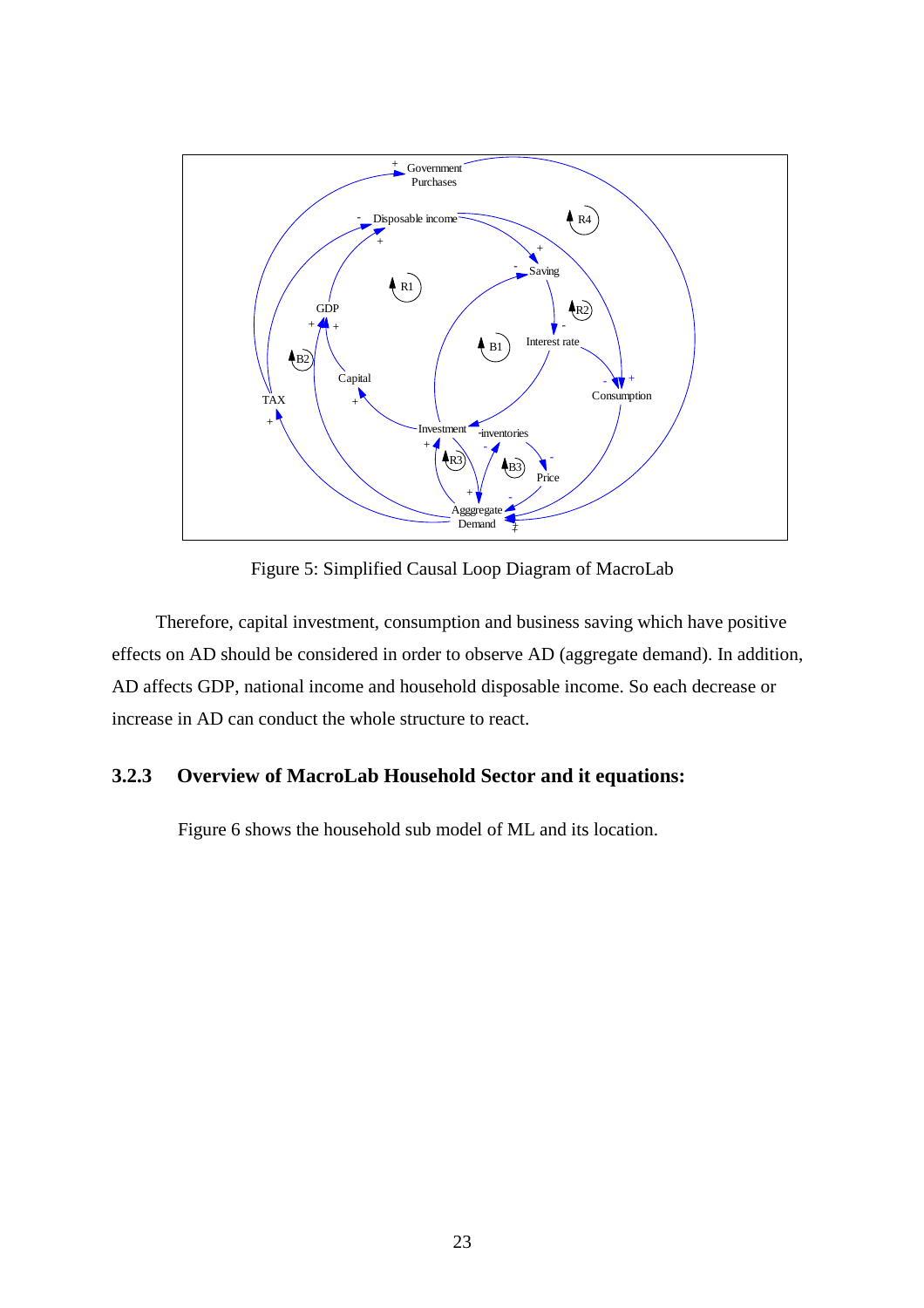



As it is illustrated in Figure 6 (the overview of consumption structure of ML in detail), the inputs to the consumption sub model are disposable income and interest rate. Those variables are determined endogenously in ML, but in the model of this study they are treated exogenously by using historical data.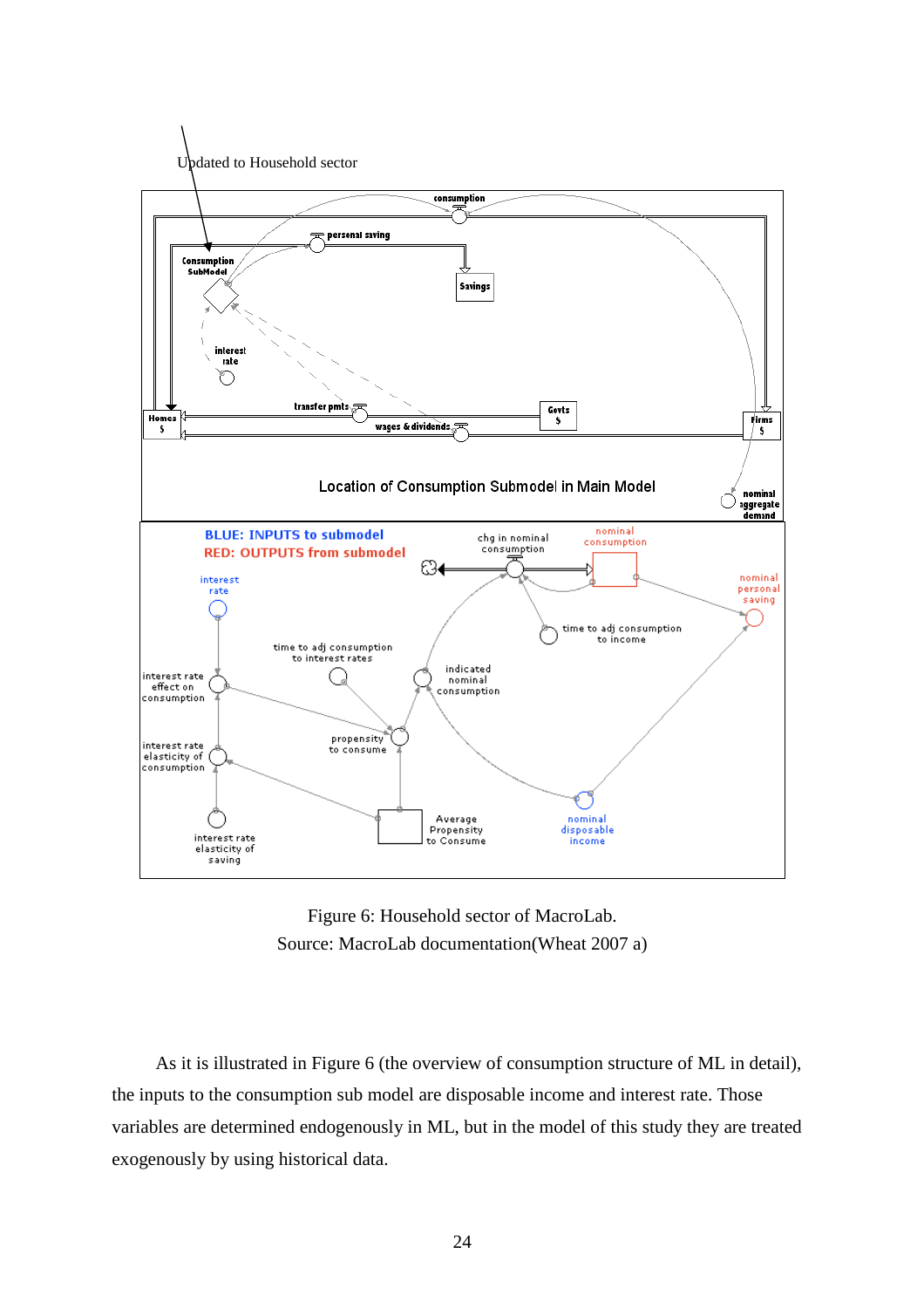So that it is possible to compare both versions' outputs with the same input. Table 1 indicates all equations and variable assumptions of household sub model in the original ML (Wheat 2007 a).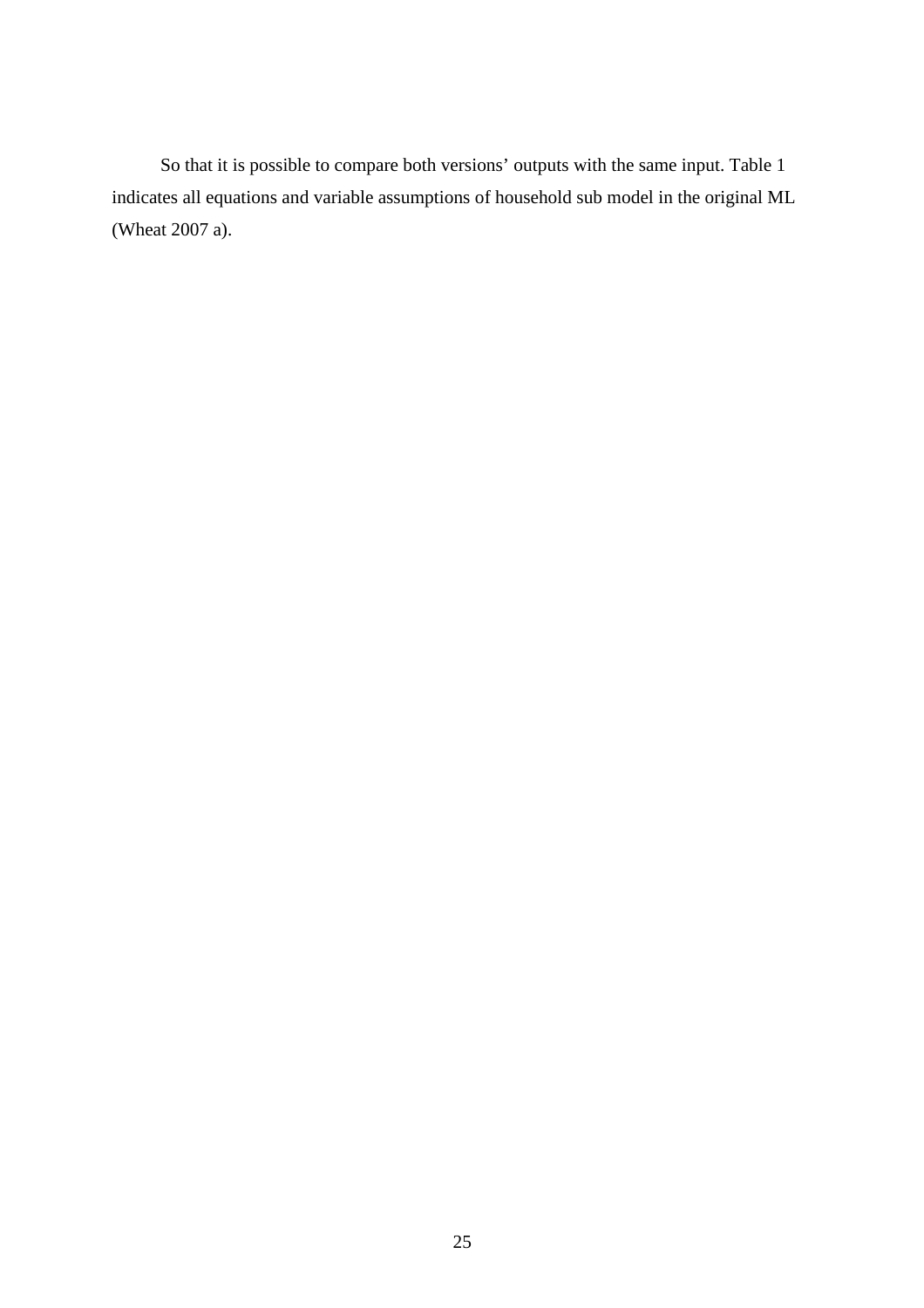|                          | <b>Left Side of Equation</b>                 | <b>Right Side of Equation</b>                                                                                                                                    |
|--------------------------|----------------------------------------------|------------------------------------------------------------------------------------------------------------------------------------------------------------------|
| 1                        | nominal consumption(t)                       | nominal consumption( $t - dt$ ) + (chgs in nominal consumption) * dt<br>INIT historical= historic real C<br>$INT$ experimental $=$ indicated nominal consumption |
| $\overline{2}$           | chgs in nominal consumption                  | (indicated nominal consumption - nominal consumption) /<br>consumption adj time                                                                                  |
| 3                        | indicated nominal consumption                | disposable income * propensity to consume                                                                                                                        |
| 4                        | time to adjust consumption to income         | 2.5 year                                                                                                                                                         |
| 5                        | propensity to consume                        | average propensity to consume * smth1(interest rate effect on<br>consumption<br>,time to adjust consumption to interest rates)                                   |
| 6                        | average propensity to consume(t)             | average Propensity to Consume(t - dt)<br>INIT experimental = (wages $&$ dividends+business saving +<br>taxes -investment -govt purchases) / (disposable income)  |
| $\overline{\phantom{a}}$ | interest rate effect on consumption          | 1+((interest rate - init(interest rate)) / init(interest rate) *interest rate<br>elasticity of consumption)                                                      |
| 8                        | interest rate elasticity of consumption      | -interest elasticity of saving / (average propensity to consume / $(1 -$<br>average propensity to consume))                                                      |
| 9                        | interest rate elasticity of saving           | 0.2                                                                                                                                                              |
|                          |                                              |                                                                                                                                                                  |
| 10                       | time to adjust consumption to interest rates | $0.5$ year                                                                                                                                                       |
| 11                       | nominal personal saving                      | disposable income - nominal consumption                                                                                                                          |

Table 1: Household Sector equations of MacroLab

Source: MacroLab Documentation(Wheat 2007 a)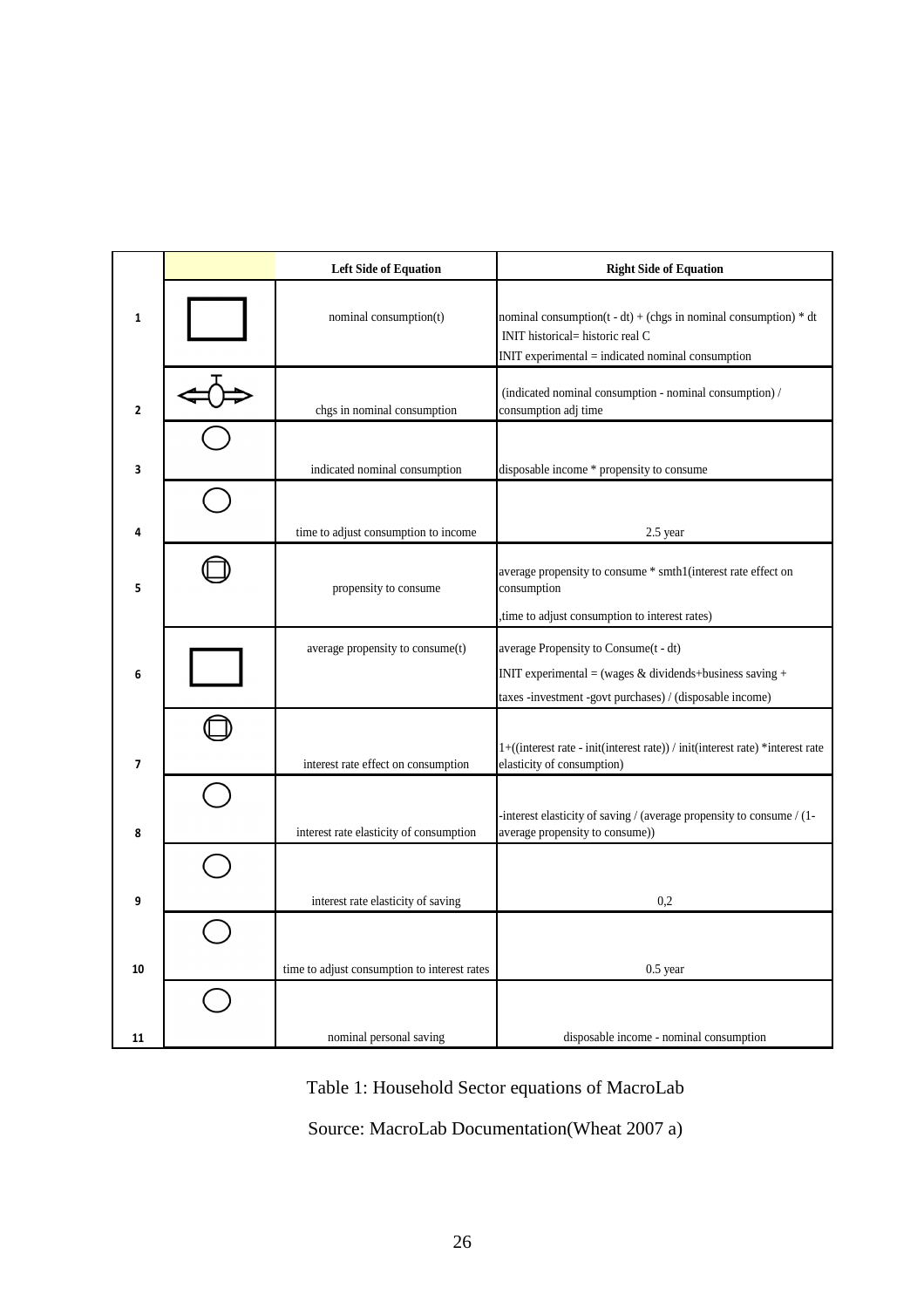In Figure 6, interest rate has a negative effect on consumption. An increase in interest rate makes less consumption and more savings and opposite of that decreasing in interest rate makes more consumption and less saving. So the equation (Table 1-equation 8) which represents that effect is:

**Interest rate elasticity of consumption = -interest elasticity of saving/ ((Reference propensity to consume)/ (1-Reference propensity to consume))** 

The model will be on average equilibrium when **interest elasticity of saving = 0.2** and **Reference propensity to consume = 0.9.** 

So as a result the key variable for consumption in this sub model is interest rate and propensity to consume and as a consequence changes in consumption are evaluated based on interest rate. Then we have (Table 1-equation 7):

**Interest rate effect on consumption =1+ ((Money supply interest rate - init (Money supply interest rate))/init (Money supply interest rate)\*interest rate elasticity of consumption)** 

Money supply interest rate is an input from money supply sector of ML. Below equation reveals how propensity to consume (Table 1-equation 5) is calculated:

**Propensity to consume = smth1 (interest rate effect on consumption, time to adjust consumption to interest rates)** and adjustment time for this equation is equal to **0.25 (3 months)** 

On combining that result with disposable income, which is an input from income sector of ML, indicated nominal consumption (Table 1-equation 2 and 3) and change in nominal consumption are:

**Indicated nominal consumption =Disposable income ML\*propensity to consume** 

**Change in nominal consumption = (indicated nominal consumption - average consumption)/consumption adjustment time** 

Change in nominal consumption is an inflow which accumulates into the stock of average consumption. By deducting what people spend over time (average consumption) from disposable income (income after tax); saving is remained as a residual (Table 1 equation 11):

#### **Savings = disposable income – average consumption**

And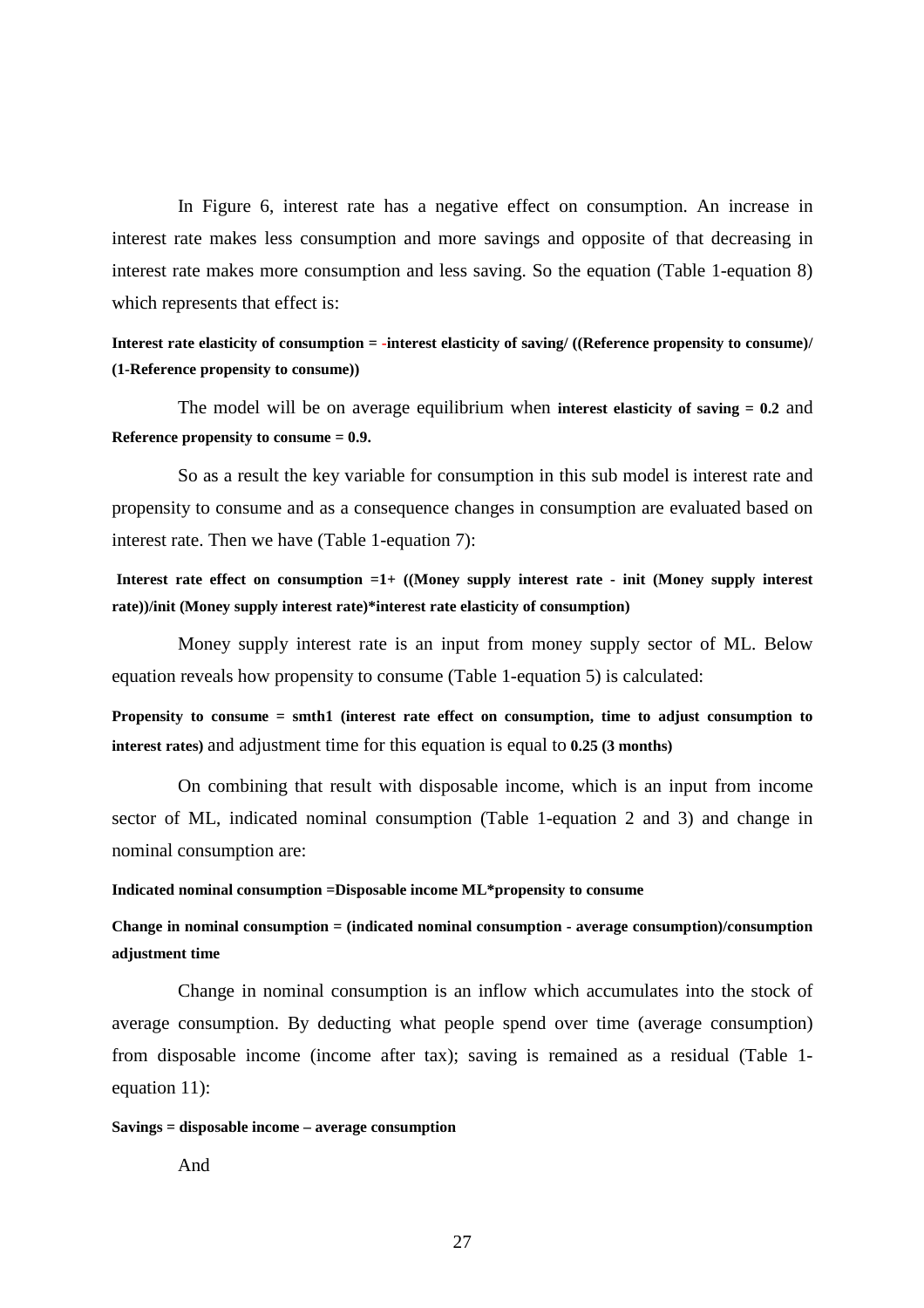**Saving rate = (saving /disposable income)\*100** 

### **3.2.4 Overview of New Household Sector**

Returning to the hypothesis, the new version of household sector structure has some differences with the original one in ML. The first one is categorizing the consumption into two different concepts.

The nature of consumption is always changed by human needs. In particular, consumption has a dynamic character based on the nature of society and cultural contexts. As a result there are different consumption classifications and one of them is based on people's basic needs. According to this, consumption is divided into two parts: **essential and discretionary (non-necessity),** but those terms are very theoretical in the economy. The first one involves total people's need based on the basic nature such as food, shelter and clothing (U.S. Department of Labor 2006). On the other hand, discretionary consumption consists of more sophisticated structure of physiological needs based on social, cultural and individual tastes.

In economics, the consumption function is a mathematical function which is used to state consumer spending and it was developed by John Maynard Keynes (Keynes 1936). The amount of total consumption in each economy can be calculated by this function. The function can be written in different ways, and one of the most basic ways to present it is:

**C = c0+ c1 Yd Where C = total consumption,**   $c0 =$  autonomous consumption  $(c0 > 0)$ , **c1 is the marginal propensity to consume**  And

**Yd = disposable income (income after government intervention – benefits, taxes and transfer payments)** 

Autonomous consumption is a term which interprets consumption when there is no (zero) income. Whereas, the propensity to consume (PC), estimates the rate at which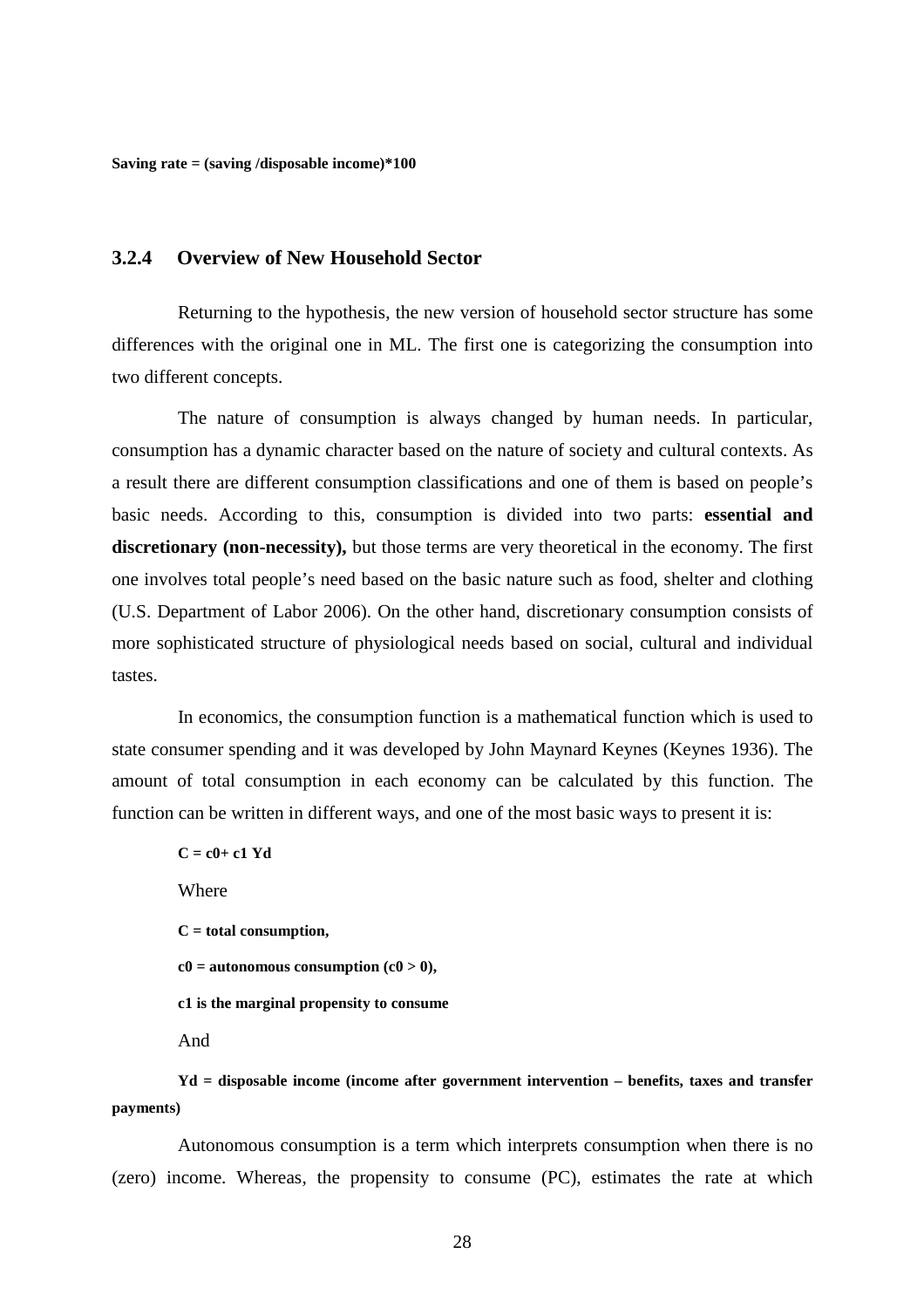consumption is changing when income is changing. So as income increases, consumption increases. However, Keynes mentioned that the increases (for income and consumption) are not equal, according to him, "as income increases, consumption increases but not by as much as the increase in income".



Figure 7: Consumption Function

Source: (Intermediate Macroeconomics 2004)

According to above discussion and the graph in Figure 7, even if people have no income they have such an autonomous consumption which is constant and it can deliver the meaning of people's essential needs. If they are not able to finance their essential consumption, they have to borrow it from another source like banks, government…. This perception is used in the new model to differentiate people's consumption.

Furthermore, the new model is extended by influencing the effect of prices on consumption as well as interest rate. In other words; the new model represents household's decisions on consuming more or less when prices increase or decrease. (Radzicki, Pavlov, and Nicholas 2006)

Figure 8 shows a new household sector module which demonstrates how essential and discretionary consumption parts interact with each other.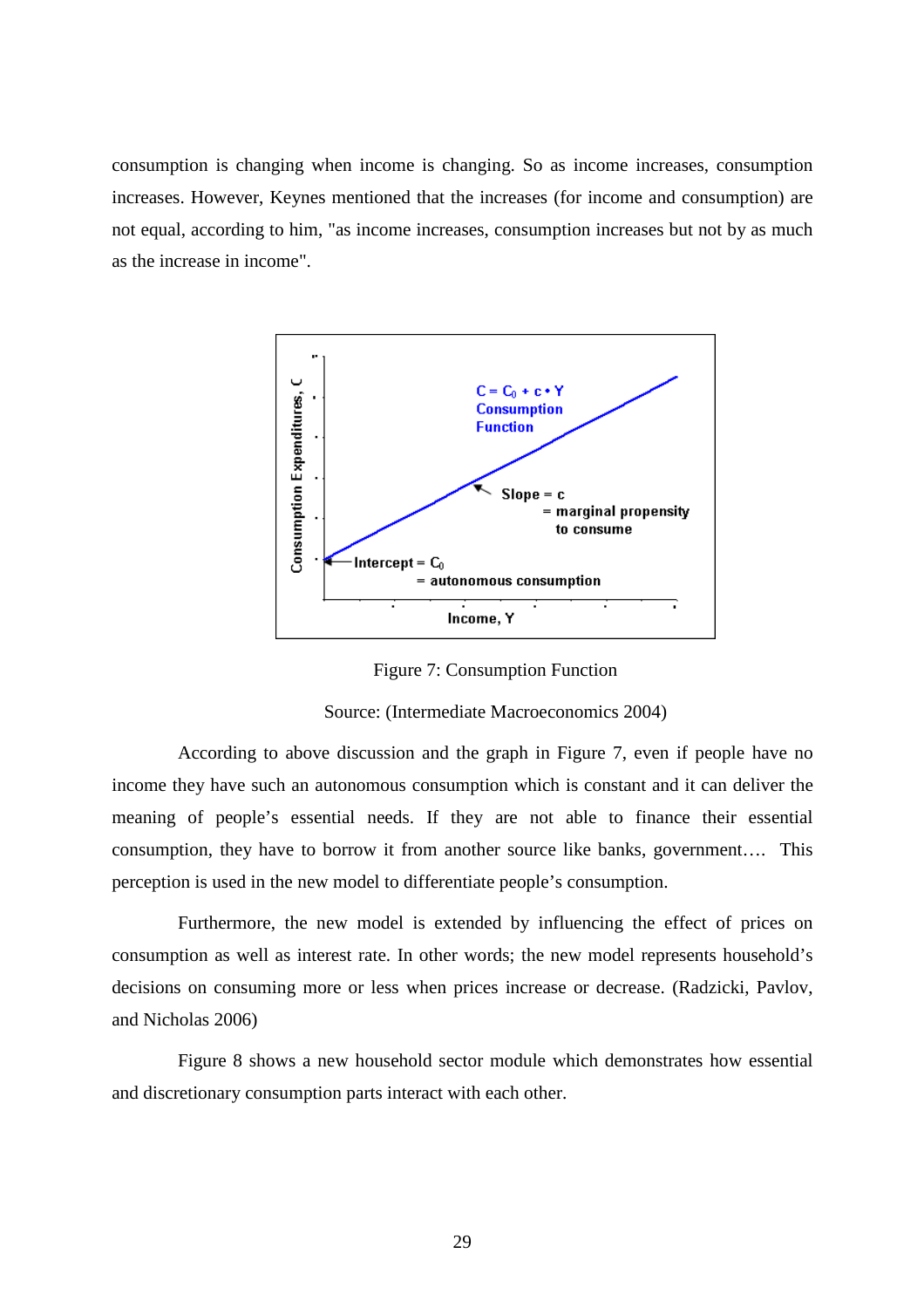Time horizon for simulations and to observe the historical behavior of the reference mode validation in this model is from 1980 (highest percentage of the personal saving rate in the US) to 2011.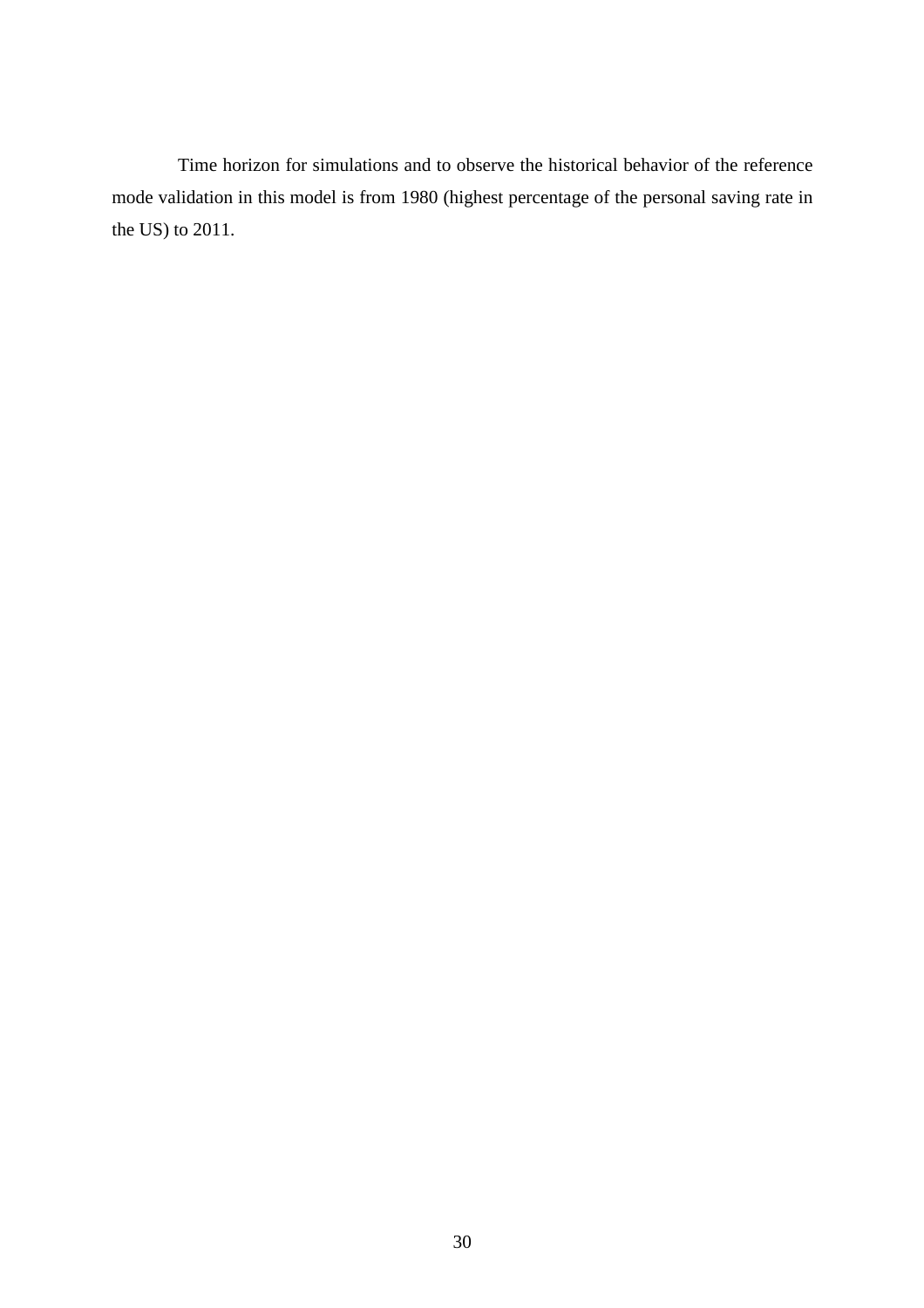

Figure 8: Proposed New Household Sector

 \* NOTE: Green color variables are exogenous inputs (e.g. historical data, calculations or estimations); Red color variables are outputs (results) of the model.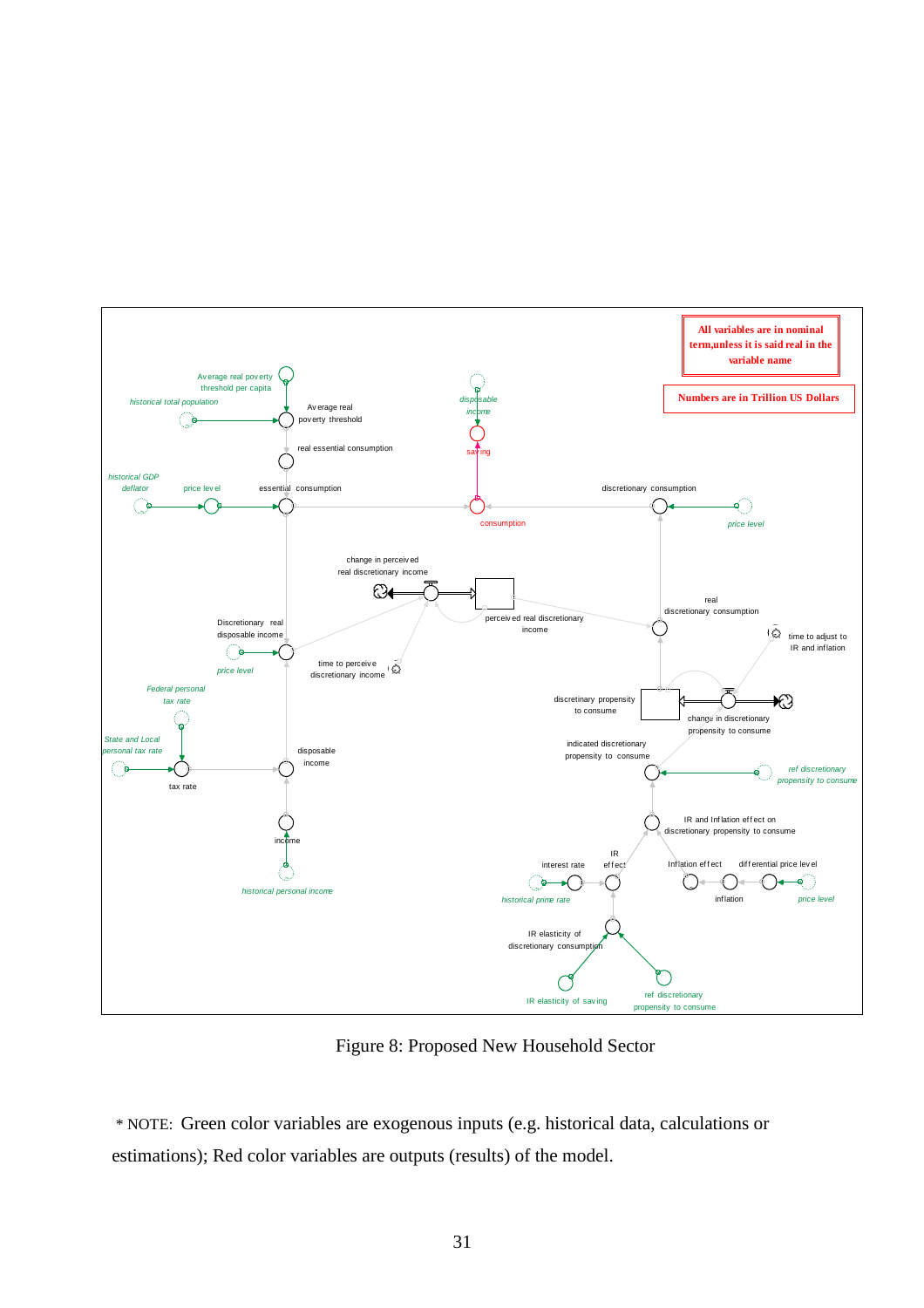### **3.2.5 New Household Sector Equations**

#### **3.2.5.1 Saving definition**

It is important to identify the main determinants of consumption and saving so that it is more understandable to explain the reasons which are behind the current model in Figure 8.



Figure 9: Saving definition

Saving is the difference between disposable income and consumption in Figure 9. In other words, saving is income not spent or deferred consumption. Household saving are calculated as the residual in households' accounting so:

### **Saving = disposable income-consumption**

A three side relationship among saving, consumption and income, is the key determinant of the amount of household savings (stock of personal saving). On the first side, given a certain amount of income and the decision to buy goods and services (consumption) negatively influences saving. Then saving gently adjust to consumption and income (Piana 2001). An additional feature of consumption-saving is that consumers conform their consuming regularly to income changes (Fisher 2001).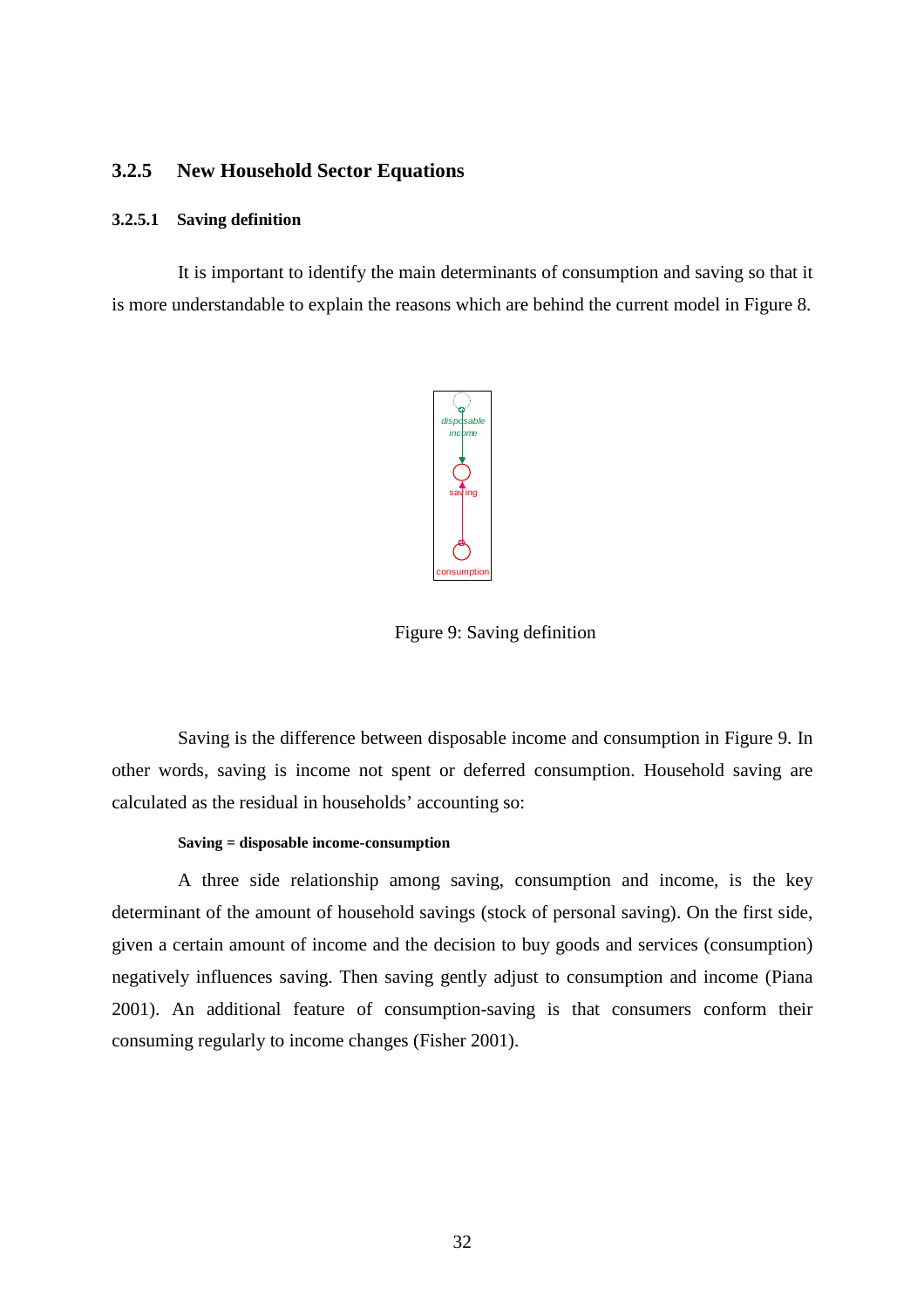#### **3.2.5.2 Consumption definition**



Figure 10: Consumption definition

Consumption is the value of goods and services which are bought by people. Individual buying performances are changed over time and space. Consumption is normally the largest GDP component. Some economists judge the economic performance of their country mainly in terms of consumption level and consumption dynamics.

In the new model, consumption is sum of essential and discretionary consumption (Figure 10). Essential consumption is what people need to live such as food, housing and clothing (U.S. Department of Labor 2006). On the other hand, discretionary vs. essential shows what people buy based on non essential needs which would include (but not limited) to eating out, maids, gym memberships, travel, hobbies, pets, household furnishings, charity, etc. As noted previously, people have essential consumption even if they have zero income, in which case people satisfy by borrowing. It is assumed that people have certain essential consumption. So:

#### **Consumption= Essential Consumption + Discretionary Consumption**

This part of the model is the first distinguish between two models. A related hypothesis of ML indicated consumption as a quantity that adjusts gradually to changes on disposable income and interest rates. However, the current model split it to two different concepts (essential and discretionary). This new version of consumption lets us evaluate people consumption and saving behavior more accurately because essential grows as prices increase, then having an impact on remainder of income, which can be spent on discretionary part.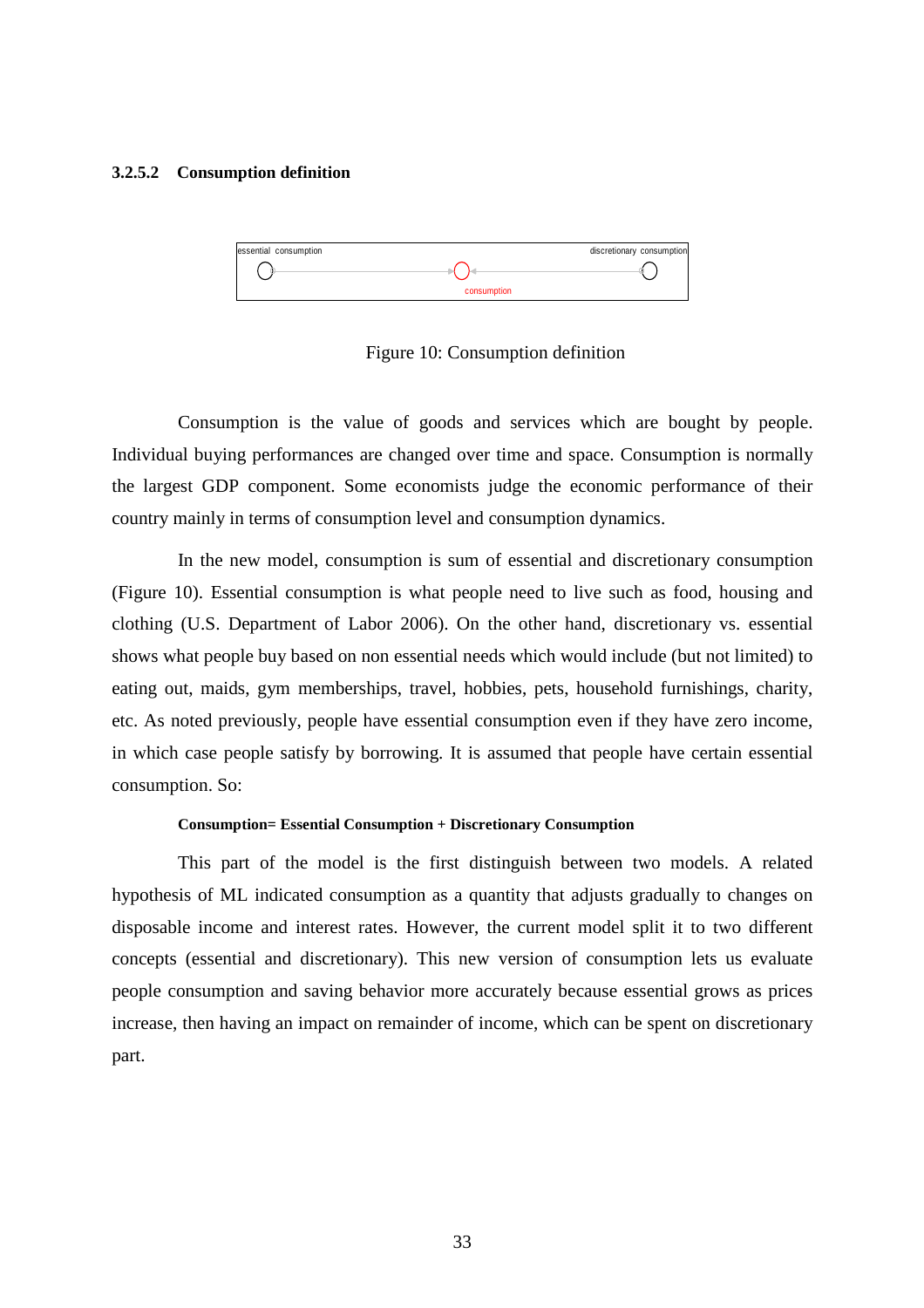#### **3.2.5.3 Essential consumption**



Figure 11: Essential Consumption

 Figure 11 shows that how essential consumption (as nominal value) is calculated:  **Essential Consumption= real essential consumption\*price level** 

**3.2.5.4 Price level** 





The price level or price index is a general level of prices for goods and services in an economy.

#### **Price level = Historic GDP deflator/INIT (historic GDP deflator)**

Figure 13 shows the historical GDP deflator which is used in the model. The price level variable re-adjusts the base period of the GDP deflator. The price level will be equal to 1.00 when the simulation begins, but will follow exactly the same pattern as the deflator.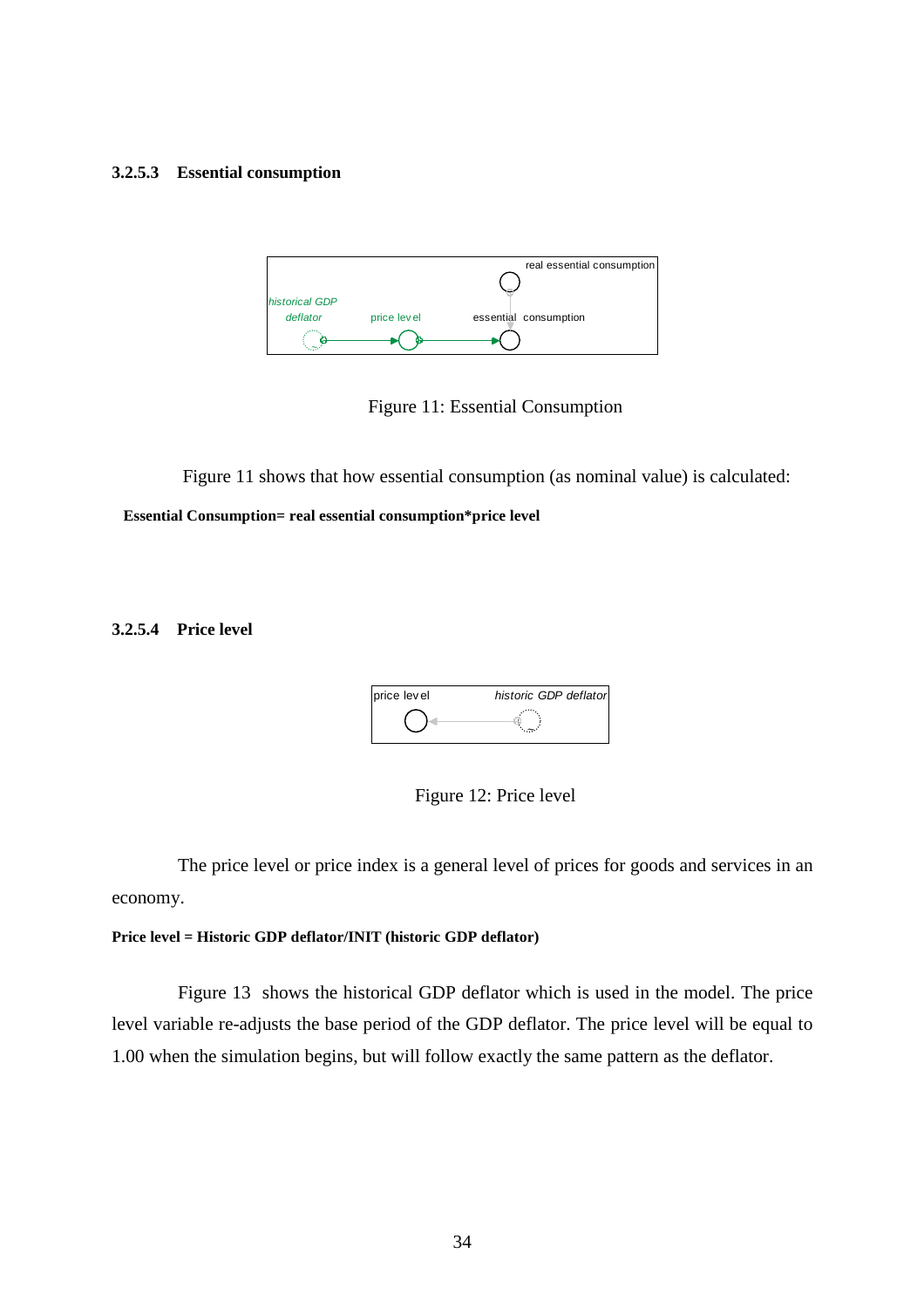

Figure 13: The US GDP deflator (1980-2011)

Source: NIPA Table 7.1 (Bureau of Economic Analysis 2011)

So the GDP deflator is an economic measure that indicates the cost of goods produced in an economy concerning to the purchasing power of the dollar. In the U.S. it begins from 48 in 1980 to 112 in 2011, which means prices have been raised during last three decades and it can increase people's basic needs consumption. So they should pay more for the same basket of daily necessities (essential) as prices go up. It causes that the amount of money that they can spend or save on discretionary goods and services decrease.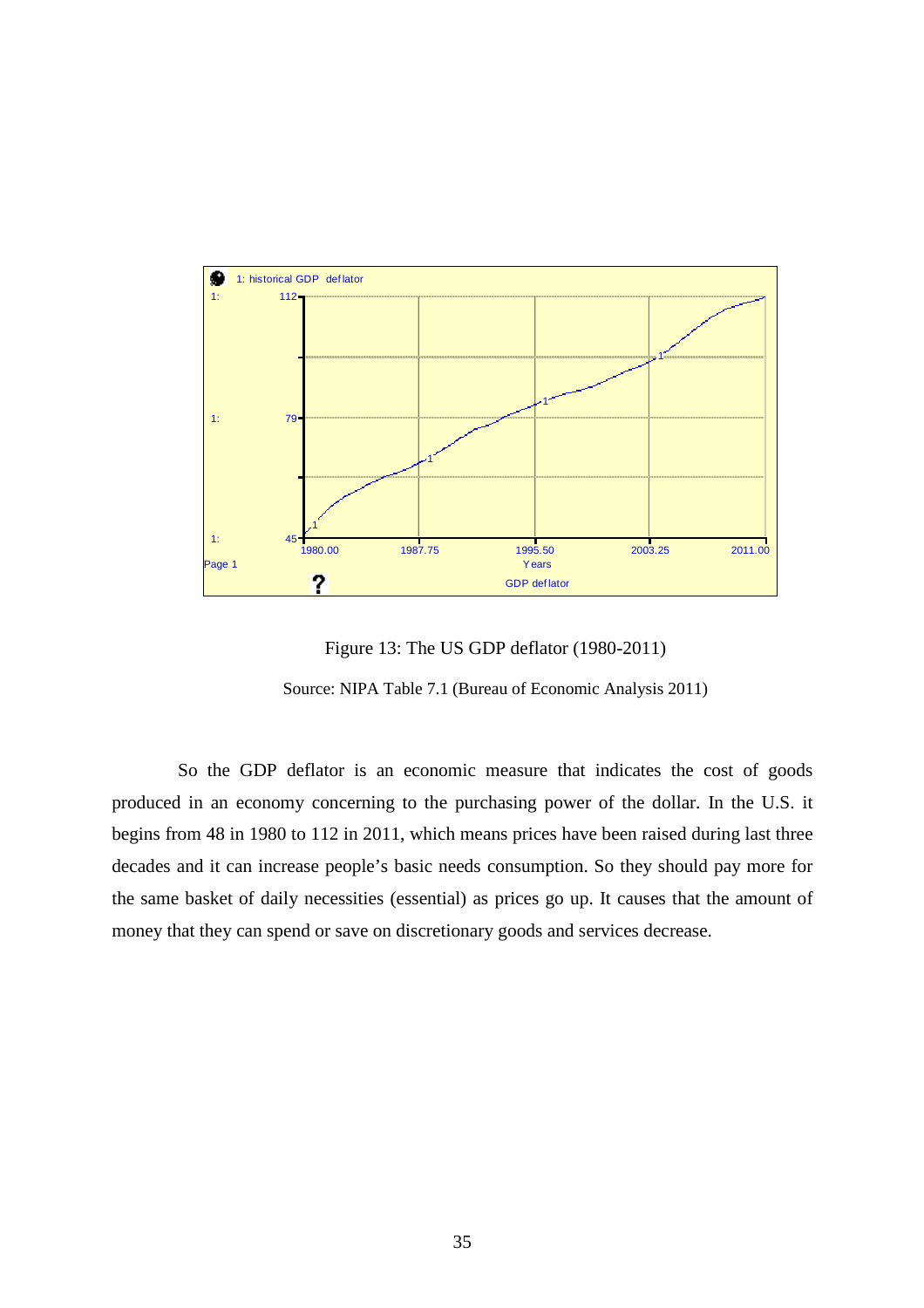#### **3.2.5.5 Discretionary consumption**



Figure 14: Discretionary consumption

From the other side of the model, discretionary consumption (in nominal value) is calculated as below:

#### **Discretionary Consumption= real discretionary consumption \*price level**

It is important to observe that consumption from household sector in ML is part of demand side with nominal terms. For that reason essential and discretionary consumption in this model are calculated in nominal values.

### **3.2.5.6 Real essential consumption**



Figure 15: Real Essential Consumption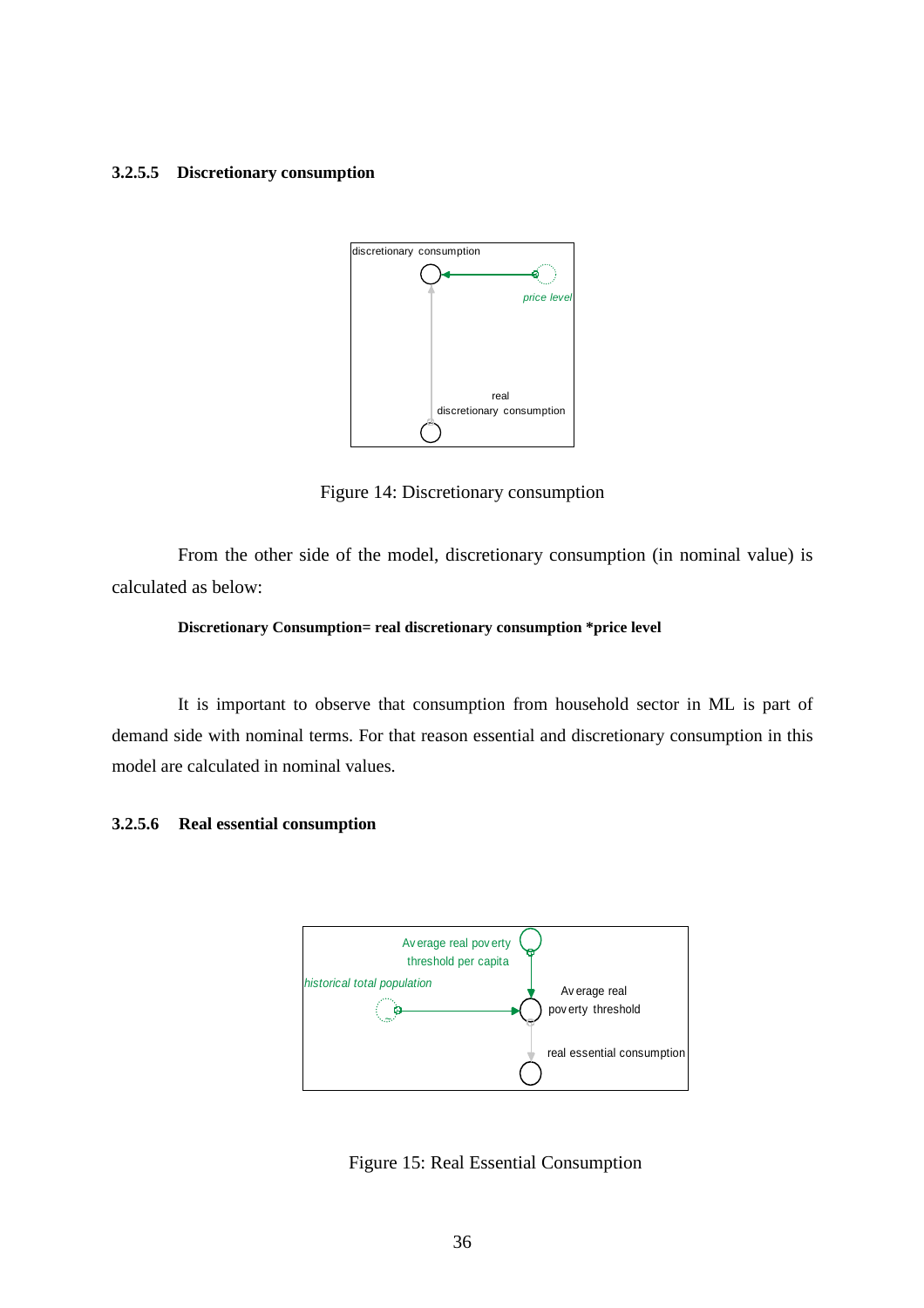Back to the left part of the model, real essential consumption is calculated based on minimum needs for each household. As the definition of "Essential" has changed during past years, it is considered that yearly poverty line which has been announced by government can show the minimum budget for living (Figure 15). So it is considered that:

#### **Real Essential Consumption = Average real poverty threshold** (its aggregate value in trillion \$ per year)

The U.S. poverty thresholds from 1980 to 2011 by size of family and number of related children less than 18 years is collected from United States Census bureau. However, Table 2 reports first and last year as reference.

### Numbers in \$

| Years                                     | 1980  | 2011  |
|-------------------------------------------|-------|-------|
| weighted average thresholds for 1 person  | 4190  | 11702 |
| weighted average thresholds for 2 persons | 5363  | 15603 |
| weighted average thresholds for 3 persons | 6565  | 17595 |
| weighted average thresholds for 4 persons | 8414  | 23201 |
| weighted average thresholds for 5 persons | 9966  | 27979 |
| weighted average thresholds for 6 persons | 11269 | 32181 |
| weighted average thresholds for 7 persons | 12761 | 37029 |
| weighted average thresholds for 8 persons | 14199 | 41414 |
| weighted average thresholds for 9 persons | 16896 | 49818 |

Table 2: The US Poverty Thresholds for 1980 and 2011 by size of family and number of related children under 18 years

Source: United States Census bureau (Bureau 2011)

The poverty line is determined by finding the total cost of all the essential resources that an average human being consumes in one year. For calculating this variable weighted average threshold for each person (per capita) in each year is calculated.

Then "weighted average thresholds per person per year" is divided by price level and it (its real value) defines a constant number around 2463 \$ per person (per capita). So by multiplying this constant number (per capita) and historical data of total population, "average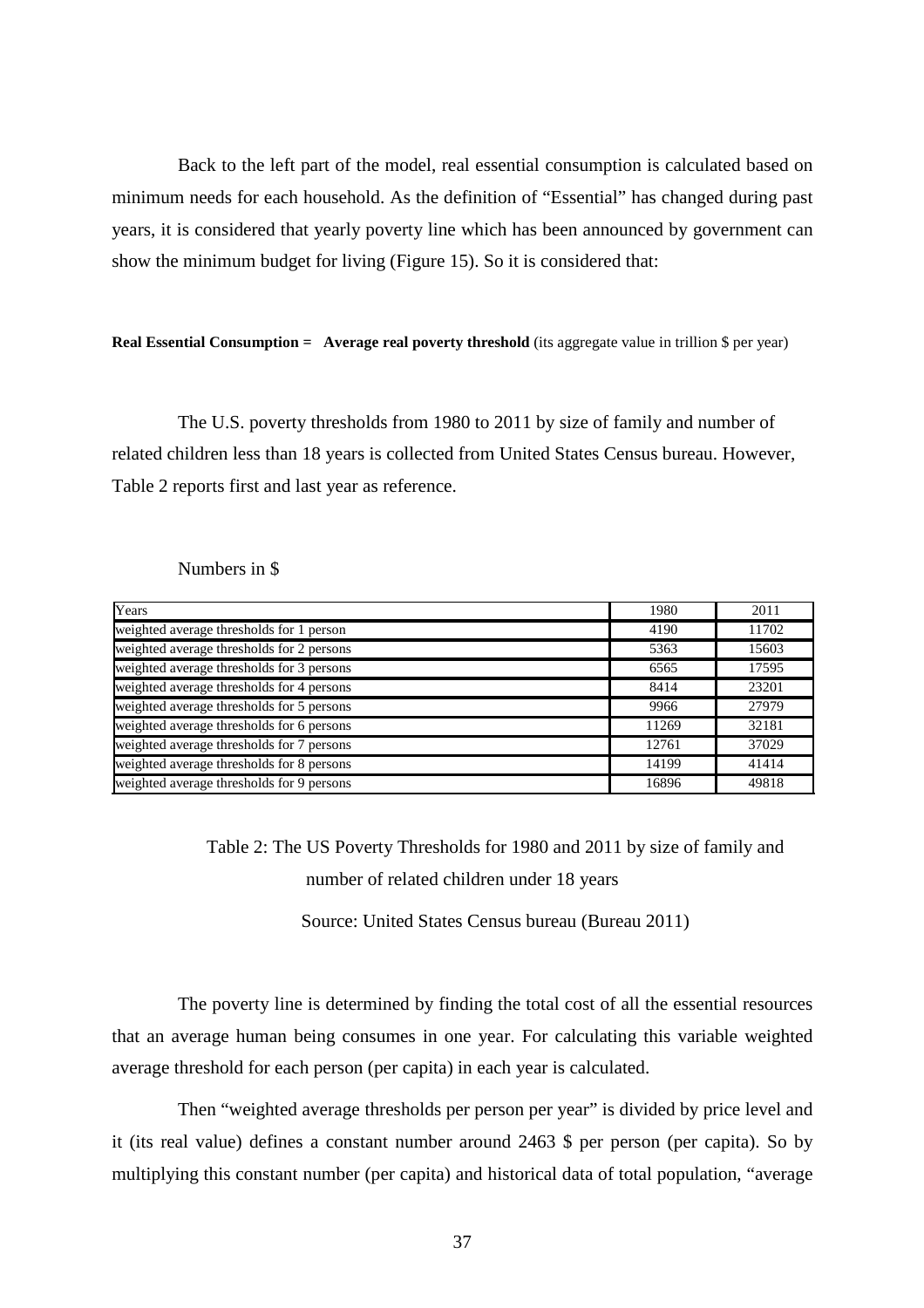real poverty threshold" for total population (its aggregate value) in each year is evaluated. This variable is used as real essential consumption in Figure 15.

**Average real poverty threshold =Average real poverty threshold per capita\*historical total population** 

**3.2.5.7 Real discretionary consumption** 



Figure 16: Real Discretionary Consumption

After interpreting real essential consumption, real discretionary consumption should be defined. It is identified based on discretionary propensity to consume and perceived real discretionary income in Figure 16. The equation which represents real discretionary consumption is:

**Real Discretionary Consumption = Perceived real discretionary income\*discretionary propensity to consume**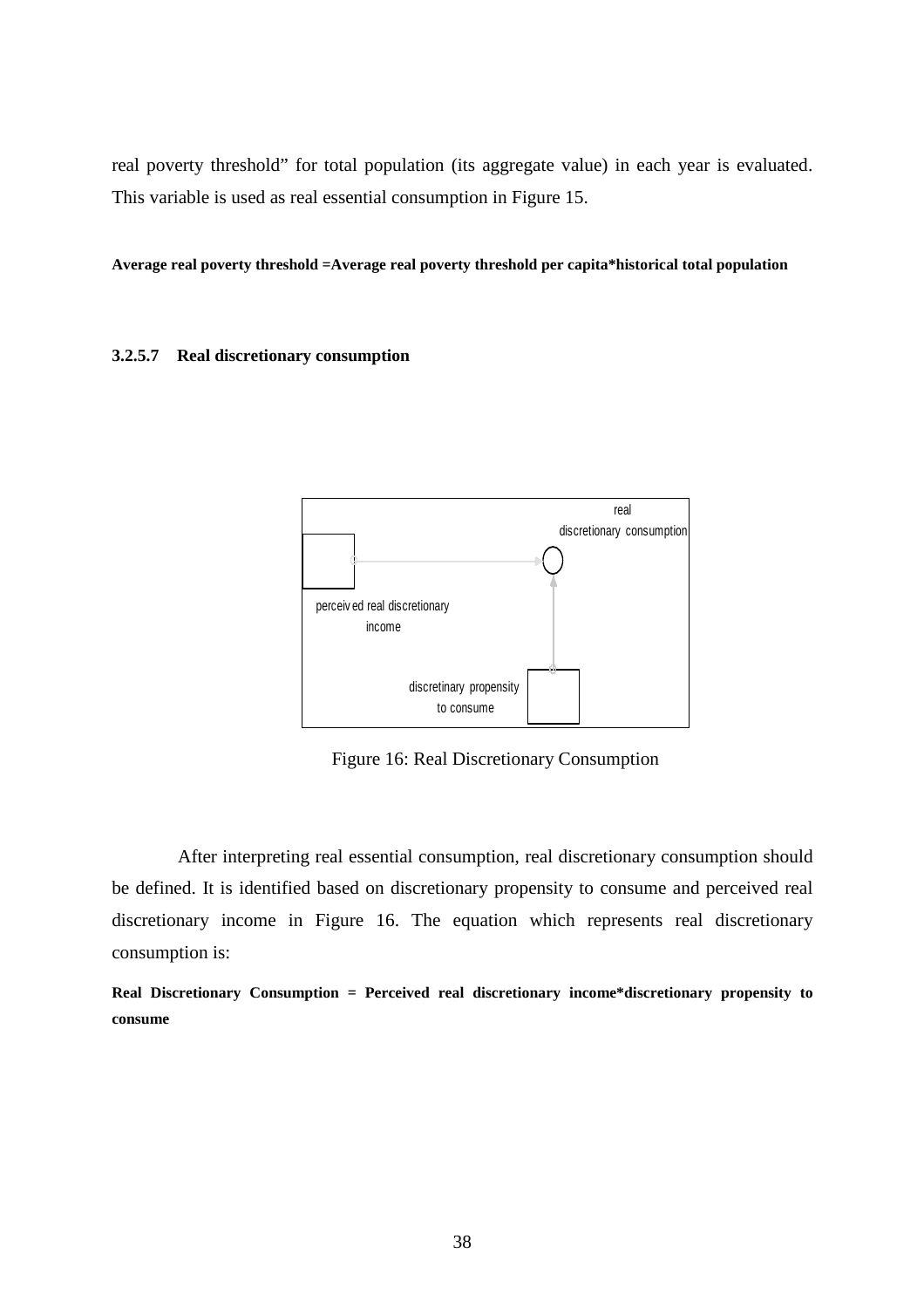### **3.2.5.8 Perceived real discretionary income**



Figure 17: Perceived Real Discretionary Income

In Figure 17 the stock of perceived real discretionary income is changed by its flow which is the difference between the stock and its goal (discretionary real disposable income) during adjustment time to perceive income, which is assumed 3 months by author. So:

**Change in perceived real discretionary income = (Discretionary real disposable income - perceived real discretionary income)/time to perceive discretionary income**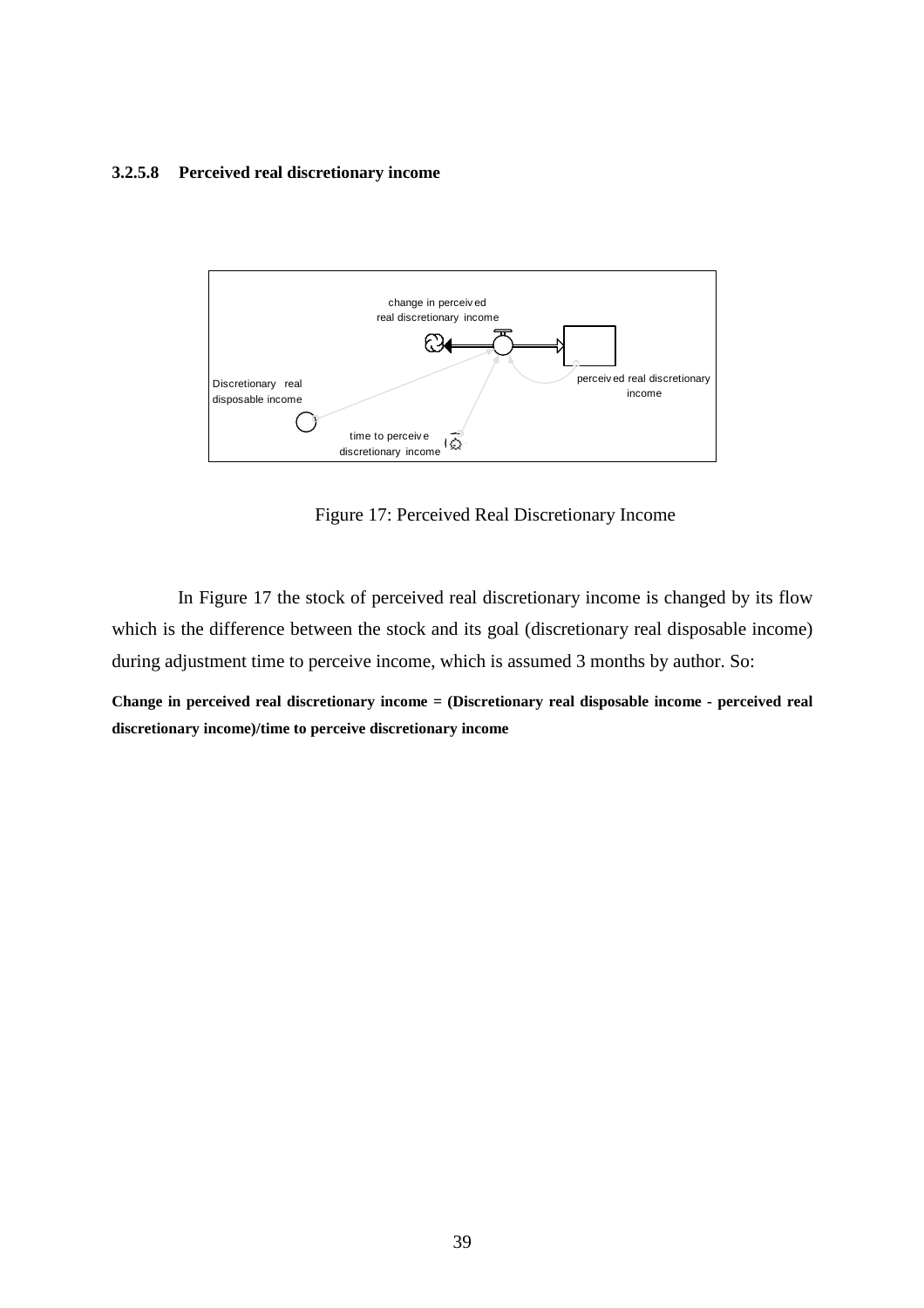### **3.2.5.9 Discretionary real disposable income**



Figure 18: Discretionary Real Disposable income

This part of structure is focused on modeling how consumers distribute their partial discretionary income against different consumption needs.

Discretionary Real Disposable income (Figure 18) includes money which can be spent on luxury items, vacations and non-essential goods and services. It defines by deducting people's essential need consumption from what they earn as disposable income (income after taxes). So the equation for this variable is:

**Discretionary real disposable income = (disposable income - essential consumption)/price level**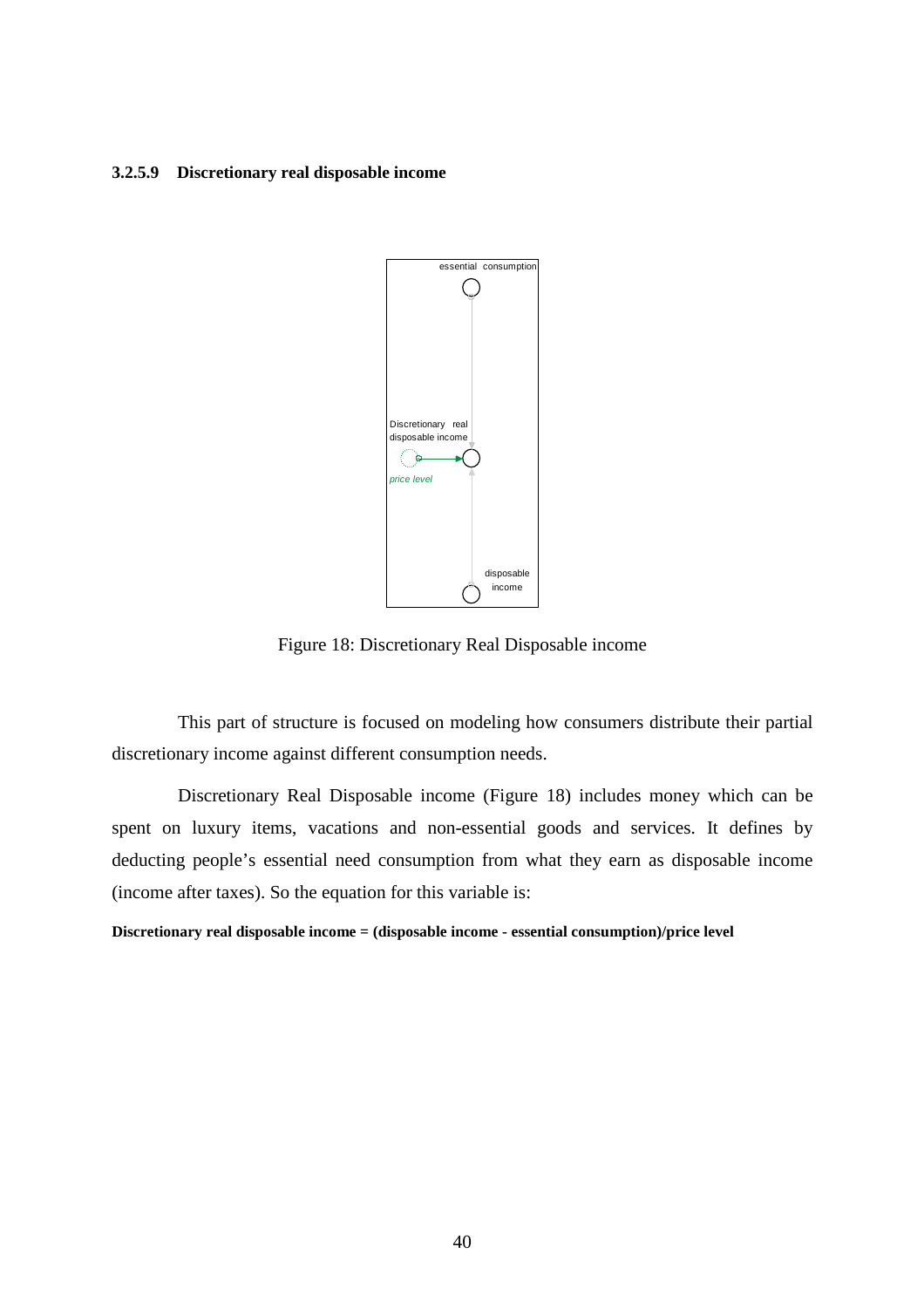### **3.2.5.10 Disposable income**



Figure 19: Disposable Income

If it is considered that people contribute their budget for different types of goods or services (e.g. food, home expenditure...) then higher income would mean higher discretionary income and consumption on each category. On the other hand, households with lower income would allocate a higher level of income for essential needs (and expenditure would follow), they would be forced to reduce their discretionary income and purchases (Piana 2001). "In theory, the income tax discourages saving and, relatively, encourages present consumption" (McNulty 2000). So tax rate is one of key variables in the model (and ML), which lets people to consume what is left over their income after paying taxes. Then disposable income in Figure 19 is calculated as:

#### **Disposable income = income\*(1 - income tax rate/100)**

Table 3 shows historical personal income and its disposition from NIPA (Bureau of Economic Analysis). Total personal income (line1) of below table is used in the model as historical data. Table 3 shows just first and last years for reference.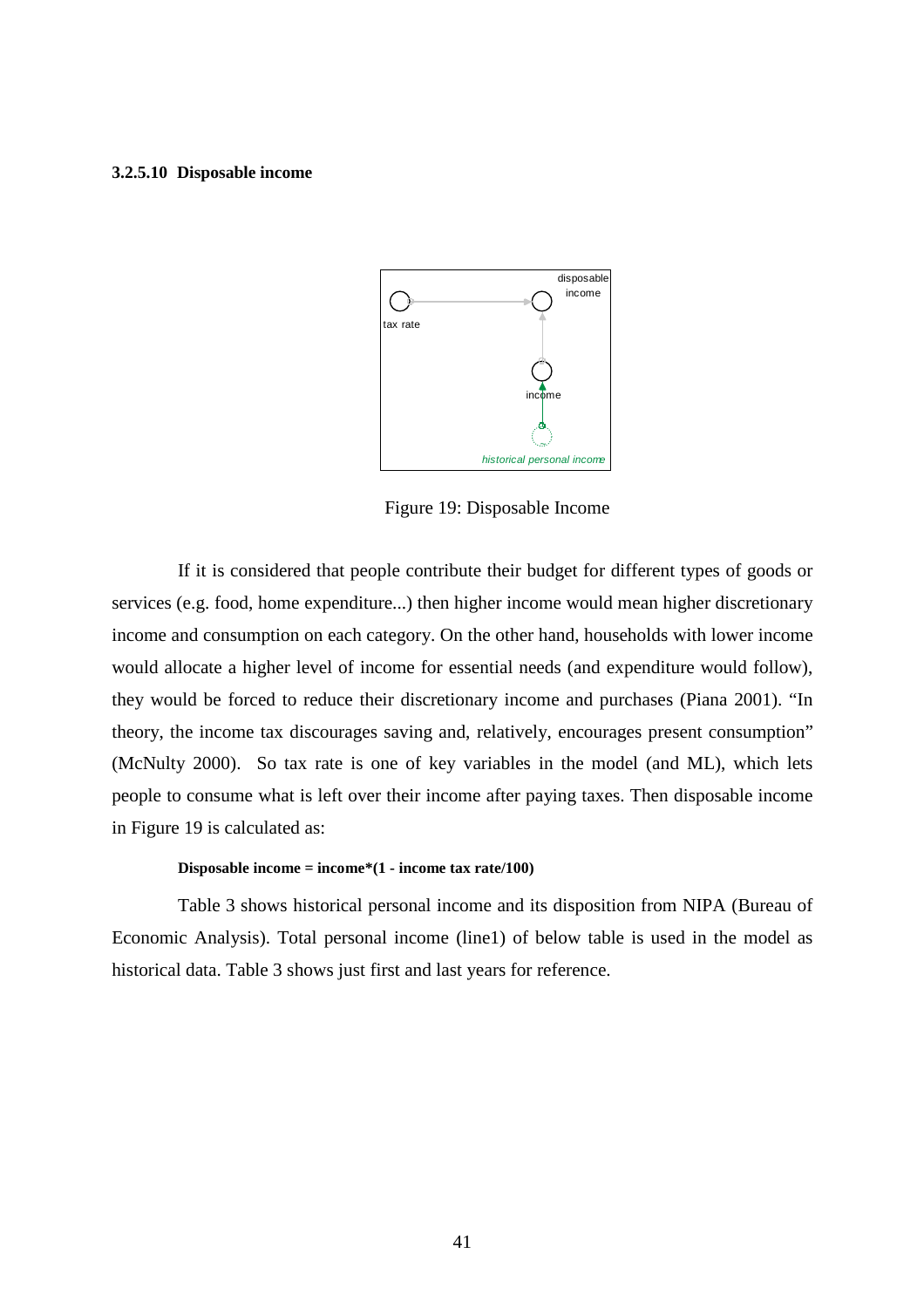|                | Table 2.1. Personal Income and Its Disposition                                   | [billions of dollars] |         |          |
|----------------|----------------------------------------------------------------------------------|-----------------------|---------|----------|
| Line           |                                                                                  |                       | 1980    | 2011     |
| 1              | <b>Personal income</b>                                                           | <b>A065RC1</b>        | 2,301.5 | 13,005.3 |
| $\overline{2}$ | Compensation of employees, received                                              | W209RC1               | 1,647.6 | 8,292.7  |
| 3              | Wage and salary disbursements                                                    | A576RC1               | 1,373.5 | 6,683.2  |
| 4              | Private industries                                                               | A132RC1               | 1,112.0 | 5,492.9  |
| 5              | Government                                                                       | <b>B202RC1</b>        | 261.5   | 1,190.3  |
| 6              | Supplements to wages and salaries                                                | A038RC1               | 274.2   | 1,609.5  |
| 7              | Employer contributions for employee pension and insurance funds                  | <b>B040RC1</b>        | 185.2   | 1,111.0  |
| 8              | Employer contributions for government social insurance                           | <b>B039RC1</b>        | 88.9    | 498.5    |
| 9              | Proprietors' income with inventory valuation and capital consumption adjustments | A041RC1               | 173.5   | 1,108.9  |
| 10             | Farm                                                                             | <b>B042RC1</b>        | 11.7    | 65.9     |
| 11             | Nonfarm                                                                          | A045RC1               | 161.8   | 1,043.0  |
| 12             | Rental income of persons with capital consumption adjustment                     | A048RC1               | 28.5    | 403.9    |
| 13             | Personal income receipts on assets                                               | <b>W210RC1</b>        | 338.7   | 1,790.0  |
| 14             | Personal interest income                                                         | A064RC1               | 274.7   | 998.1    |
| 15             | Personal dividend income                                                         | <b>B703RC1</b>        | 64.0    | 791.9    |
| 16             | Personal current transfer receipts                                               | A577RC1               | 279.5   | 2,336.2  |
| 17             | Government social benefits to persons                                            | A063RC1               | 270.8   | 2,296.8  |
| 18             | Social security $ 1\rangle$                                                      | <b>W823RC1</b>        | 118.6   | 713.5    |
| 19             | Medicare $\langle 2 \rangle$                                                     | <b>W824RC1</b>        | 36.2    | 553.7    |
| 20             | <b>Medicaid</b>                                                                  | W729RC1               | 23.9    | 424.3    |
| 21             | Unemployment insurance                                                           | <b>W825RC1</b>        | 16.1    | 107.4    |
| 22             | Veterans' benefits                                                               | <b>W826RC1</b>        | 14.7    | 63.4     |
| 23             | Other                                                                            | <b>W827RC1</b>        | 61.4    | 434.6    |
| 24             | Other current transfer receipts, from business (net)                             | <b>B931RC1</b>        | 8.6     | 39.5     |

Table 3: Personal Income and Its Disposition in 1980 and 2011 Source: (Bureau of Economic Analysis 2011)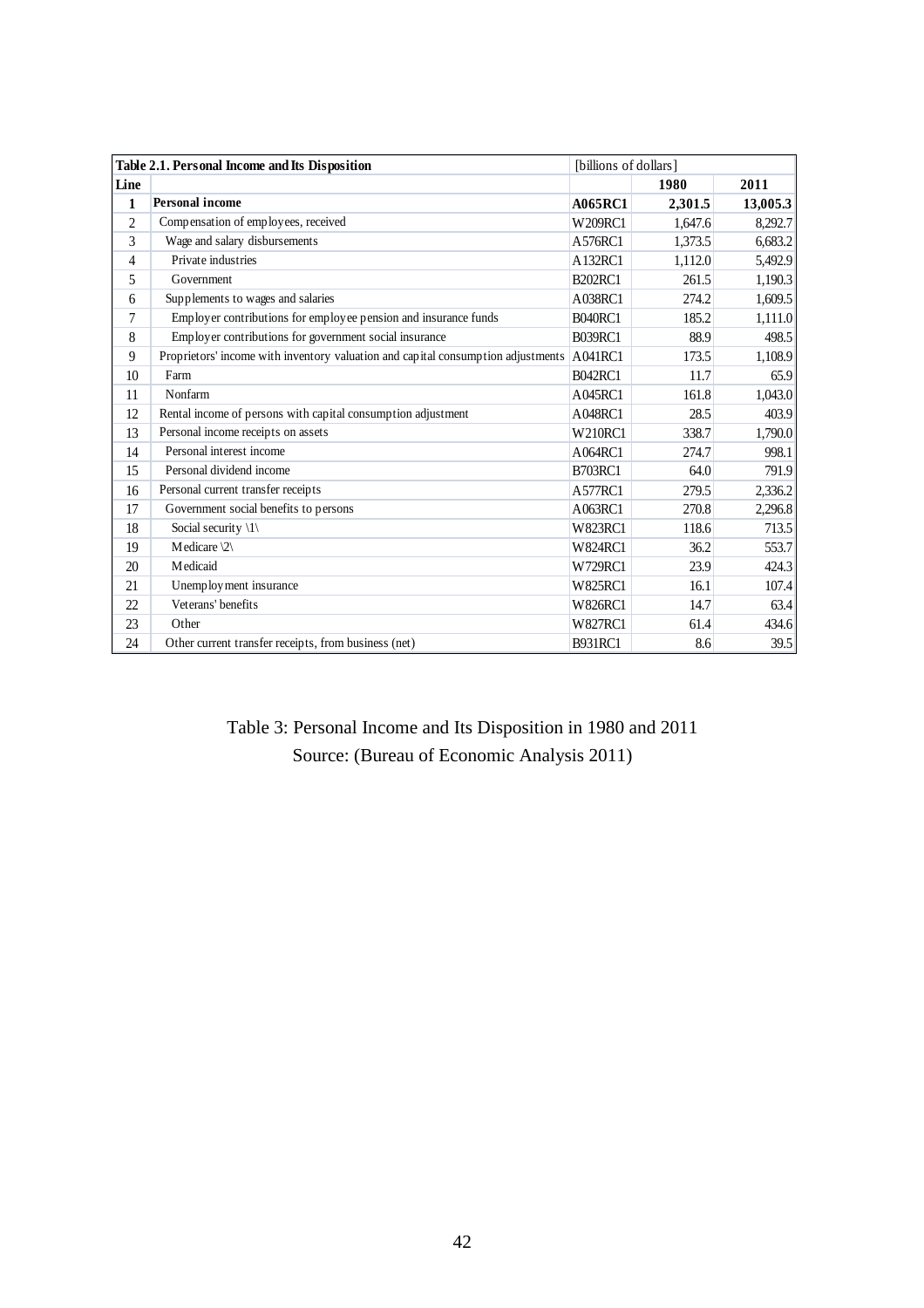### **3.2.5.11 Tax rates**



Figure 20: Federal, State and Local tax rate

Taxes are paid in the United States at different levels. These include taxes on income, property, sales, imports, payroll, estates and gifts, as well as various fees.

BEA (Bureau of Economic Analysis) divides personal taxes into two main categories as **Federal** taxes and **State and Local** taxes, which are shown in Table 4. A total personal current tax (line1) of below table is used in the model between 1980 and 2011. Table 4 shows just first and last years for reference.

It should be mentioned that there is another kind of tax called "payroll Tax" or "Federal Insurance Contributions Act tax" which is imposed by the federal government on both employees and employers to fund Social Security and Medicare. "The amount that one pays in payroll taxes throughout one's working career is associated indirectly with the social security benefits annuity that one receives as a retiree. This has caused some to claim that the payroll tax is not a tax because its collection is tied to a benefit" (Hassett 2005).

However, the implementation of personal income and tax which are used in the model is based on definition of NIPA (BEA) in Table 4.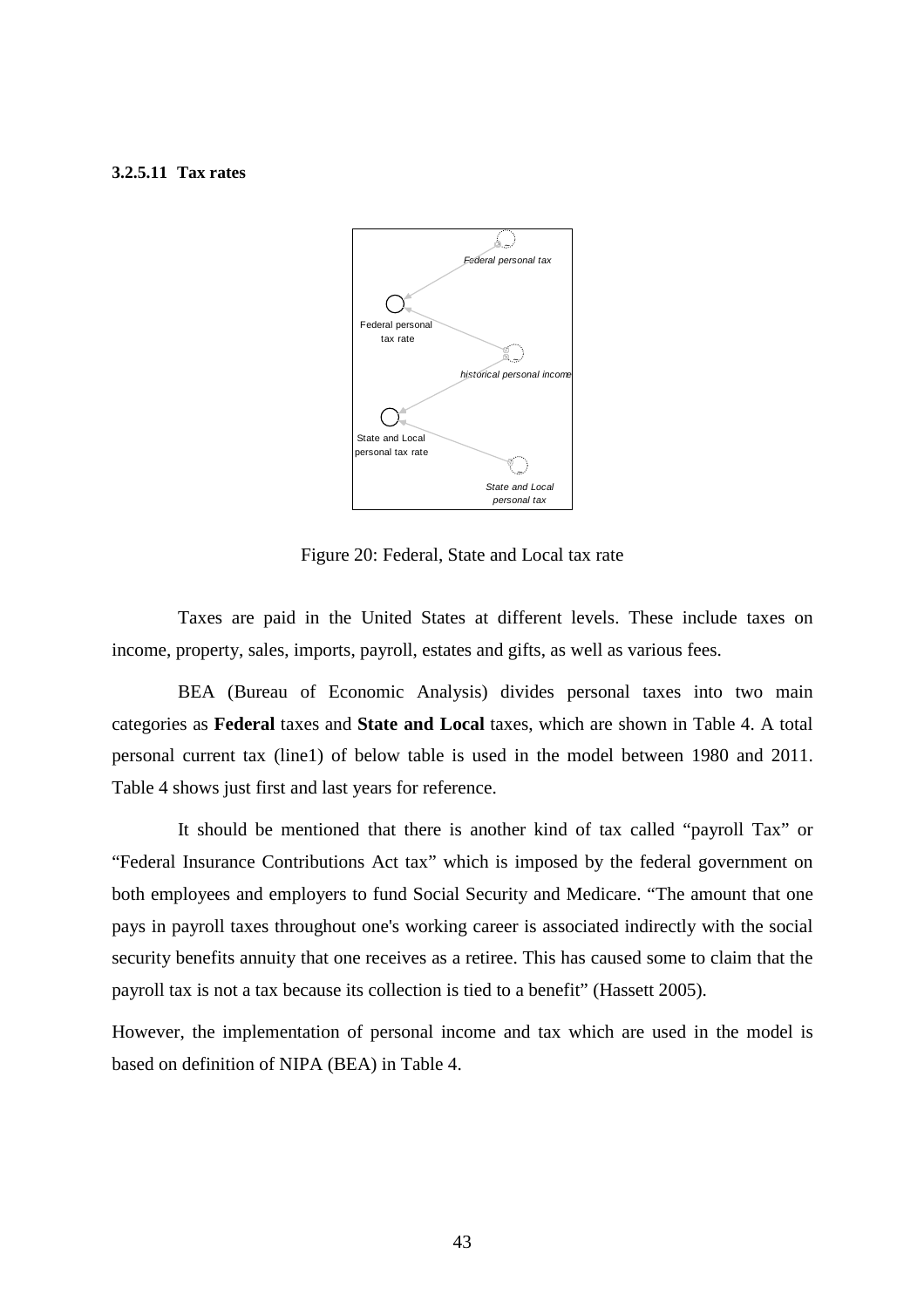| [Billions of dollars] |  |
|-----------------------|--|
|-----------------------|--|

| Line                                                                                       |                                      |                | 1980  | 2010    |
|--------------------------------------------------------------------------------------------|--------------------------------------|----------------|-------|---------|
| 1                                                                                          | Personal current taxes \1\           | <b>W055RC1</b> | 298.9 | 1,193.9 |
| $\mathbf{2}$                                                                               | <b>Federal</b>                       | <b>A074RC1</b> | 250.0 | 896.4   |
| 3                                                                                          | Income taxes                         | <b>B231RC1</b> | 250.0 | 896.4   |
| $\overline{4}$                                                                             | Withheld                             | <b>PTN0181</b> | 229.7 | 883.4   |
| 5                                                                                          | Declarations and settlements PTN1001 |                | 63.9  | 265.8   |
| 6                                                                                          | Less: Refunds                        | <b>PTN2001</b> | 43.7  | 252.9   |
| 7                                                                                          | Other taxes $\langle 2 \rangle$      | <b>B035RC1</b> | 0.0   | 0.0     |
| 8                                                                                          | <b>State and local</b>               | <b>W071RC1</b> | 48.9  | 297.5   |
| 9                                                                                          | Income taxes                         | <b>B245RC1</b> | 42.6  | 266.9   |
| 10                                                                                         | Motor vehicle licenses               | S210301        | 4.0   | 16.0    |
| 11                                                                                         | Property taxes                       | S210401        | 1.2   | 7.6     |
| 12                                                                                         | Other taxes $\langle 3 \rangle$      | S210501        | 1.1   | 7.0     |
|                                                                                            |                                      |                |       |         |
| 1. Excludes estate and gift taxes, which are classified in the NIPAs as capital transfers. |                                      |                |       |         |
| 2. Consists of the dividends tax in 1933-34 and of the automobile use tax in 1942-46.      |                                      |                |       |         |
| 3. Consists largely of hunting, fishing, and other personal licenses.                      |                                      |                |       |         |

## Table 4: Personal Current Tax Receipts Source: (Bureau of Economic Analysis 2011)Table 3.4

In the above table, two of the main paid taxes are classified in two categories: "Federal taxes" and "State and local taxes".

Historical data for Federal personal tax and State and Local personal tax from BEA tables are collected then tax rate is calculated by author in Figure 20 and Figure 21 according to the following formulations:

### **Federal personal tax rate= Federal personal tax/historical personal income**

And

**State and Local personal tax rate= State and Local personal tax/historical personal income** 

Then

**Tax rate = Federal personal tax rate+ State and Local personal tax rate** 

Figure 22 shows the graph of calculated tax rate.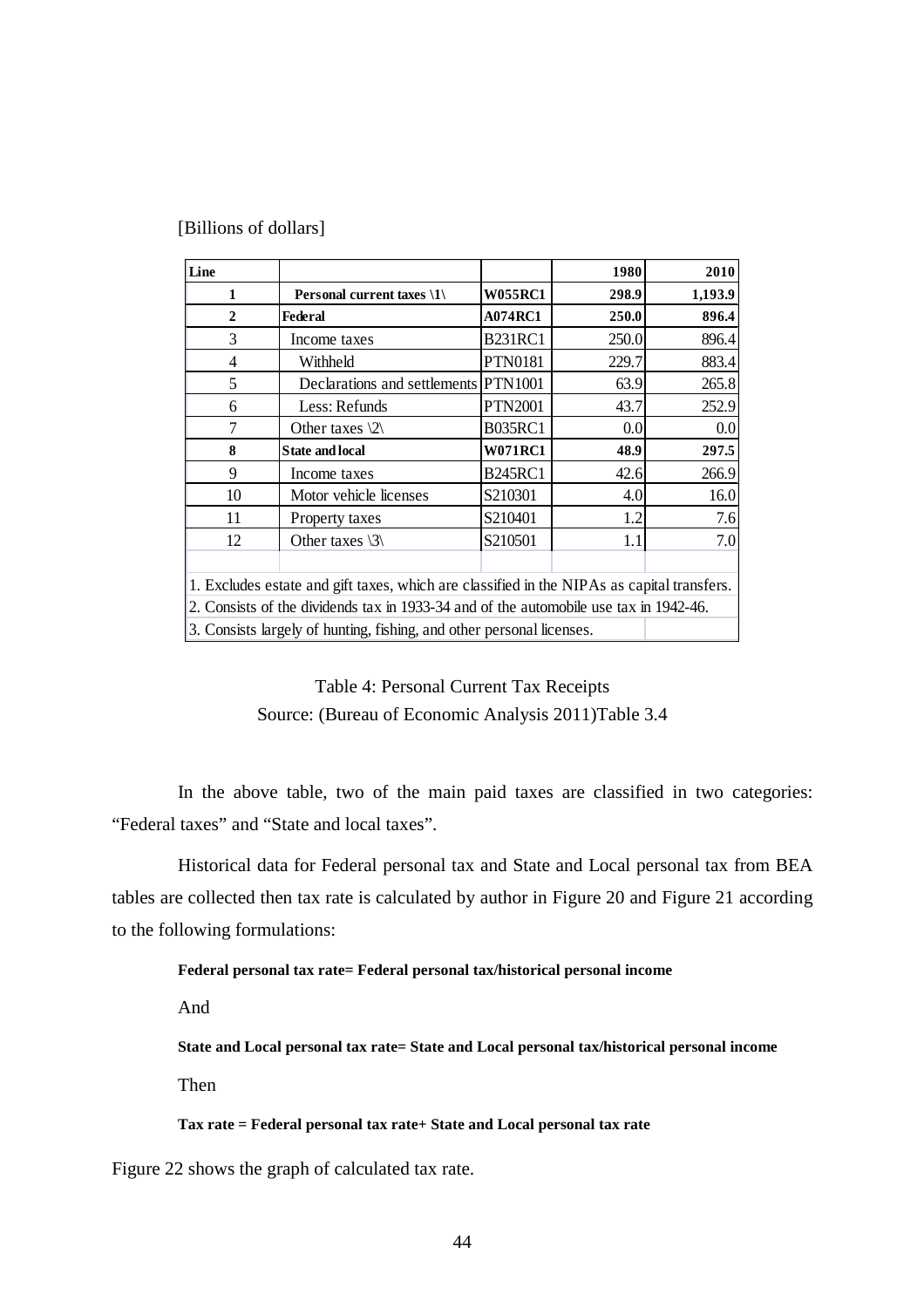

Figure 21: tax rate



Figure 22: Total Personal income tax rate (1980-2011)

Source: Author's calculation

Then Figure 23 shows the graph of historical personal income based on real data, which is obtained from BEA, and disposable income (historical personal income after tax).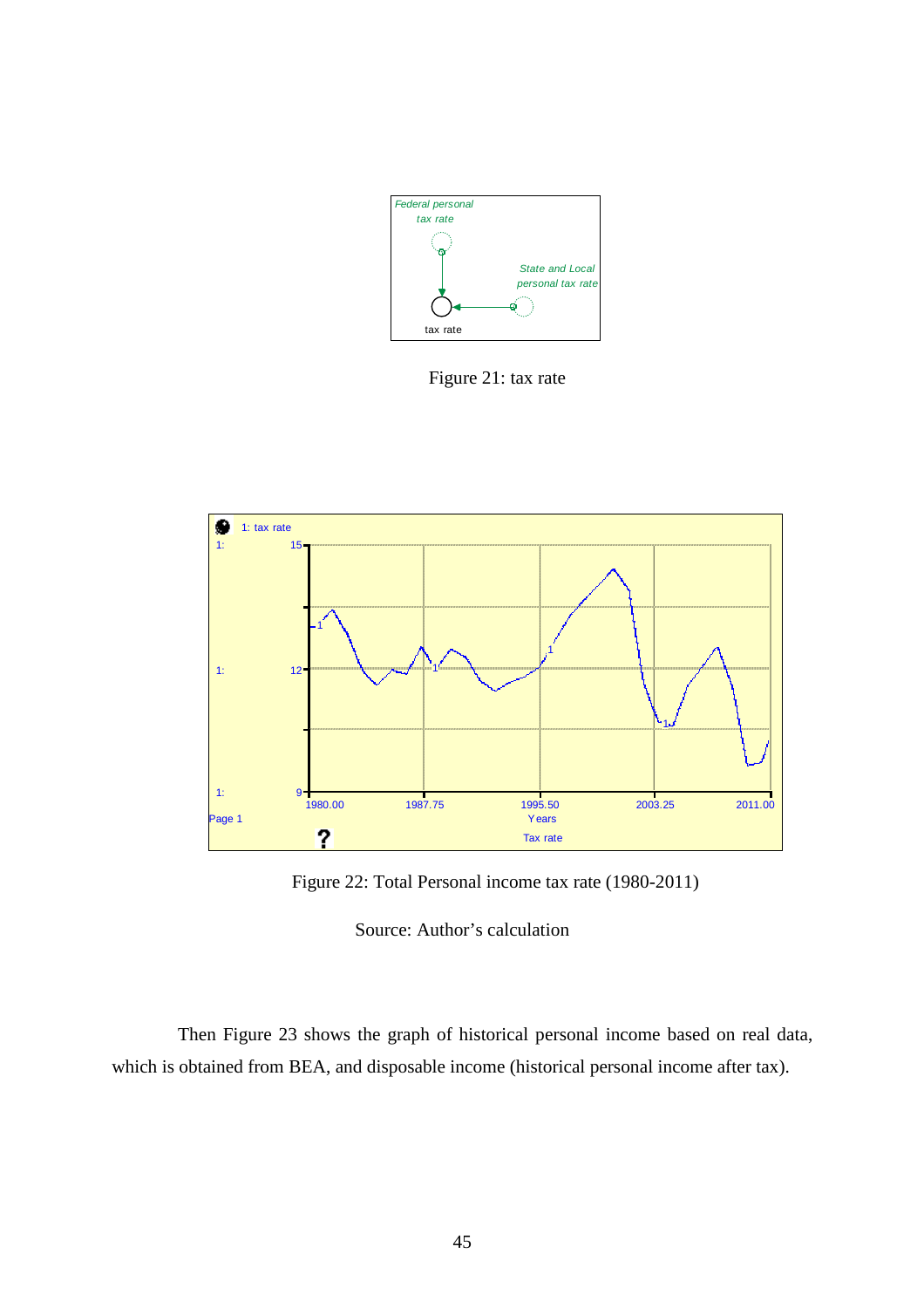

Figure 23: Historical personal income and disposable income (1980-2011) Source for collecting historical personal data: BEA (Bureau of Economic Analysis 2011)

Income and income tax are very important to assess as any change in income can affect spending dramatically, but not rapidly. Some delays can happen for consumers to postpone their consuming decisions and adjusting spending instructions (adjustment time in Figure 17).

### **3.2.5.12 Discretionary propensity to consume**

Allocating discretionary income from income is another different feature of current model compared to ML. In particular, in ML propensity to consume influences total disposable income, whereas in the new aspect of the household sector discretionary disposable income and discretionary propensity to consume are focused. By considering the real life as a pattern for the model, it is assumed that people do not save from their essential or minimum needs. On the other hand, they can decrease their non-essential or discretionary consumption. This description leads us to next step, which is calculating the propensity to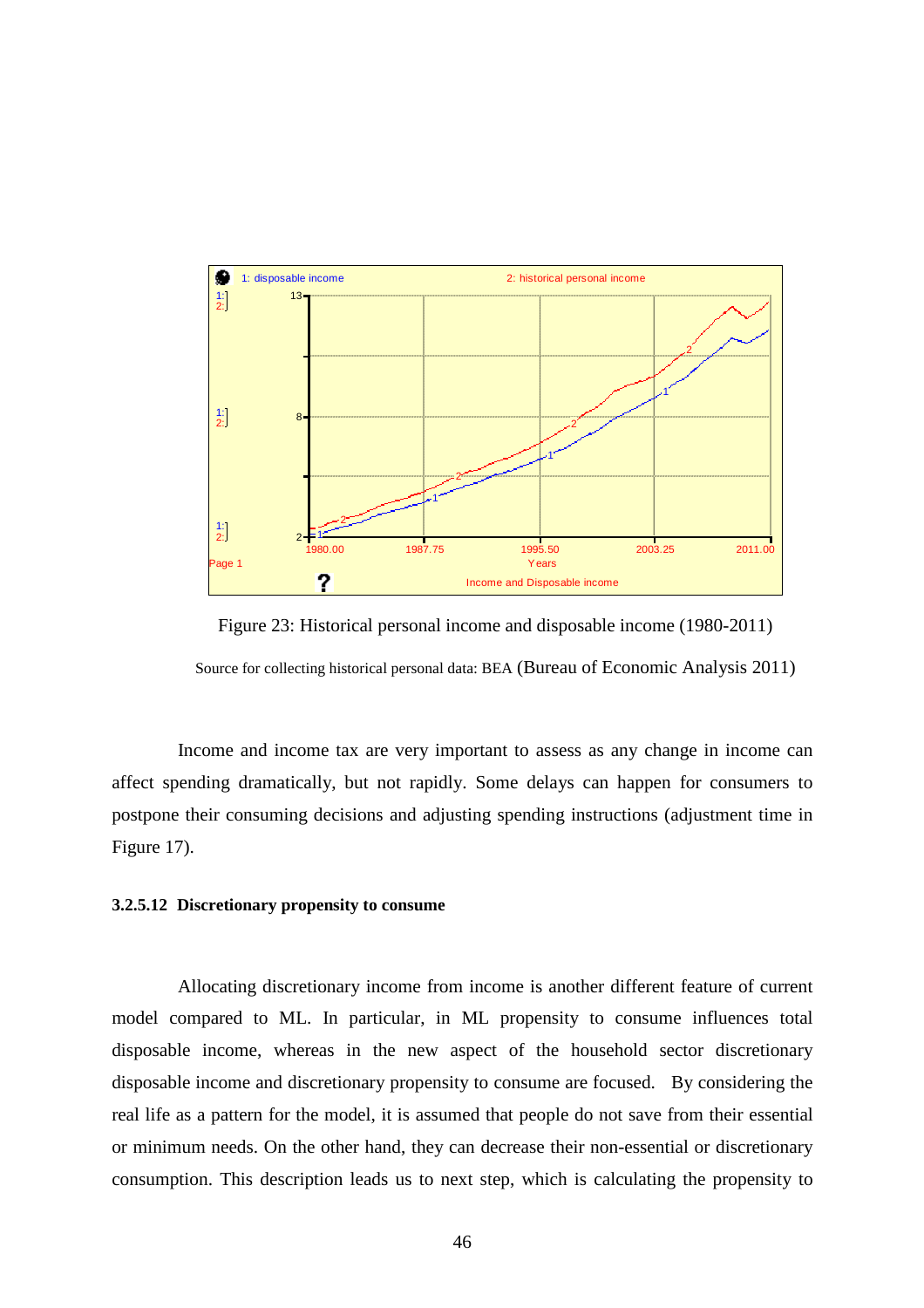consume. If it is desired to work on consumption-saving pattern, it should be managed by controlling discretionary consumption and discretionary income which create discretionary propensity to consume.



Figure 24: Discretionary propensity to consume

In Figure 24 discretionary propensity to consume is a stock which is changed based on indicated discretionary propensity to consume during adjustment time equal to 1 year. Friedman's original work (Friedman 1957) suggested that consumers take more than 2 years to fully adjust to changes in their disposable income, but it seems that is too long to assume in today's economy. The equation which represents above figure is:

**Change in discretionary propensity to consume = (Indicated discretionary propensity to consume discretionary propensity to consume)/time to adjust to IR and inflation** 

### **3.2.5.13 Indicated discretionary propensity to consume**



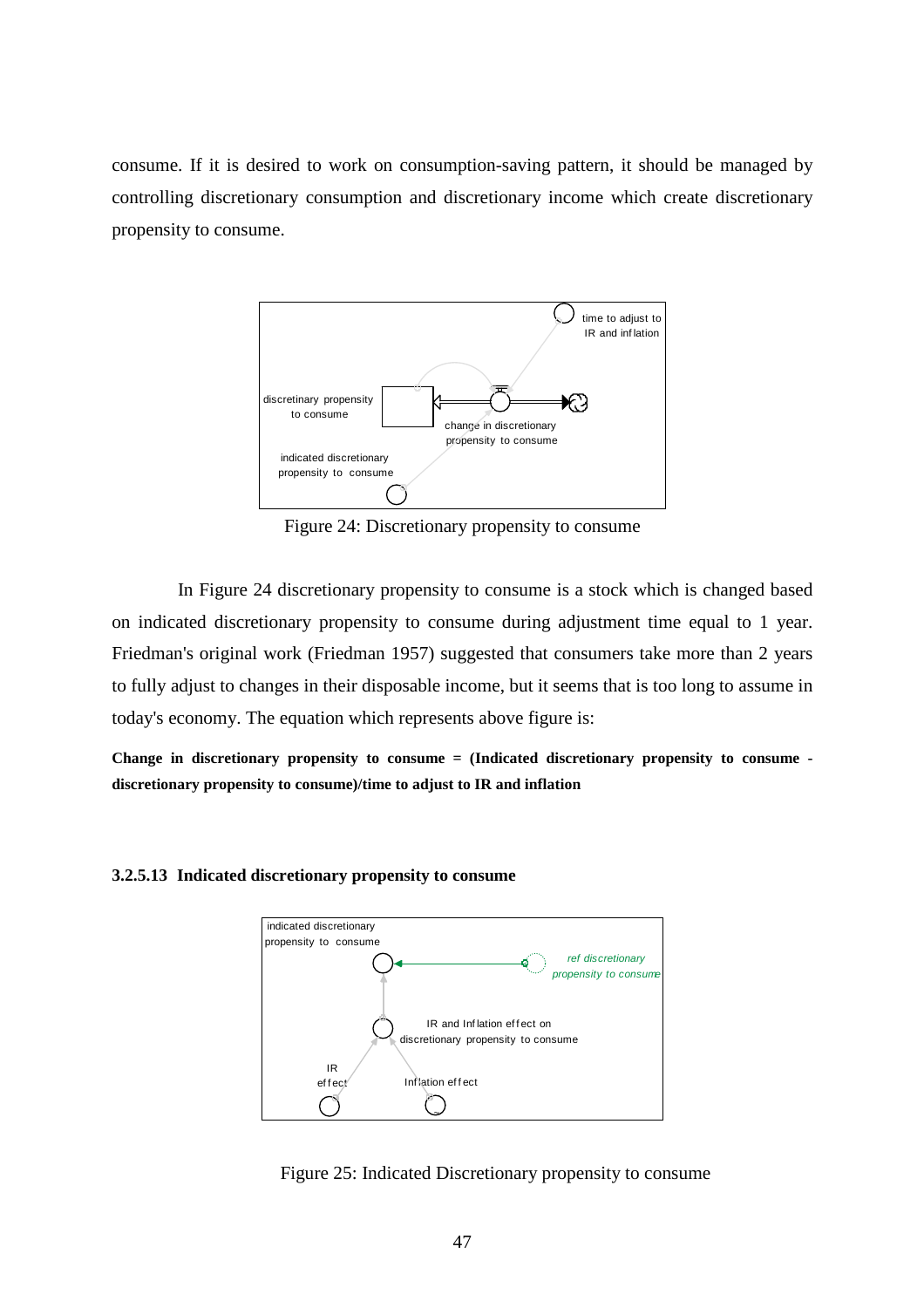The propensity to consume represents the percentage of disposable income used for consumption, which by definition, is equal to 1 minus the propensity to save. It is assumed the propensity to save is positively related to the level of income according to "Engel's law" (Houthakker 1957) and Keynes (Keynes 1936) as well . Making use of interest rate (IR) and inflation effect on reference discretionary propensity to consume, it is built close to its measure in real world. The equation for evaluating this variable is:

**Indicated discretionary Propensity to Consume = reference discretionary propensity to consume\*IR & inflation effect on discretionary propensity to consume** 

Reference discretionary propensity to consume (from discretionary income) is assumed 0.92. This estimation is done by using the average value based on below formulas:

**Reference discretionary propensity to consume= Discretionary consumption/discretionary disposable income**

Considering that:

#### **Discretionary consumption= Historical Personal Consumption - Essential Consumption**

And

#### **Discretionary disposable income= Disposable Income - Essential Consumption**

Then for example in 1980:

**(1806.4-523)/ (2002.6-523) = 0.86** 

The rest of years are also calculated and the average of all years gives the value of 0.92.

With this in mind, interest rate and inflation effect on discretionary propensity to consume in Figure 25 is:

#### **IR and inflation effect on discretionary propensity to consume=IR effect\* inflation effect**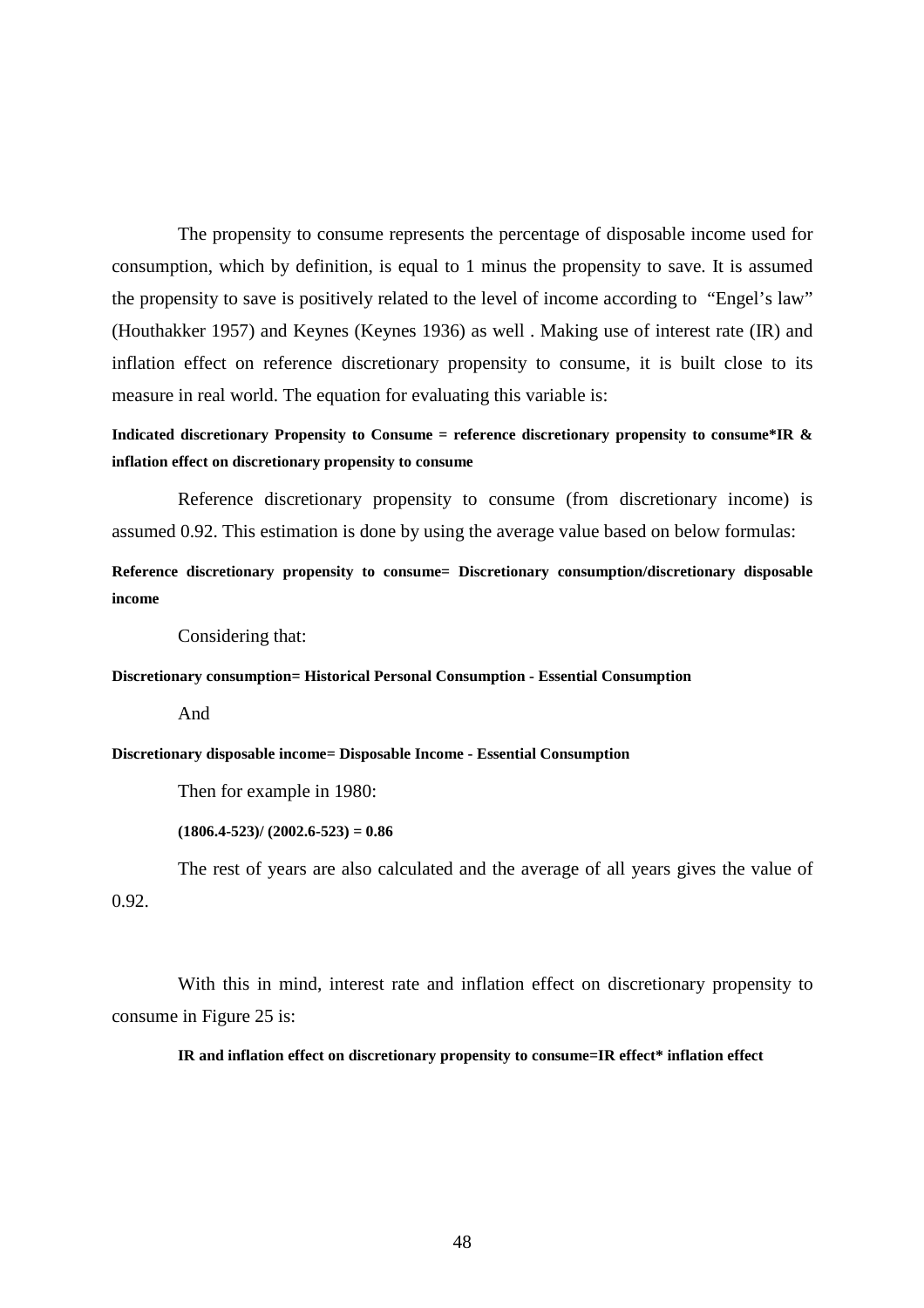### **3.2.5.14 Inflation effect**



Figure 26: Inflation effect

In reality it is not just the **price** which lets the consumers take decisions while the comparison with other reference prices (present in the memory) makes actions (Piana 2001). So price level (PL) effect is opted on the basis of changes in prices, which is the definition of inflation. So:

#### **Differential Price Level = TREND (price level, 1, 0.09)**

This equation calculates the annual change in price level and it starts with an initial value of 0.09, which is the difference in price level between 1979 and 1980.

Then inflation effect on propensity to consume is evaluated by below graphical function in Figure 27.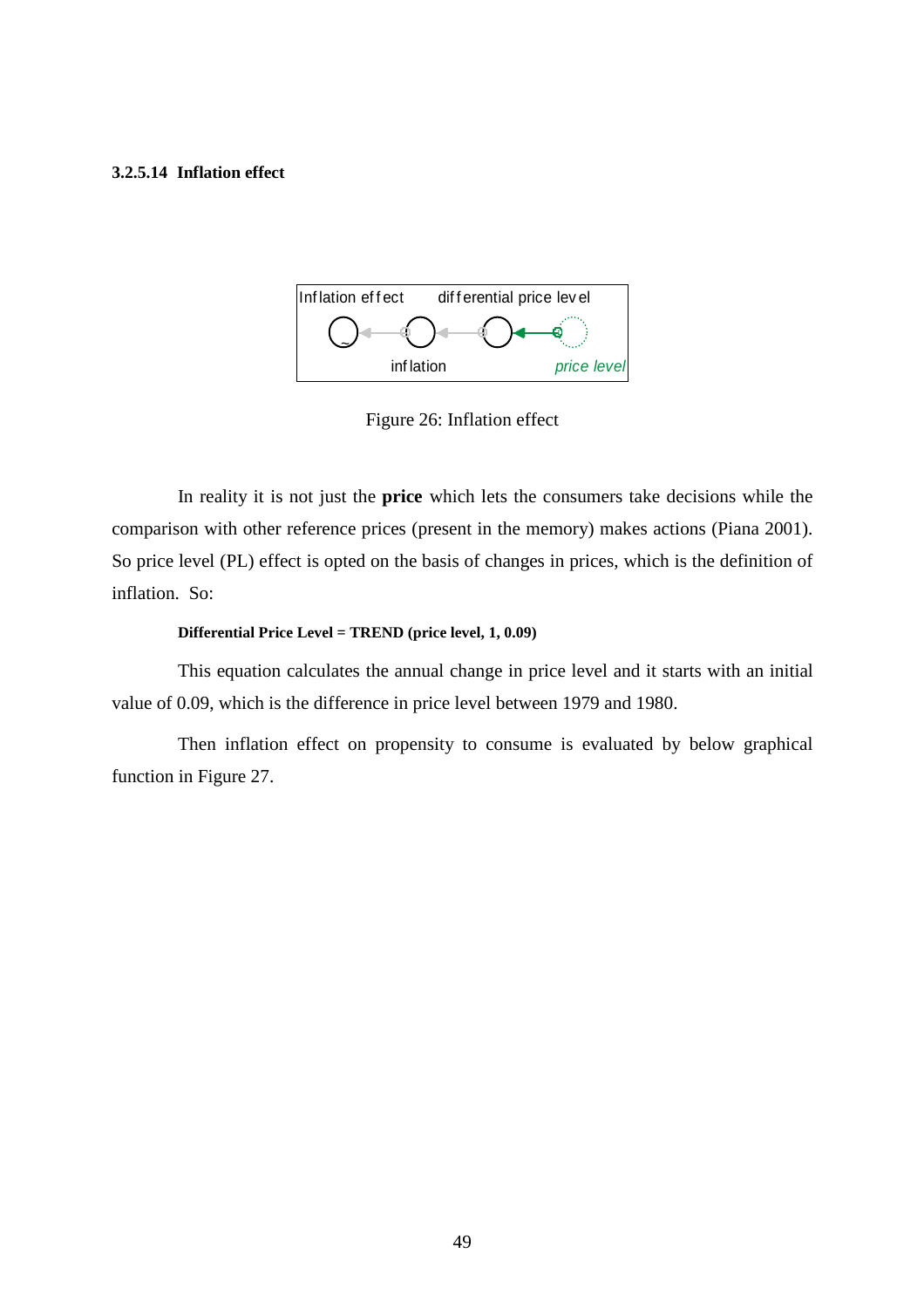

Figure 27: Effect of inflation on discretionary propensity to consume

Source: Author's estimation

Figure 27 reports a general effect shape of inflation on discretionary propensity to consume. It has a logic slope with no effect on consumption when inflation is equal to 3. This value has been chosen as normal by evaluating the average inflation rate in 1980-2011 (Figure 28).

The slope of this function is the most critical parameter in the model. For that reason, so different slopes for numbers below and over 3 are examined to see which of them is more consistent with the model. The graph shows that when inflation is less than number 3 the discretionary propensity to consume and as a result discretionary consumption increase. On the other hand, higher inflation (over 3) leads people to decrease their discretionary propensity to consume and discretionary consumption so that saving increases.

Prices affect the essential part immediately as people cannot resist changes in their basic needs prices. However, in discretionary part, changes in prices (inflation) can direct people to change their discretionary propensity to consume, but during a period of time.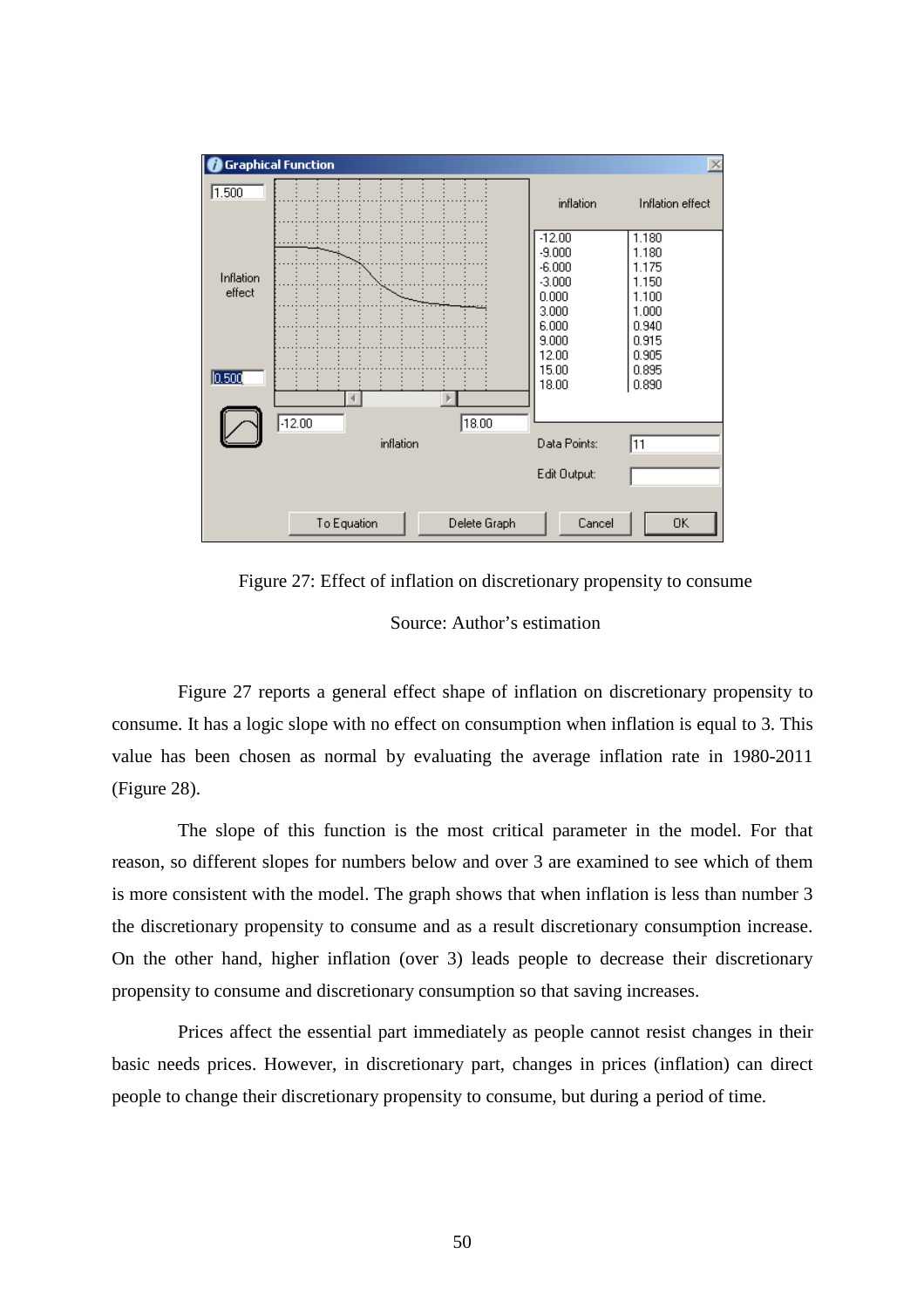

Figure 28: Average annual Inflation by decades in the U.S.

Source: (Intermediate Macroeconomics 2004)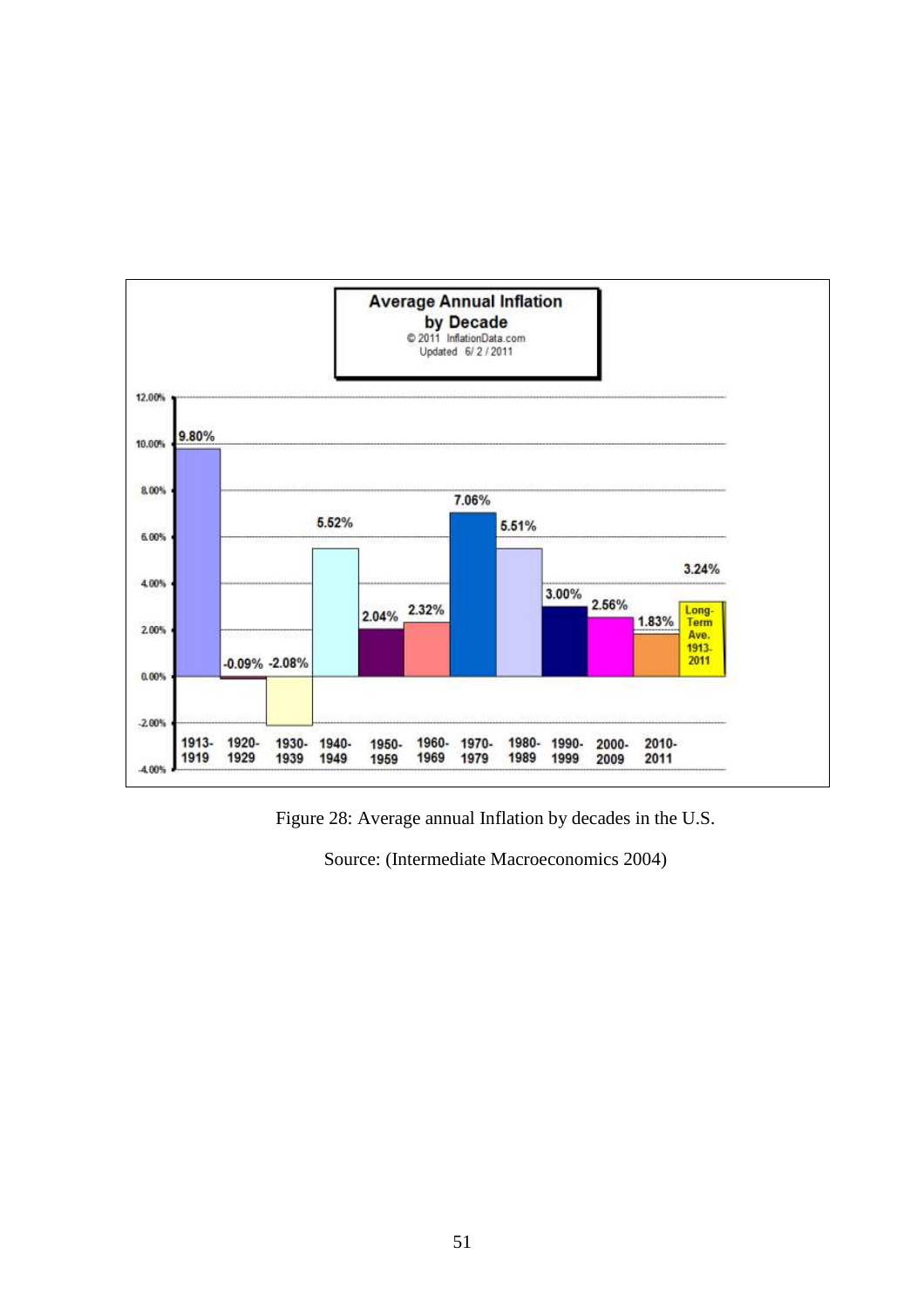#### **3.2.5.15 Interest rate effect**



Figure 29: Interest Rate effect

For calculating interest rate effect it is known that people have a tendency to buy luxury and non essential goods and services, which can call discretionary consumption, on credit (e.g. credit cards, loan.). In addition, buying on credit means people should pay interests based on interest rate. So interest rate affects discretionary propensity to consume considerably.

There are some different argues about the effect of interest rate on saving and consumption. Some economists believe that increasing in interest rate encourages people to consume less today and save more. This effect is called the substitution effect, because it incorporates substituting people's today consumption for tomorrow.

From another point of view, any increase in the interest rate is to "lower the present discounted value (PDV) of people's planned future consumption. In other words, higher interest rates imply that fewer current dollars are needed to fund a given amount of future consumption. Planned future consumption is thus less expensive, making people better off in a lifetime sense, and leading them to consume more today and save less. This effect is named the income effect, and it works in the opposite direction of the substitution effect" (Elmendorf 1996).

As the majority of economists believe in a negative effect on interest rate on household consumption behavior, the same idea is assumed in this current model. So there is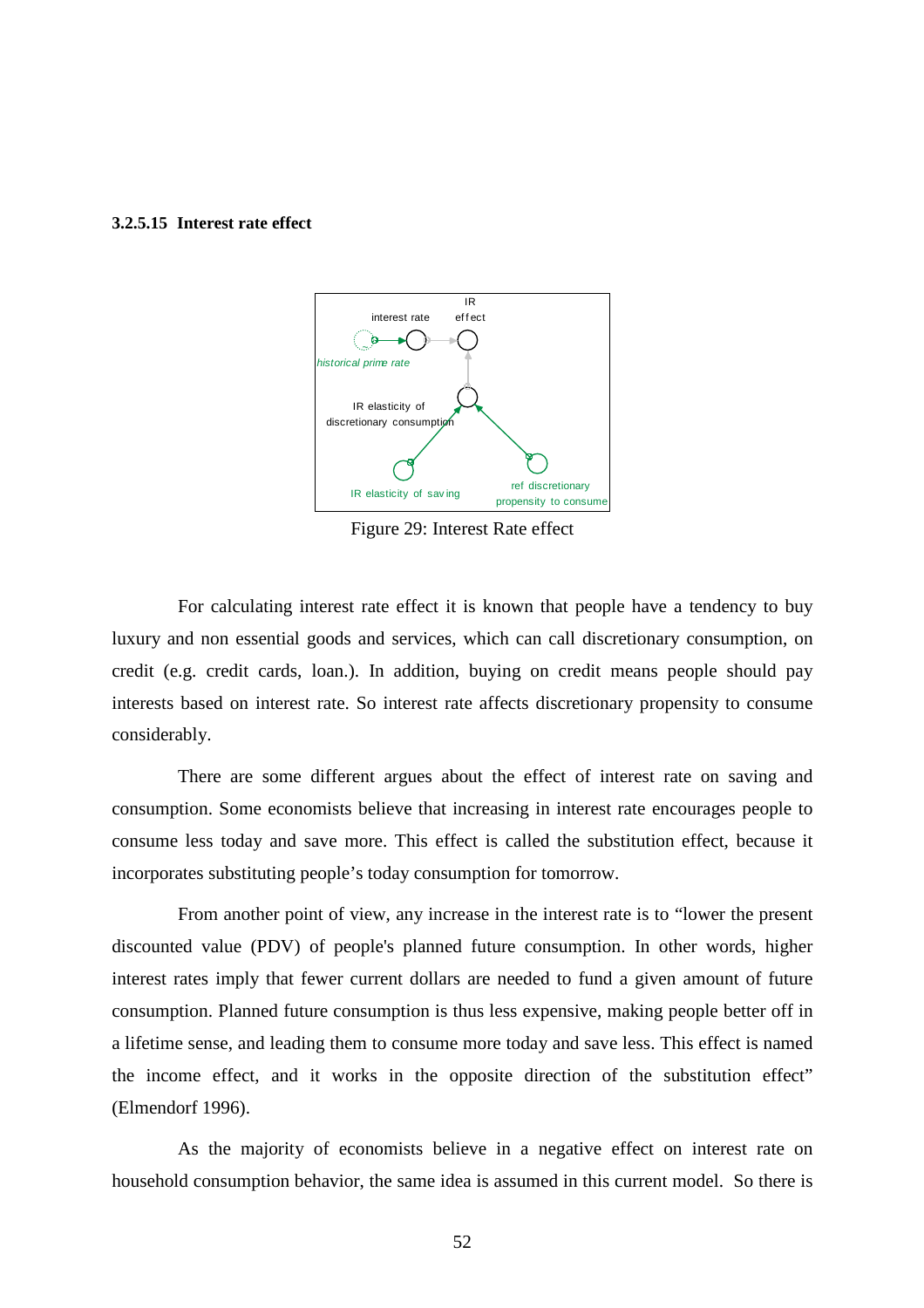no difference in the new model and ML about taking advantage of interest rate. In other words, the new model took the same structure of interest rate as ML.

Wheat stated that in MacroLab the interest rate elasticity of saving in ML is based on empirical estimates by Colin Wright and that is the same assumption used in the model which is represented in this study, but the interest rate only affects discretionary consumption in the new model.

Wright (Wright 1969) estimated the interest rate elasticity of saving (IRES) to be 0.20. Specified the IRES and the average propensity to consume (APC), it is possible to calculate the interest rate elasticity of consumption (IREC) as following (Wheat 2007 a) :

$$
IREC = - IRES / (APC / (1-APC))
$$

Then interest rate elasticity of consumption in the new model is calculates as:

**Interest rate elasticity of consumption = - IR elasticity of saving/ (ref discretionary propensity to consume/ (1- ref discretionary propensity to consume))** 

 For forecasting the effect of interest rate on discretionary propensity to consume in Figure 29, following equation is used:

#### **IR (Interest Rate) effect= 1+ ((interest rate - 8)/8)\*IR elasticity of discretionary consumption**

Number 8 is an estimation of the average interest rate in the U.S. in 1980-2011, which means if interest rate is equal to 8 it has no effect (effect  $=1$ ) on discretionary propensity to consume.

The interest rate in the U.S. which is used in the model is based on Prime rate (Figure 30).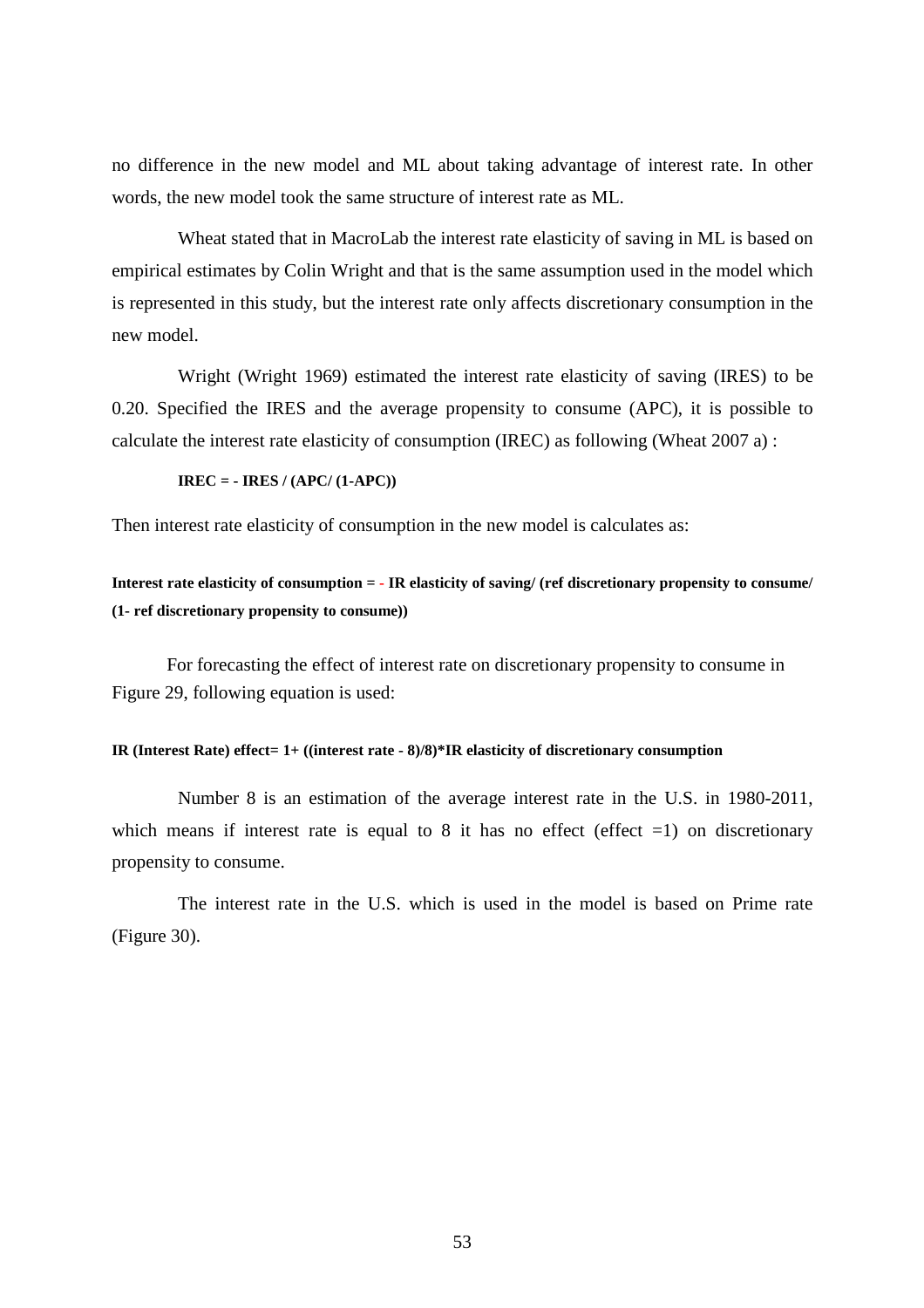

Figure 30: The US interest rate based on Prime rate (1980-2011) Source: Wall Street Journal (FedPrimeRate.com 2011)

Prime rate is a term applied to a reference interest rate used by banks. The majority of finance institutions such as traditional banks, credit unions, thrifts etc use the U.S. Prime rate as an index in order to give short and medium-term loan products.

It should be pointed that when interest rate is equal to 8 and inflation is equal to 3 the variable of "IR and inflation effect" is equal to 1 or no effect.

As it is mentioned before, the propensity to consume is evaluated by effect of interest rate and inflation on a reference value (average discretionary propensity to consume). When the model uses historical data, the reference discretionary propensity to consume is calculated based on that. In contrast, if the model is initialized in equilibrium, the reference discretionary propensity to consume and discretionary propensity to consume become the same and equal to 0.92.

## **3.3 Summary of Section 3**

This section surveys the model building process related to previous (ML) household sector and the new version, which both demonstrate the problem dynamically. In addition, the section presents all empirical justifications from the literature to the SD model. Now we move to validate the new model and compare it with the old version in next section.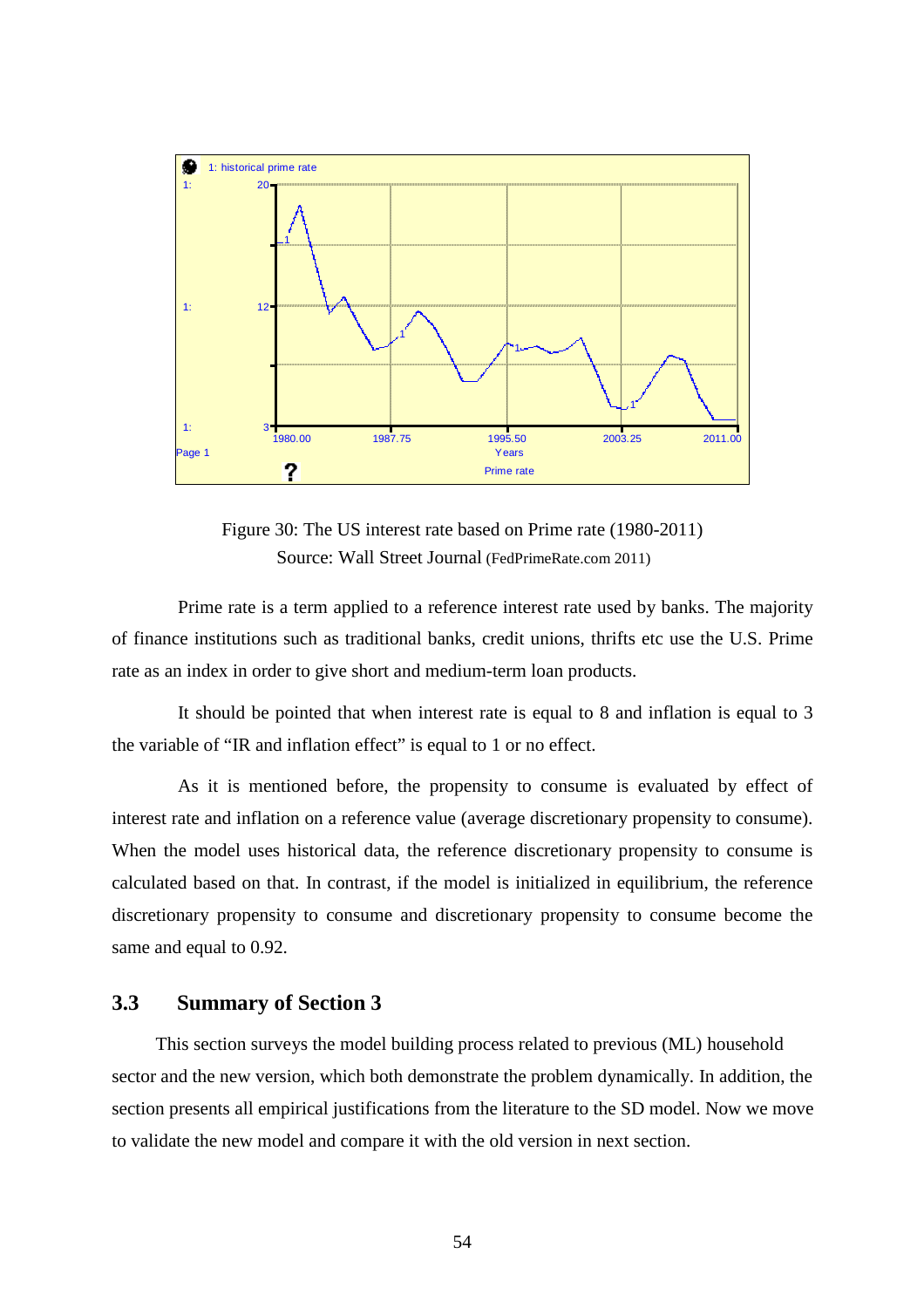All models' equations can be seen in Appendix A and Appendix B observes historical data values.

Table 5 proposes a summary of symbolic differences in approaches of new model and the household sector of ML.

| <b>Topic</b>                     | <b>MacroLab model</b><br>approaches                               | <b>New contribution model</b><br>approaches                                                                                            |
|----------------------------------|-------------------------------------------------------------------|----------------------------------------------------------------------------------------------------------------------------------------|
| Income                           | Disposable income treated<br>endogenously                         | Disposable income is treated exogenously<br>as historical data                                                                         |
| Taxes                            | Taxes have been calculated<br>endogenously                        | Taxes are calculated exogenously as<br>historical data                                                                                 |
| Prices                           | Consuming choices without<br>considering changes in prices        | Consumption depends on changing in<br>prices                                                                                           |
| interest rate                    | Interest rate affects total<br>propensity to consume              | Interest rate has effect on discretionary<br>propensity to consume                                                                     |
| Consumption                      | Consumption is based on<br>average total consumption              | Consumption decisions are different<br>based on people's needs and preferences<br>and budget (essential versus discretionary<br>needs) |
| Determinants of<br>the household | Income, interest rate, time to<br>adjust to new level of interest | Income(essential and discretionary),<br>prices, interest rate, time to adjust to a                                                     |
| sector                           | rate, time to adjust to change<br>in new disposable income        | new level of interest rate and inflation,<br>time to adjust to new level of<br>discretionary income                                    |

Table 5: comparison of the two approaches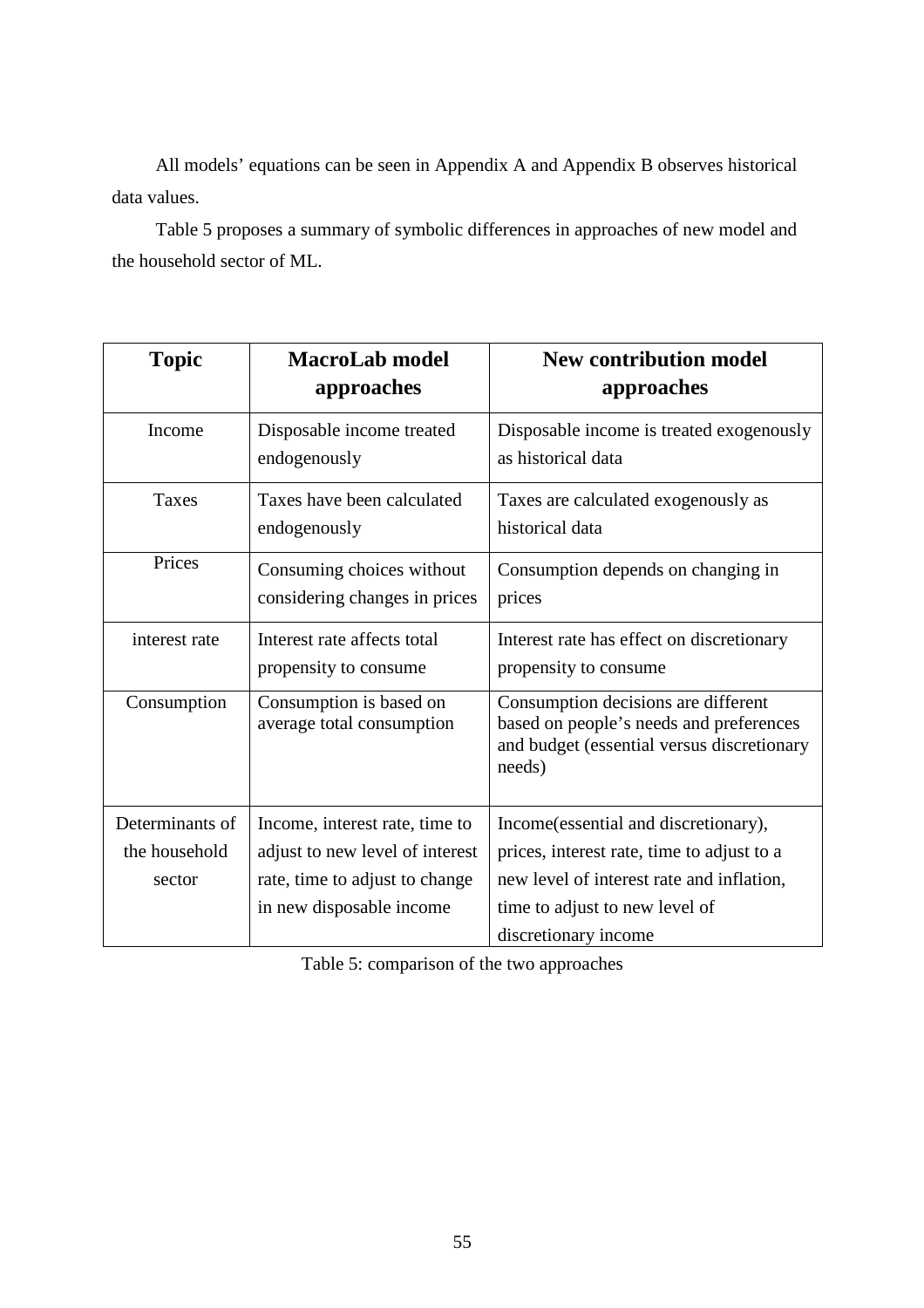## **4.** Analysis of the Outcomes of the model

Model testing and validation are done to make sure that the model is useful and validation test results from the model are matched against existing data.

There are several studies on this topic such as: Tests for building confidence in system dynamics models (Forrester and Senge 1980), Formal aspects of model validity and validation in system dynamics (Barlas 1996), Business Dynamics: Systems Thinking and Modeling for a Complex World (Sterman 2000) and Modeling the Environment (Ford 2099)

This chapter summarized all tests that have been regulated during building the model and after it has been designed.

### **4.1 Unit Consistency & Extreme Condition Test**

Models with equations having inconsistent units are wrong. For that reason, all units in the model were checked from the start to ensure that they are mathematically correct and make logical sense. As a final confirmation the computer program indicated no unit errors. The unit calculations, together with the equations, appear in Appendix A.

Extreme condition knowledge in the model is associated and rate equations have been examined: The implications of negative values for stocks of perceived real discretionary income and discretionary propensity to consume are considered to determine the resulting their effects on the rate equations. Essential consumption considered very high and equal to total disposable income. In addition, adjustment times in the model set to very long time period to see how the behavior is changed. Those conditions cannot happen in real world, but when the model operates under extreme conditions, it demonstrates that it can work under normal conditions as well. Extreme condition tests are conducted several times during testing the final model in order to provide stronger hypothesis.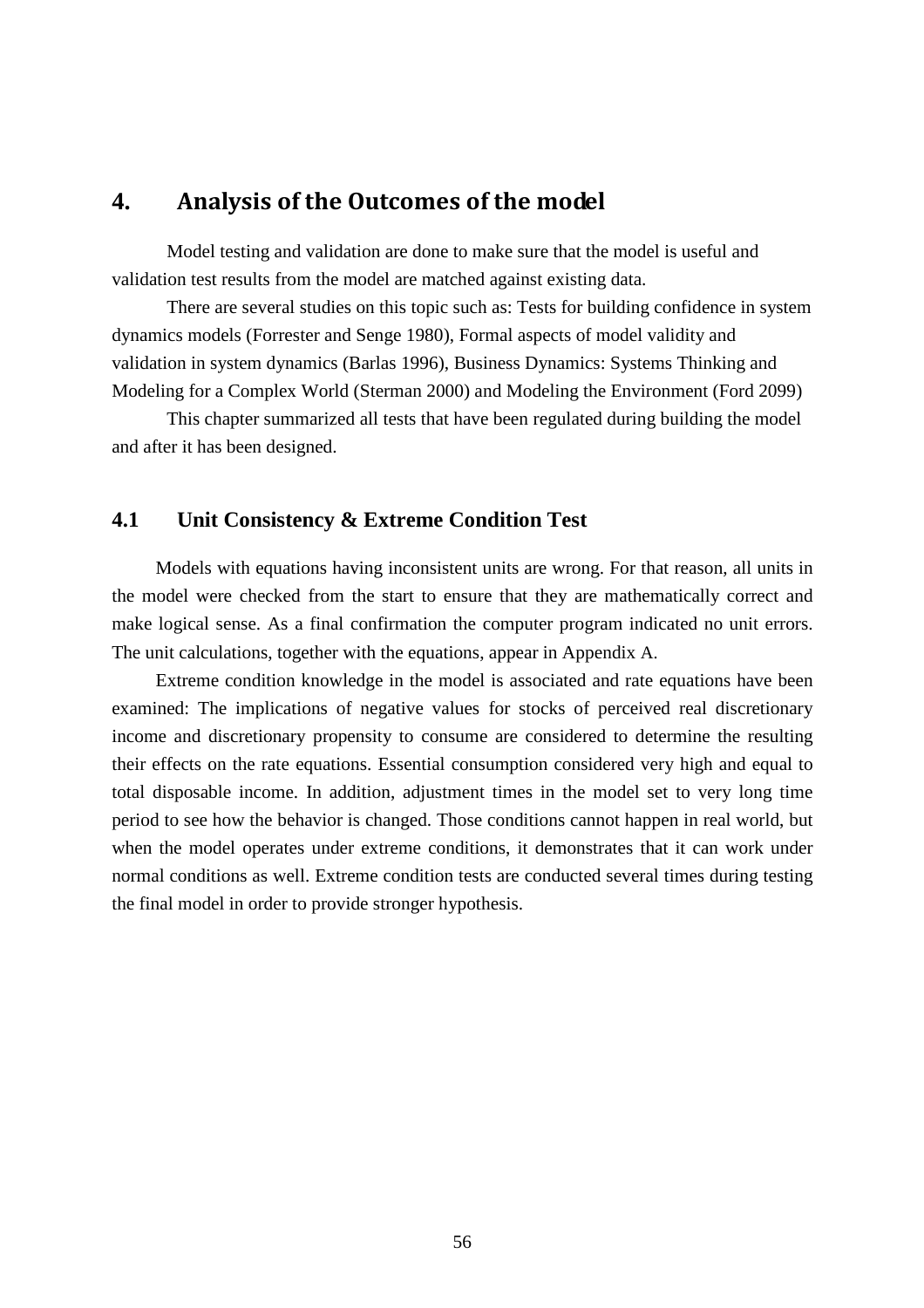## **4.2 Behavior Reproduction Test**

In order to show the behavior of the model (structure), it is initialized with historical data. As highlighted in Figure 31, a considerable progress has been made with regard to saving rate of the model and historical reference mode.

In Figure 31 behaviors of the household sector of ML (green color), the household sector model of this study (blue color) and the historical saving rate based on NIPA data (red color) are shown.

The results on saving rate are compared (Figure 31) and it seems likely to confirm this study hypothesis. There are some gaps between "average saving rate" and "historical saving rate", which can be related to other factors than interest rate and inflation.



Figure 31: Comparison of replication of historical saving rate by the model in this study versus the household sector of MacroLab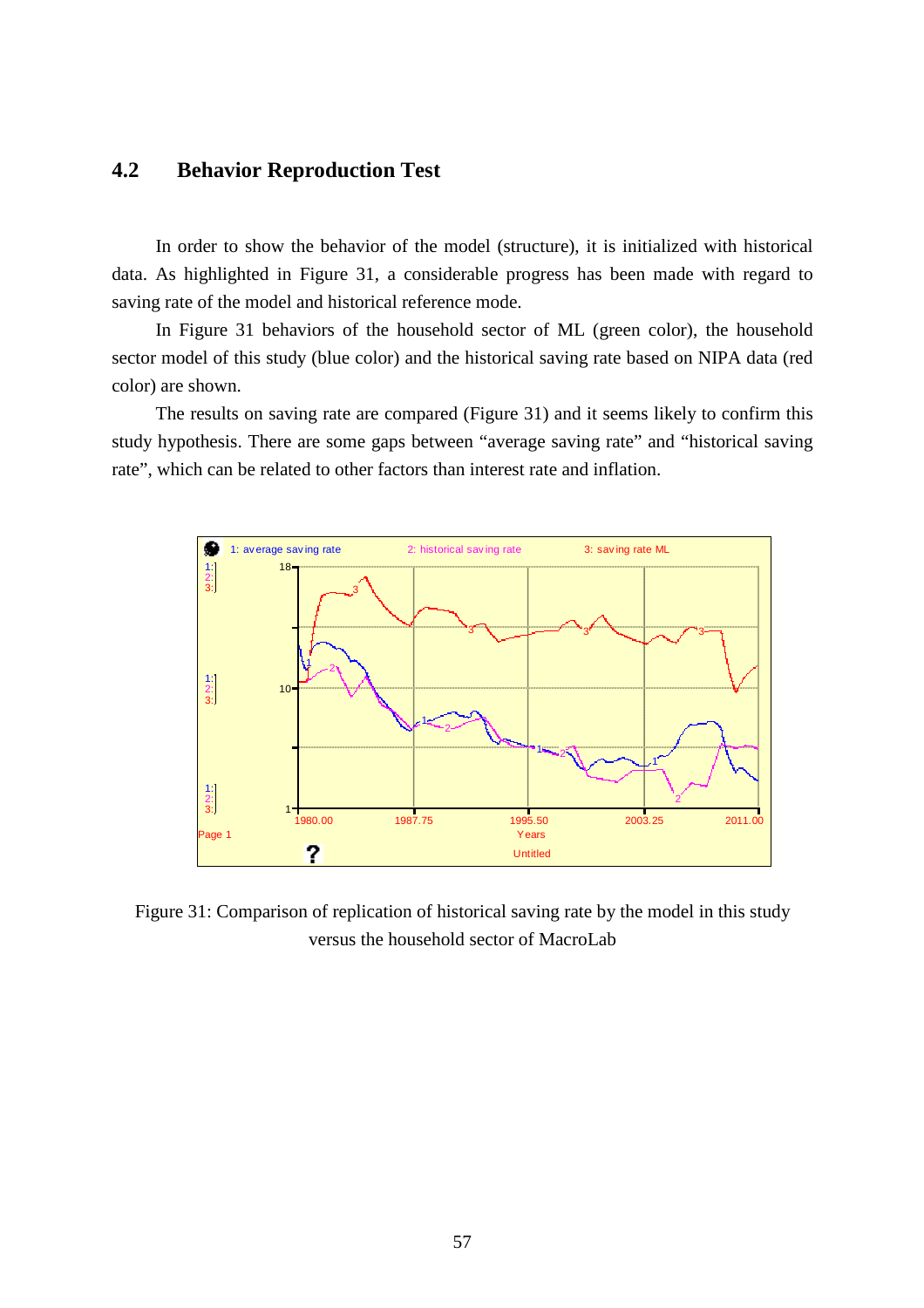## **4.3 Sensitivity Test**

After creating the model structure, the model was initialized in equilibrium for further testing and analysis. Model testing should be a process of controlled experimentation. For this reason, modelers should initialize their models in equilibrium. Equilibrium means that all stocks in the system are not changing, requiring their inflows and outflows to be equal. Initializing the models in equilibrium facilitates the process of model testing because the system remains in equilibrium until disturbed by imposing test inputs. "If the model begins out of equilibrium, its behavior will confound the response to any test input with the transient behavior induced by the initial disequilibrium" (Sterman 2000).

In order to conduct more sensitivity tests some key parameters in the model are defined and they are simulated with alternative parameter values and results are compared. This test is very important in system dynamics practice because it draws attention to whether modeler is making effective use of judgmental information for modeling (Morecroft 2007).

### **4.3.1 Sensitivity to tax rate**

As can be seen in Figure 32 , saving rate increases to a higher level (simulation no. 2) when the tax rate decrease from 13% to 8% in 1982. The opposite effect on saving rate happens when the tax rate increases. Note that calendar years have no meaning when the model is being tested under equilibrium conditions.

The graph shows by decreasing in taxes people's savings rise sharply because disposable income and discretionary income go up. After a while they try to adjust their consumption with considering new income (after tax) so they consume more and saving will decrease to lower level, but higher than previous. Differing of this scenario occurs when taxes decrease. It means that, as essential consumption does not change so higher taxes mean fewer remains for discretionary spending and for personal saving.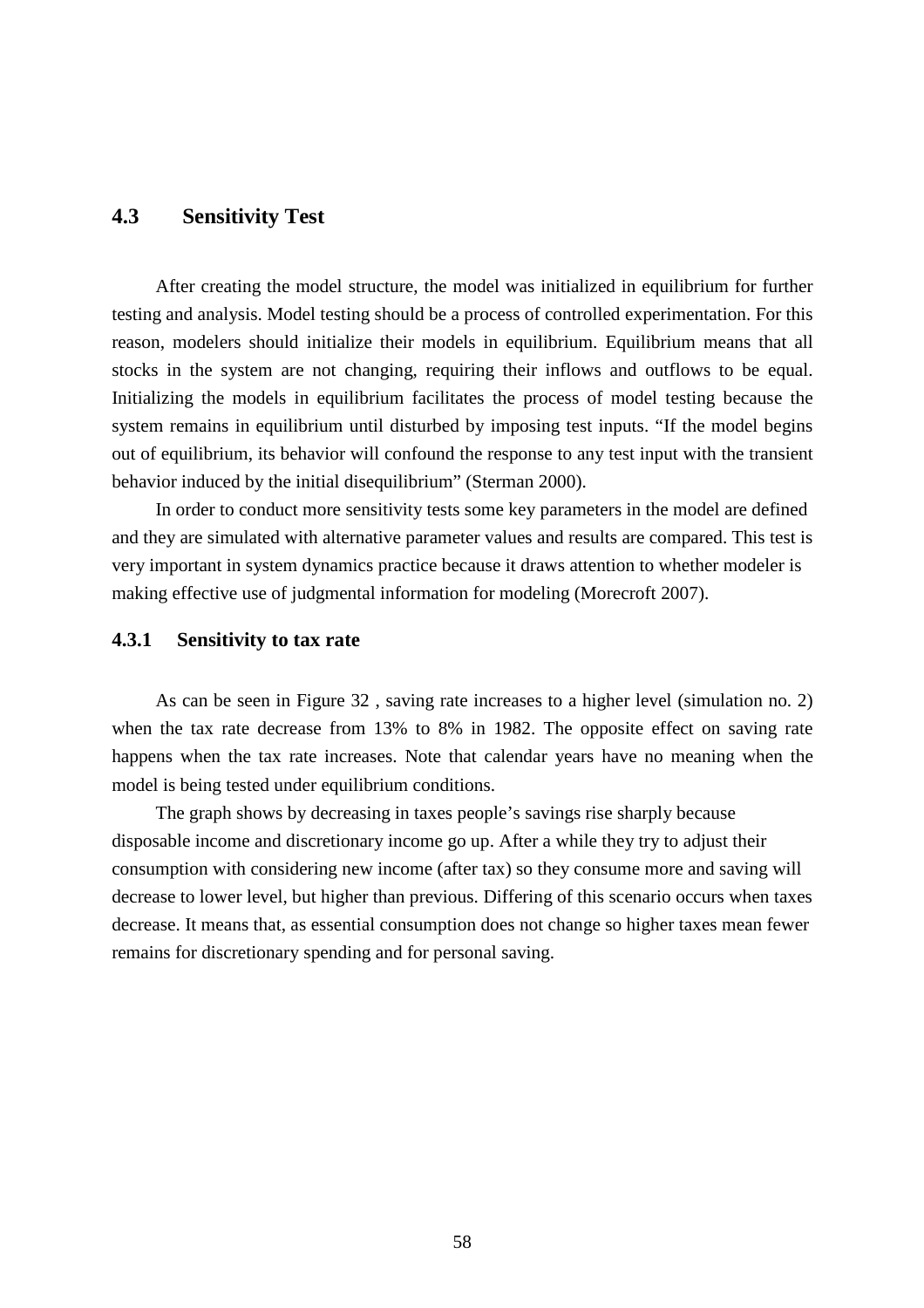

Figure 32: Changes in Tax Rate

## **4.3.2 Sensitivity to interest rate**

Interest rare shock test is observed in Figure 33. By increasing the interest rate from 17% to 22% in second year, saving rate increases (simulation no. 2), and opposite of that happens when interest rate decreases. It makes sense in real life, as low interest rates normally discourage people to save their money in banks. At the same time it encourages household to buy more on credit and consequently, more discretionary consumption leads to less savings and saving rate decreases.

On the other hand, higher interest rates encourage people to save more money in their bank accounts.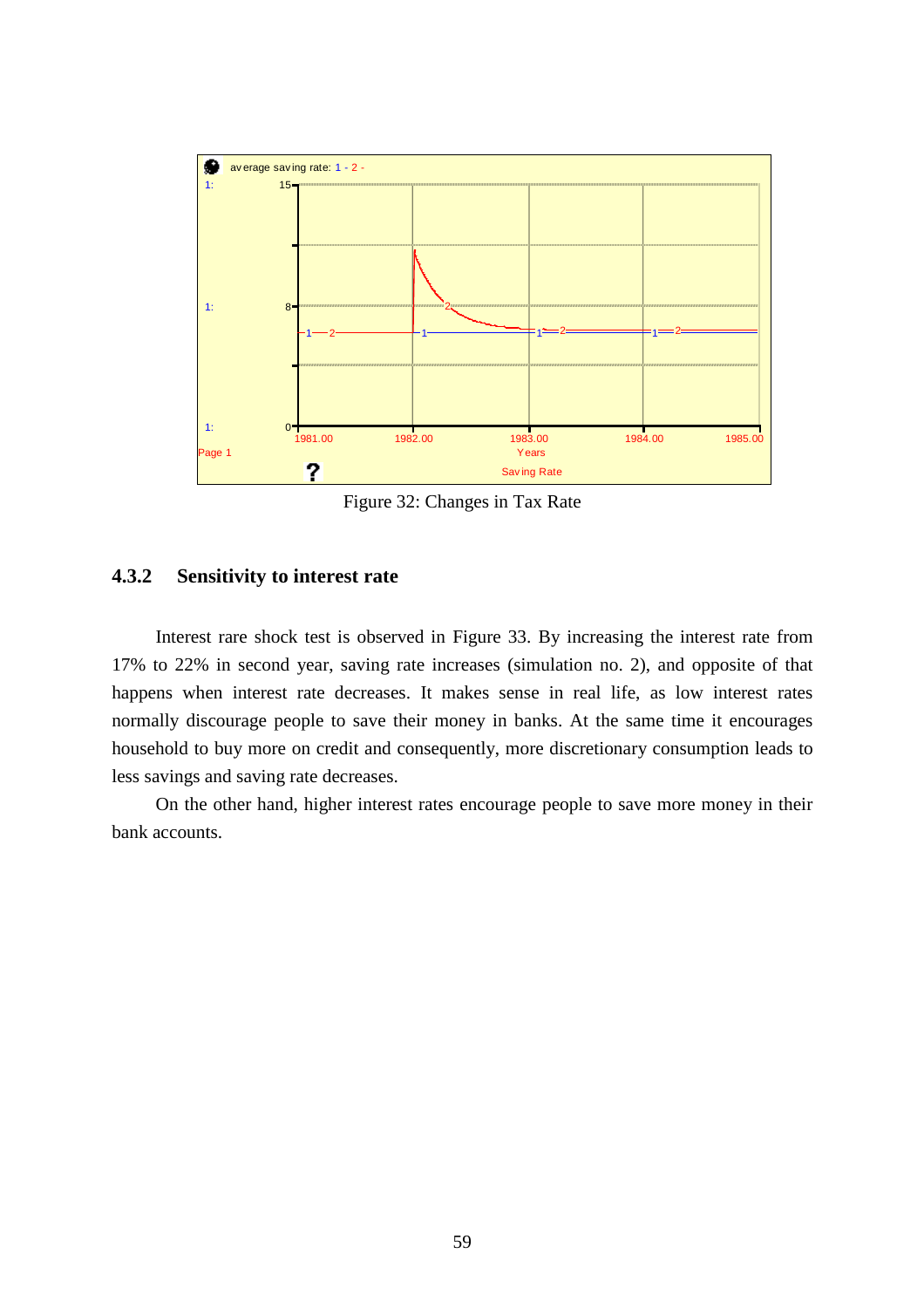

Figure 33: Interest Rate changes

## **4.3.3 Sensitivity to prices (inflation)**

The result of shocking the price level is presented in Figure 34. In this part, the deflator value is decreased 0.05 in 1982, which was about 0.55, and that's a 9% decrease in the price level. By decreasing the price level saving rate rises (simulation no.2). As the model is sensitive to the differences in price level, which is changes in prices compared to the previous years (inflation), people's discretionary propensity to consume will go back to its original values.

In contrast, the effect of increasing in price level is a reduction in saving rate which is because people cannot react to the changes immediately and it takes time to change their shopping basket (effect of adjustment time in the model). Afterwards, increase in saving rate is caused by reducing in discretionary propensity to consume (the effect of IR and inflation in the model). Nevertheless, saving rate will be upper than equilibrium mainly because of the effect of price level on essential consumption as well.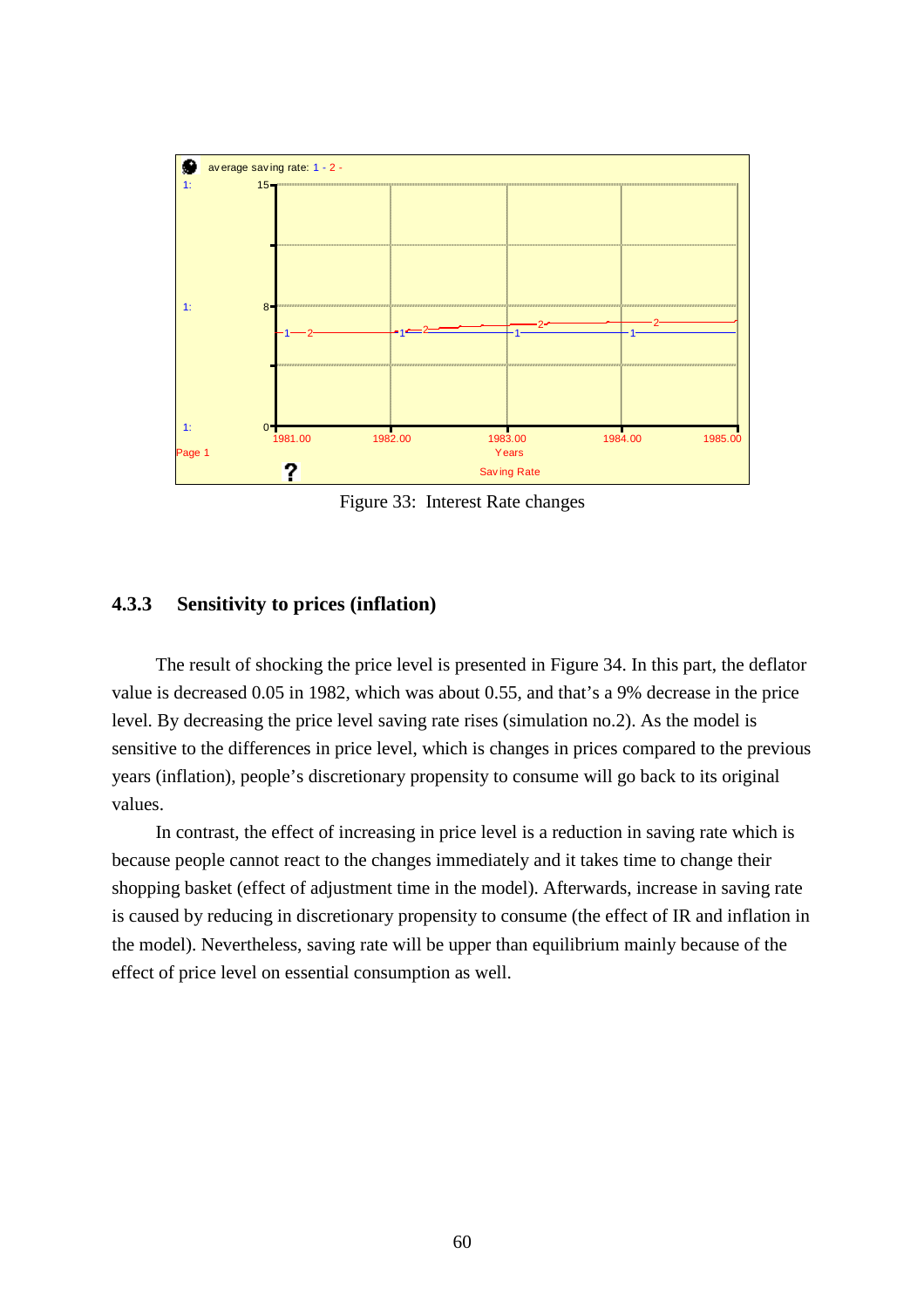

Figure 34: Price Level changes

## **4.3.4 Sensitivity to reference propensity to consume**

From the graph in Figure 35 we can note that by decreasing the reference discretionary propensity to consume (simulation no. 2) saving rate shifts to higher percentage. In other words, it shows lower percentage of buying on discretionary goods and services increase the saving rate. Such a situation may describe that it is a sudden exogenous increase in saving by decreasing in propensity to consume. It can happen perhaps due to fears of a job loss during a recession.

On the other hand, higher reference discretionary propensity to consume leads to lower saving rate.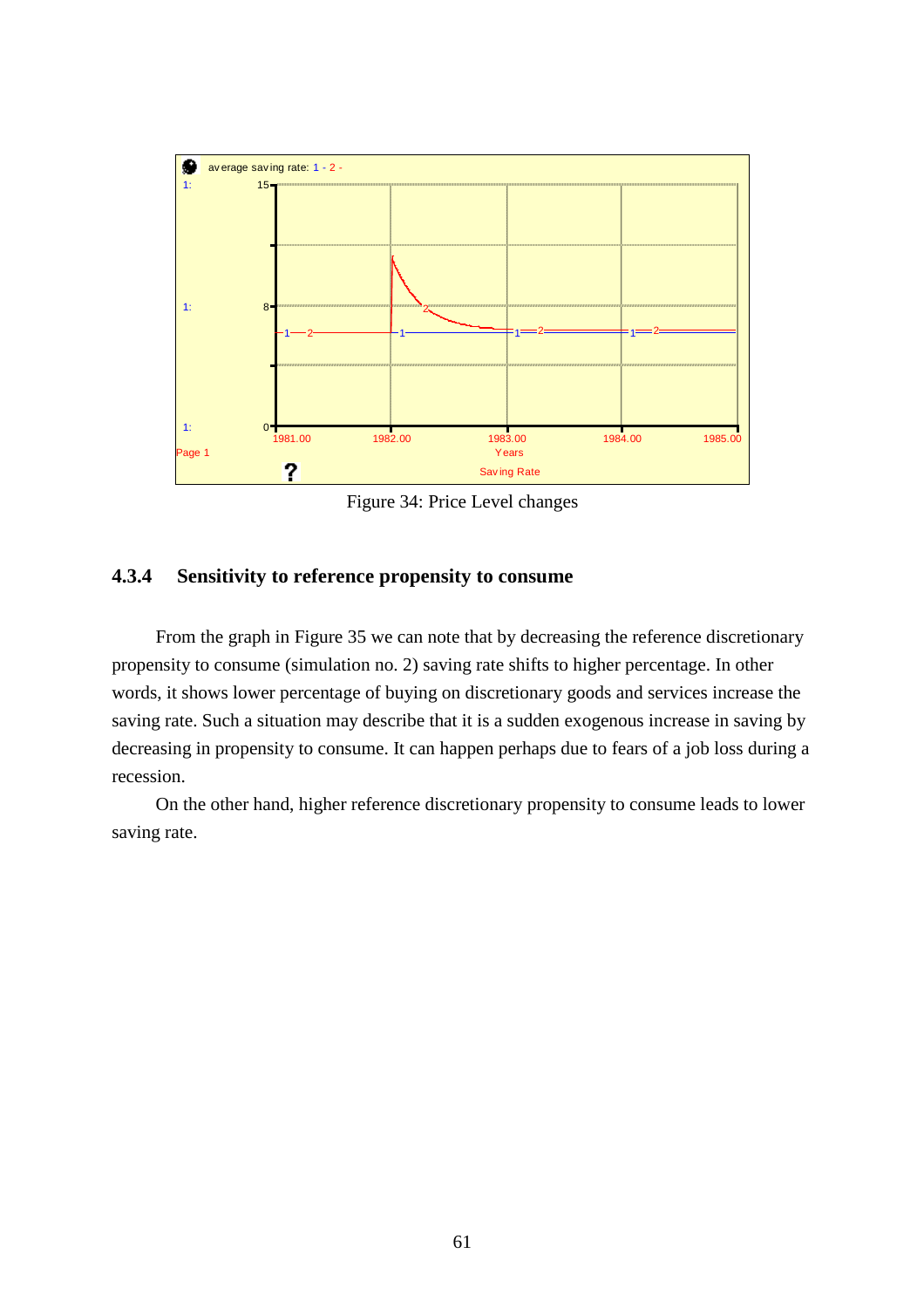

Figure 35: Effect of normal discretionary propensity to consume on saving rate

### **4.3.5 Sensitivity to adjustment times**

In Figure 36 simulations are run when the model is set on historical data. Simulation number one is run when time to adjust to interest rate and inflation is equal to 1 year (assumption in the model). Simulation number 2 is for adjustment time of 0.08 (1 month) and simulation number 3 is for adjustment time of 2 years.

Figure 36 reports that, as the main effect of this adjustment time shifts the graph in time. It means that shorter adjustment time creates more rapid response (shift down in simulation no.2) and longer adjustment time has an opposite effect.

It shows that the model is not very sensitive to this adjustment time, but it can shift the level of saving rate and its higher and lower points in the graph.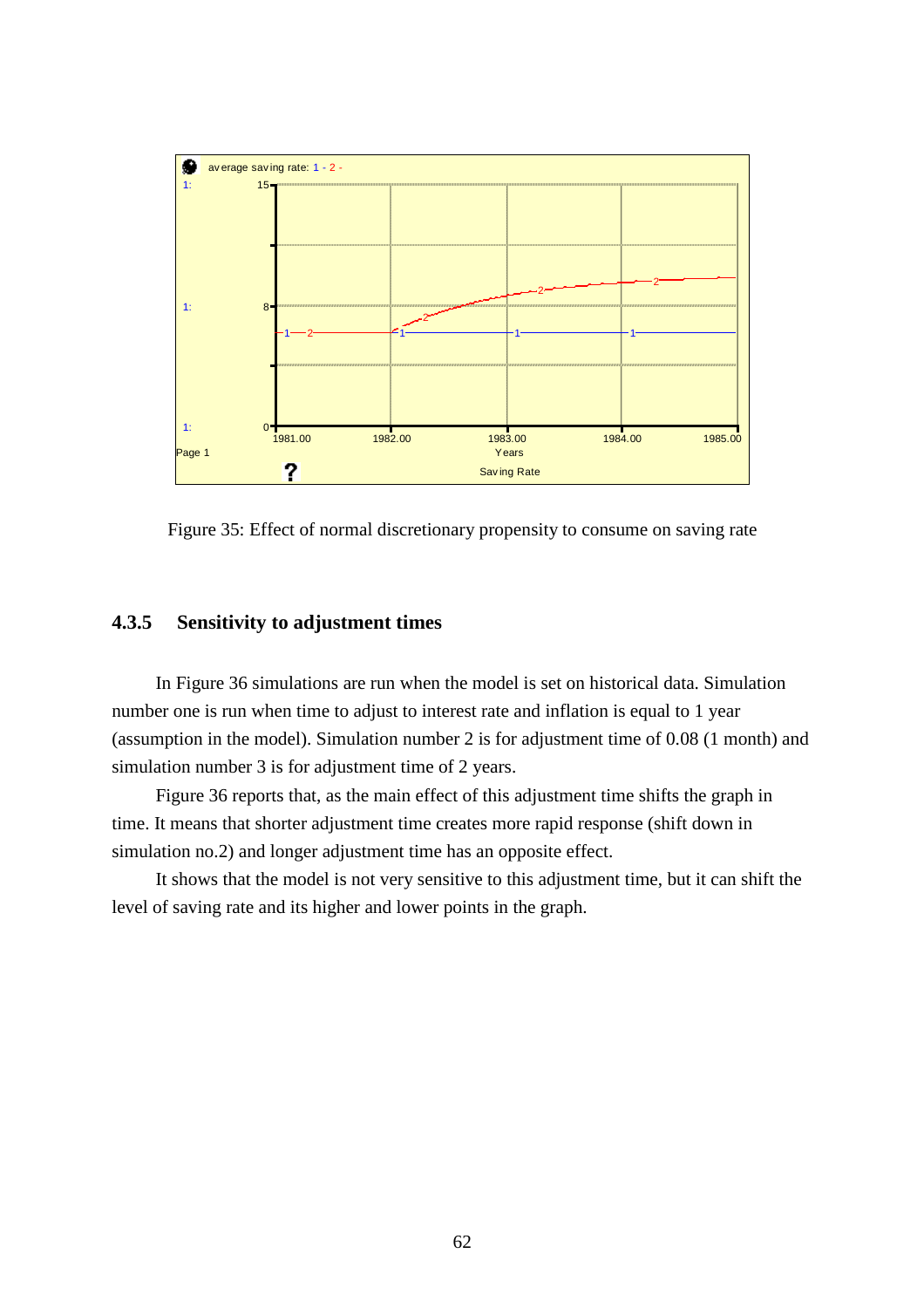

Figure 36: Effect of time to adjust to interest rate and inflation

Figure 37 shows the effect of time to perceive discretionary income on saving rate. Simulation number one is for adjustment time of 0.25 (3 months), which is used in the model. Simulation number 2 is for adjustment time of 1 year and simulation number 3 is for adjustment time of 2 years.

The results show that longer adjustment time exaggerates the saving rate, and it shifts up dramatically. So the model is very sensitive to this adjustment time and it may show that if it takes more time until people change their discretionary income (and as a result discretionary consumption) saving rate increase.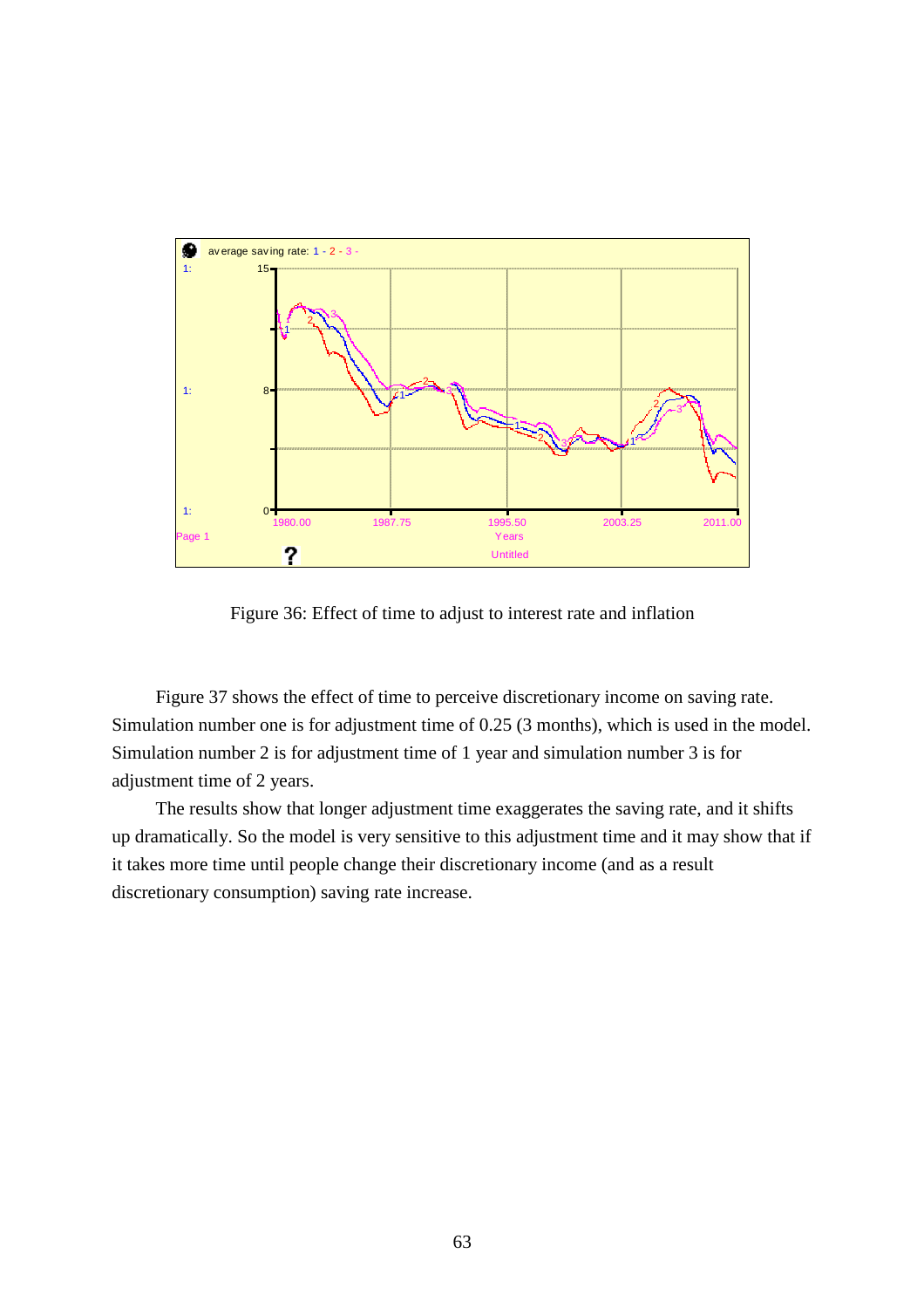

Figure 37: Effect of time to perceive discretionary income

## **4.4 Testing the graphical function**

One of the most important features in the model is the effect of inflation on discretionary propensity to consume and as result consumption and saving. This effect will be imposed in the model by using of the nonlinear graphical function. As stated in the overview of the structure of new model (section 3.2.5.14), normal inflation value is equal to 3, which gives neutral effect on discretionary propensity to consume. Higher inflation values reduce the discretionary propensity to consume while lower inflation has an opposite effect.

 To show the sensitivity of the model to the graphical function, the relation between the effects of inflation on discretionary propensity to consume (original graphical function in this study) in Figure 38 is changed according to Figure 39.

A comparison between two graphical functions (in Figure 38 and Figure 39) is shown in Figure 40. In this figure series 1 (blue color) is what is used in the model based on Figure 38 and series 2 (red color) is used for sensitivity test in Figure 39. In particular, this graphical function has higher slope, which means it makes the discretionary propensity to consume more sensitive to inflation.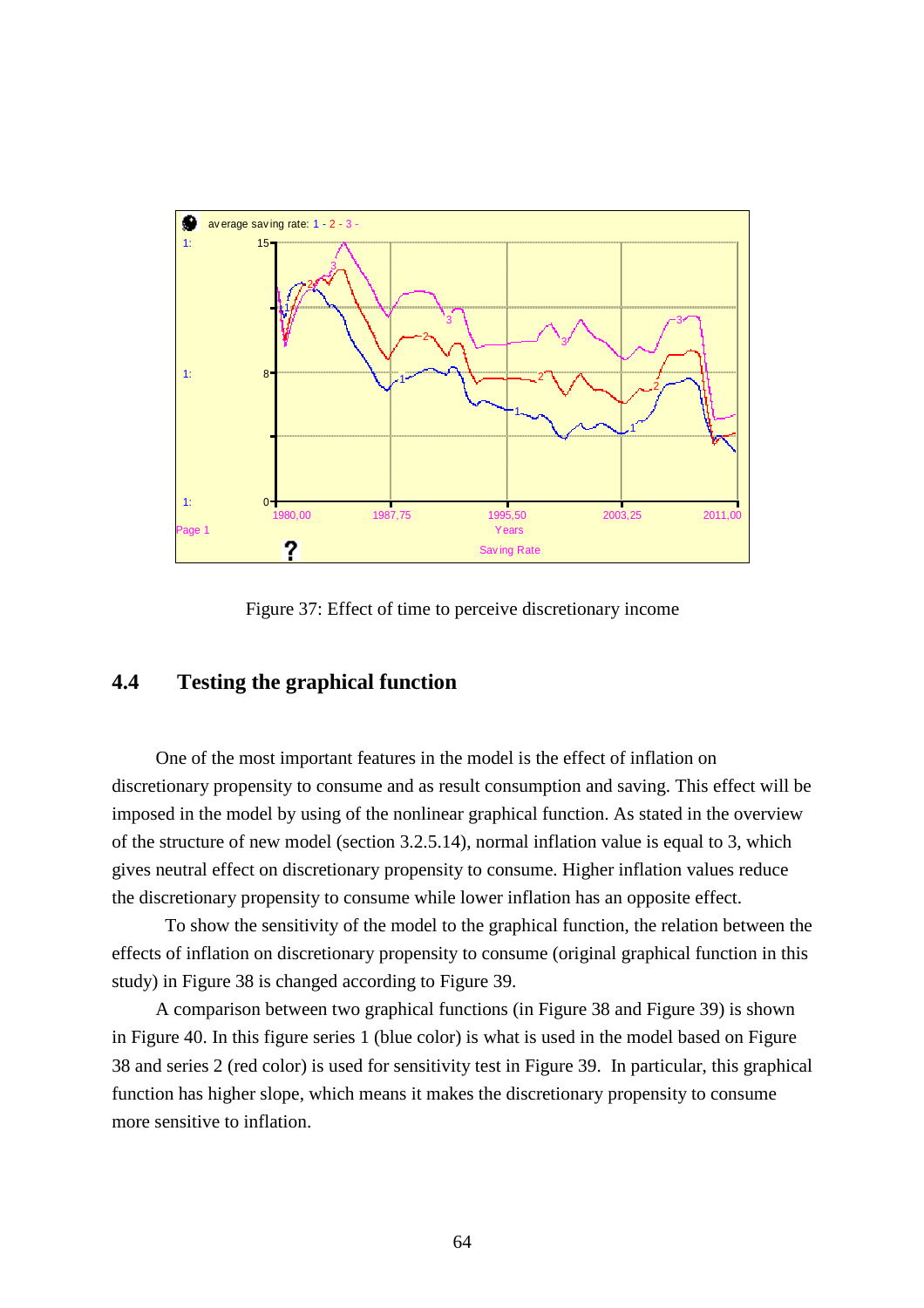

Figure 38: Original graphical function used in the model of this study



Figure 39: New graphical function for sensitivity test with alternative assumptions for the slope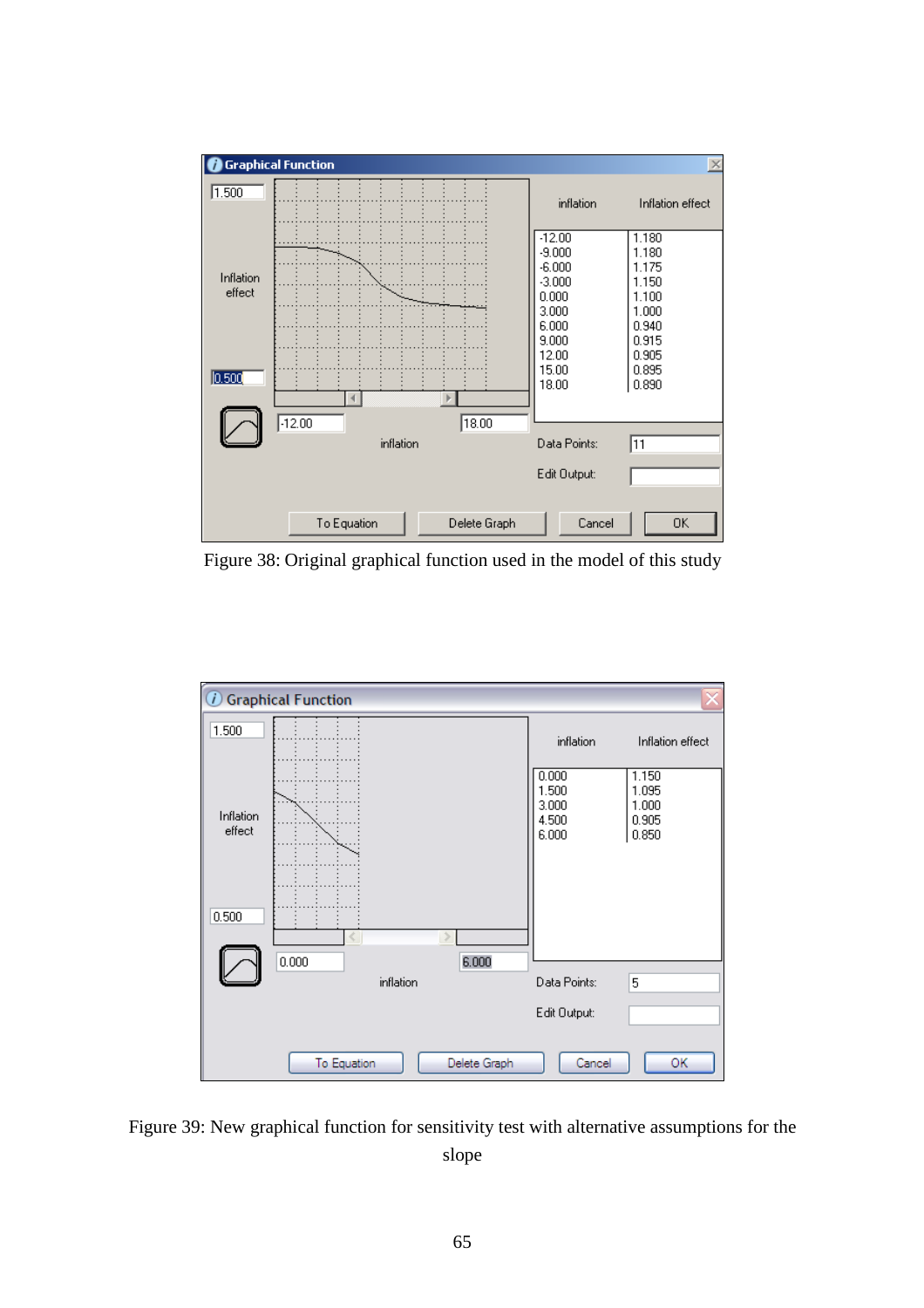

Figure 40: Comparison between the original graphical function and the sensitivity test graphical function and their slopes

The result of running the model with the new graphical function in Figure 39 and its effect on discretionary propensity to consume and as a result on saving rate is demonstrated in Figure 41.

Figure 41 reports that changes in graphical function make the saving rate behavior of model far from the historical data. This confirms that the graphical function that is used in the model is a better representation of reality.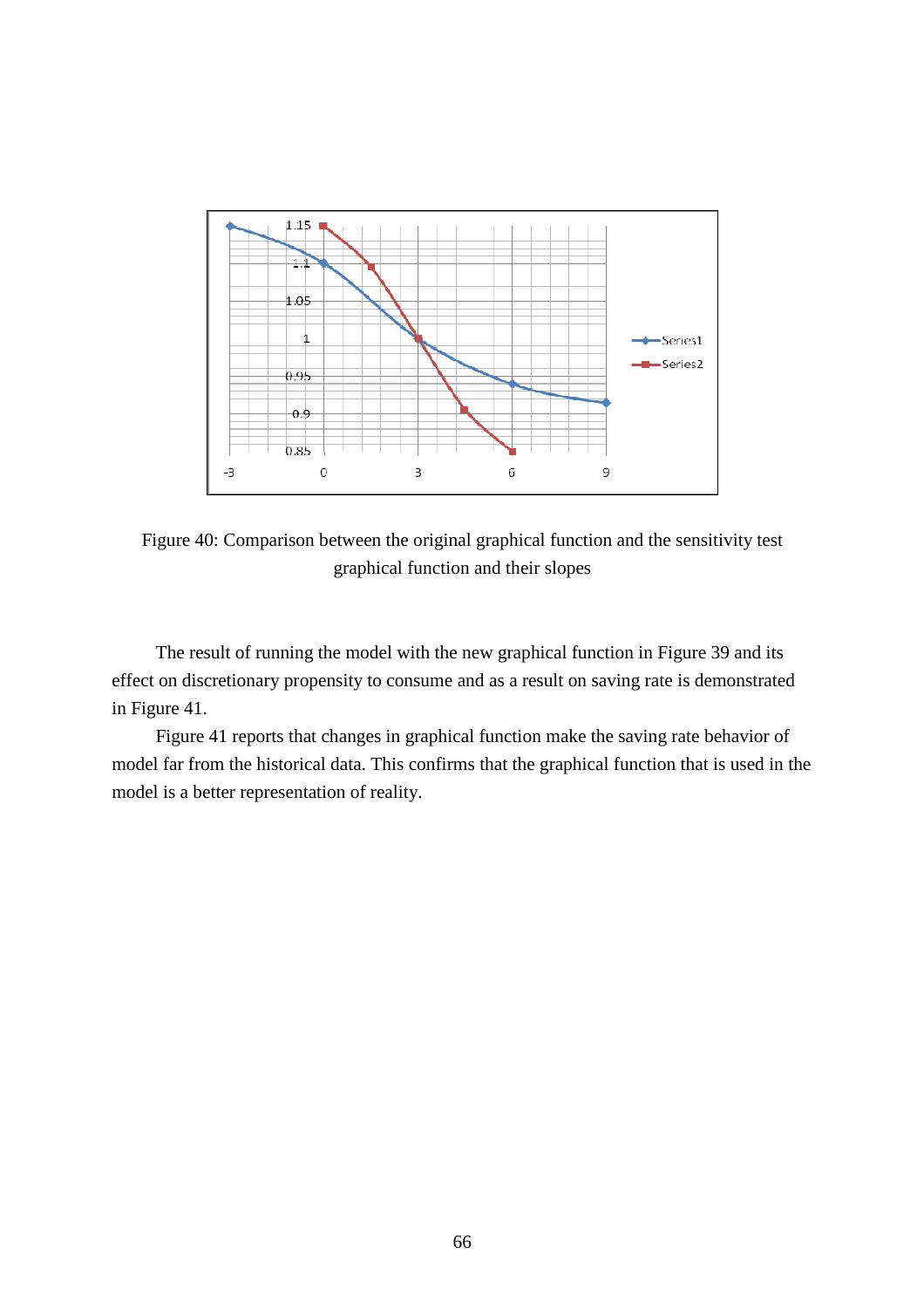

Figure 41: Effect of inflation on discretionary consumption

## **4.5 Structure - behavior Tests**

The purpose of doing these tests is to identify how much of change in saving rate is to the price component and how much of it is to the distinction between essential and discretionary consumption.

### **4.5.1 Eliminating the Price effect**

As adding the prices and their effects on the model is one of the most distinguishing features between the new model and the household sector of ML, below simulations are done to show how prices and their changes affect the structure of the new model.

 Figure 42 is the behavior of the model of this study with the effect of prices as its structure explained in section 3. However, Figure 43 pinpoints how the structure behaves when the price effect is eliminated (inflation has normal effect equal to 1).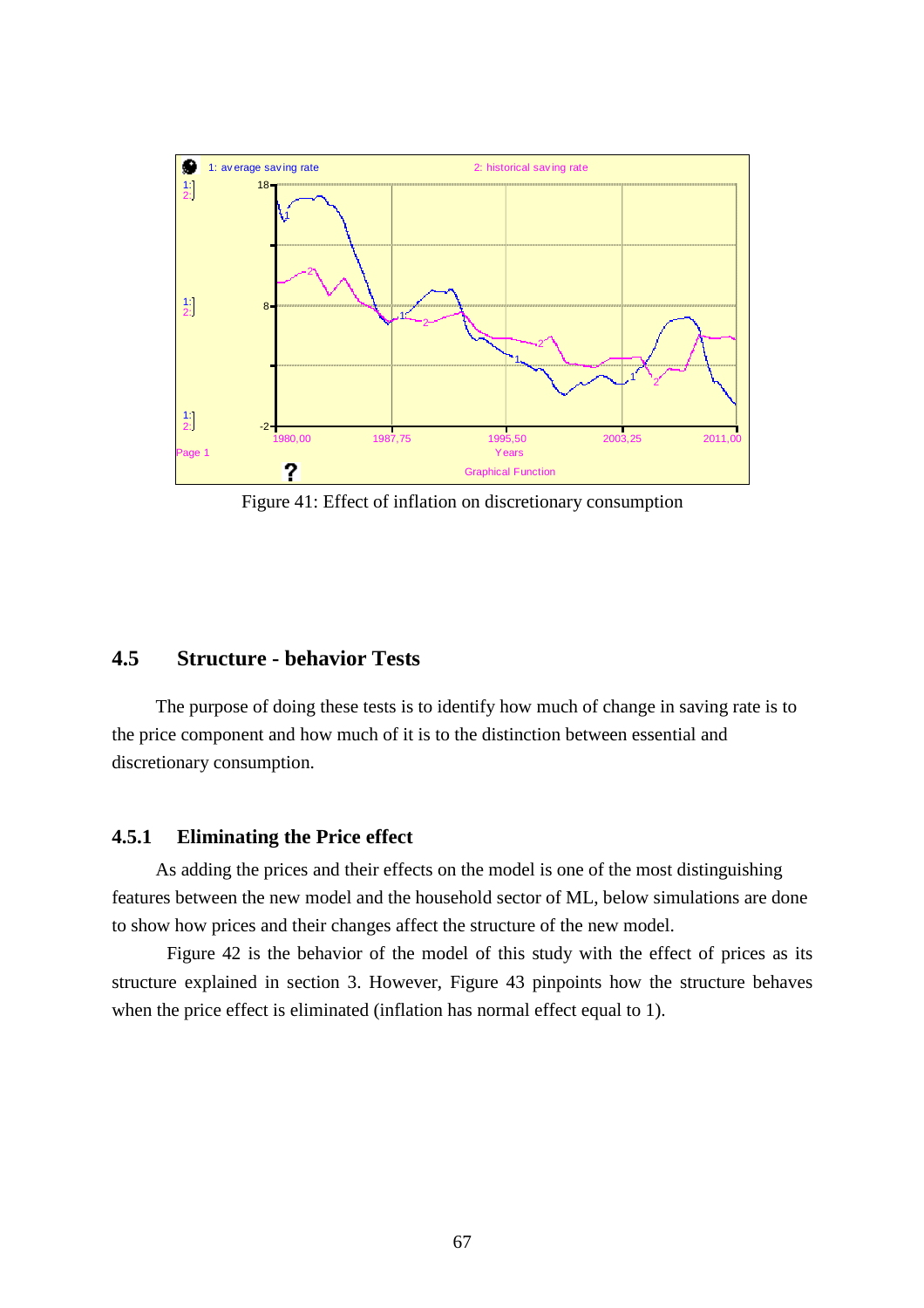

Figure 42: Comparison of the behavior of the model and the historical with effect of price level changes



Figure 43: Comparison of the behavior of the model and the historical data with no effect of price level changes

 These graphs highlight that price level and inflation have a significant effect on household consumption and saving behavior and eliminating the effect of price impairs the behavior of model in Figure 43 noticeably.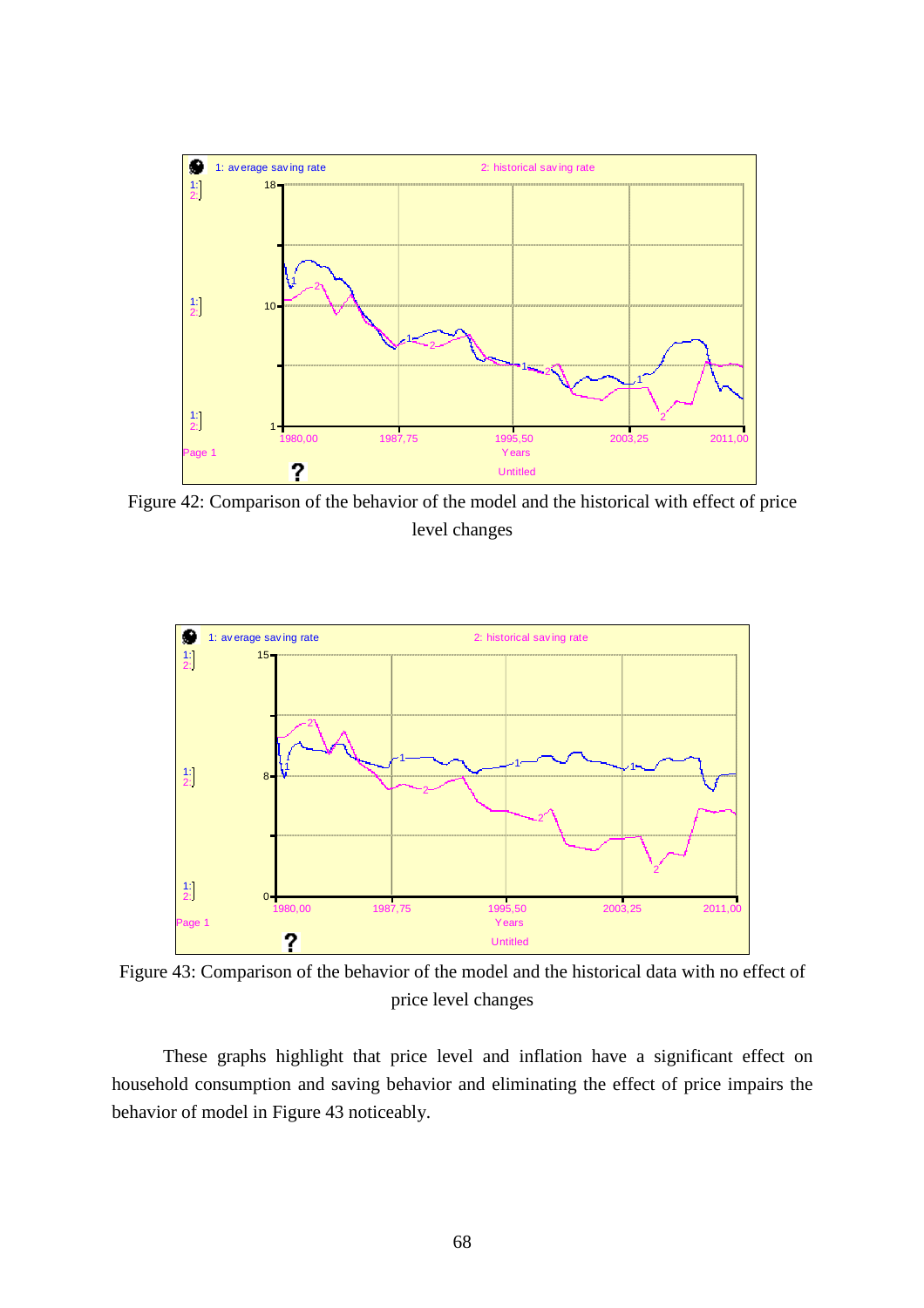### **4.5.2 Eliminating the Essential consumption effect**

To analyze the effect of essential consumption, its value is assumed to be zero and it means that all disposable income goes to discretionary consumption. The effect is shown in Figure 44 and it has resulted in higher saving rate compared to the historical data.

The graph shows that by eliminating essential consumption the discretionary propensity to consume is now interpreted as total propensity to consume; i.e., everything is discretionary, as ML assumed. So, the behavior of the model impairs, but the effect is not significant compared to effect of prices in Figure 43.

An explanation for this insignificant effect is probably because our definition of essential consumption is based on poverty threshold, which is very small part of consumption compared to discretionary part.



Figure 44: The behavior of model with no essential consumption

 By comparing between the behavior of model with no effect of price changes in Figure 43 and the behavior of no essential consumption effect (total consumption is discretionary) in Figure 44, it is accomplished that inserting the influence of prices in the household sector is more effective in bringing the realism into the model. However, including essential and discretionary perceptions are useful to interpret the behavior much closer to the historical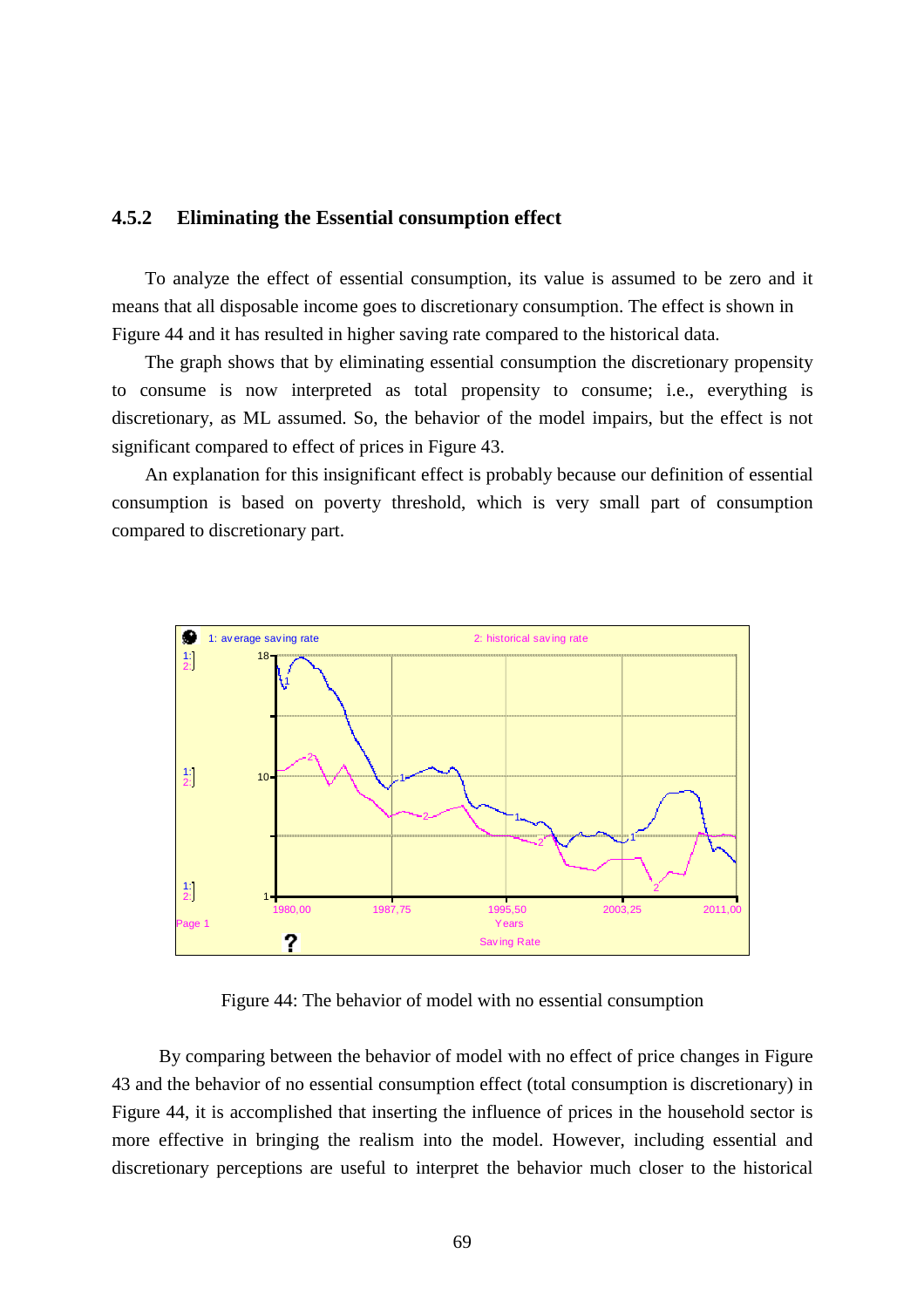data, and by eliminating that effect the behavior of model cannot replicate the historical data behavior. However, eliminating the effect of prices changes the behavior of the model noticeably.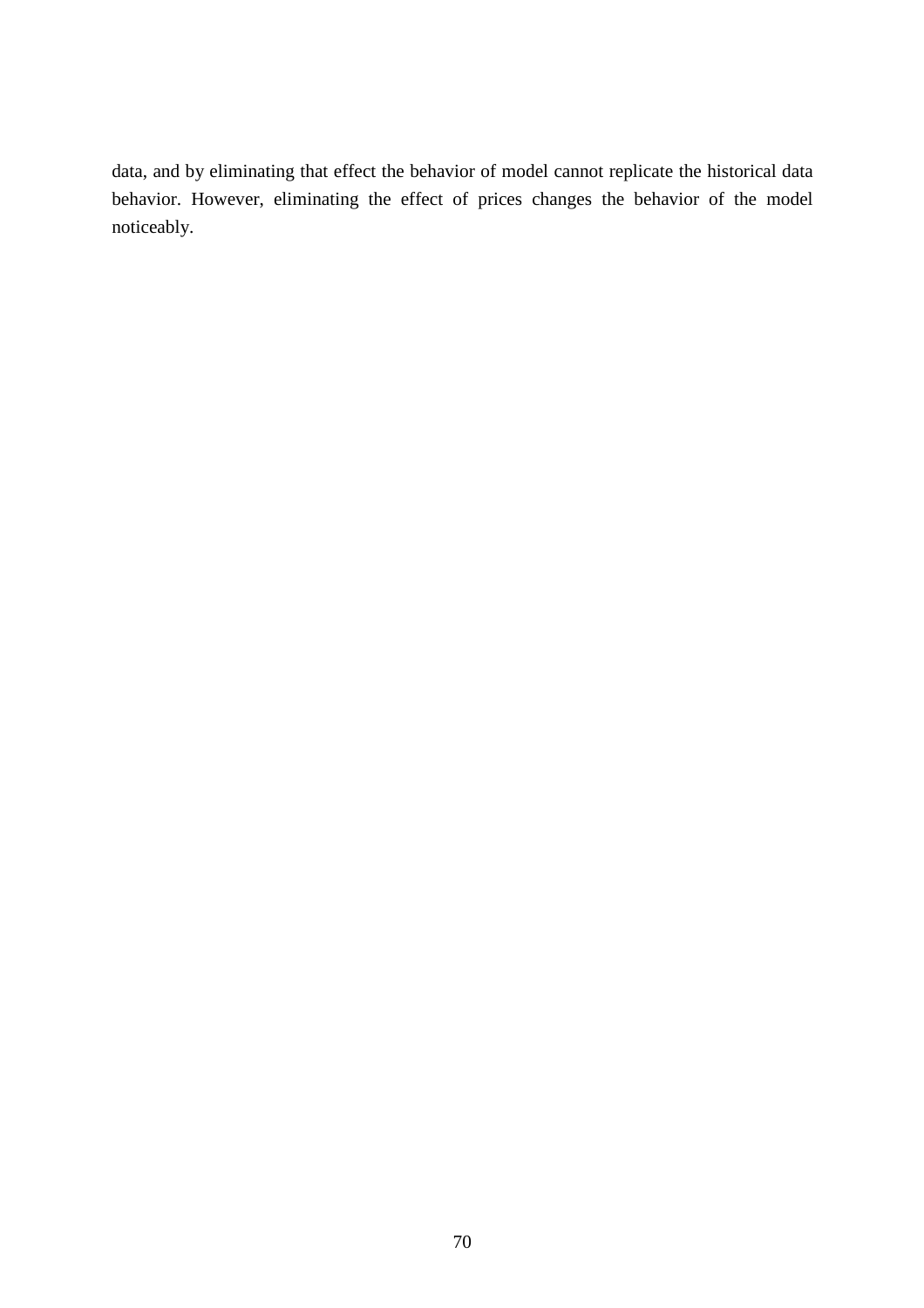# **5.** Discussion and Conclusion

## **5.1 Discussion**

The main goal of this study was to improve the performance of the household sector of MacroLab. So it can show a better understanding of macroeconomics for those who choose ML as a pedagogical tool. The results have further strengthened our hypothesis that household sector of ML needed to be reformed. This work provides considerable insight into household saving behavior in the U.S. and the results differ to some extent from previous results of this sector.

In fact, in contrast with what was previously built in household sector of ML; it is found that changes in prices have a significant influence on consumption and saving. In addition, behavior on the new model, that is more similar to the reference mode, supports the idea of dividing the consumption to two different concepts (essential and discretionary). So the new model validates the usefulness of dividing household's consumption to essential and discretionary.

 In addition, interest rate affects the new model in discretionary part which seems more sensible as in real life interest rate cannot affect people's essential needs directly and considerably. On the other hand, previously in ML interest rate affected total consumption.

The overall direction of results shows trends that could be helpful to learn more about the role of households in the macroeconomics.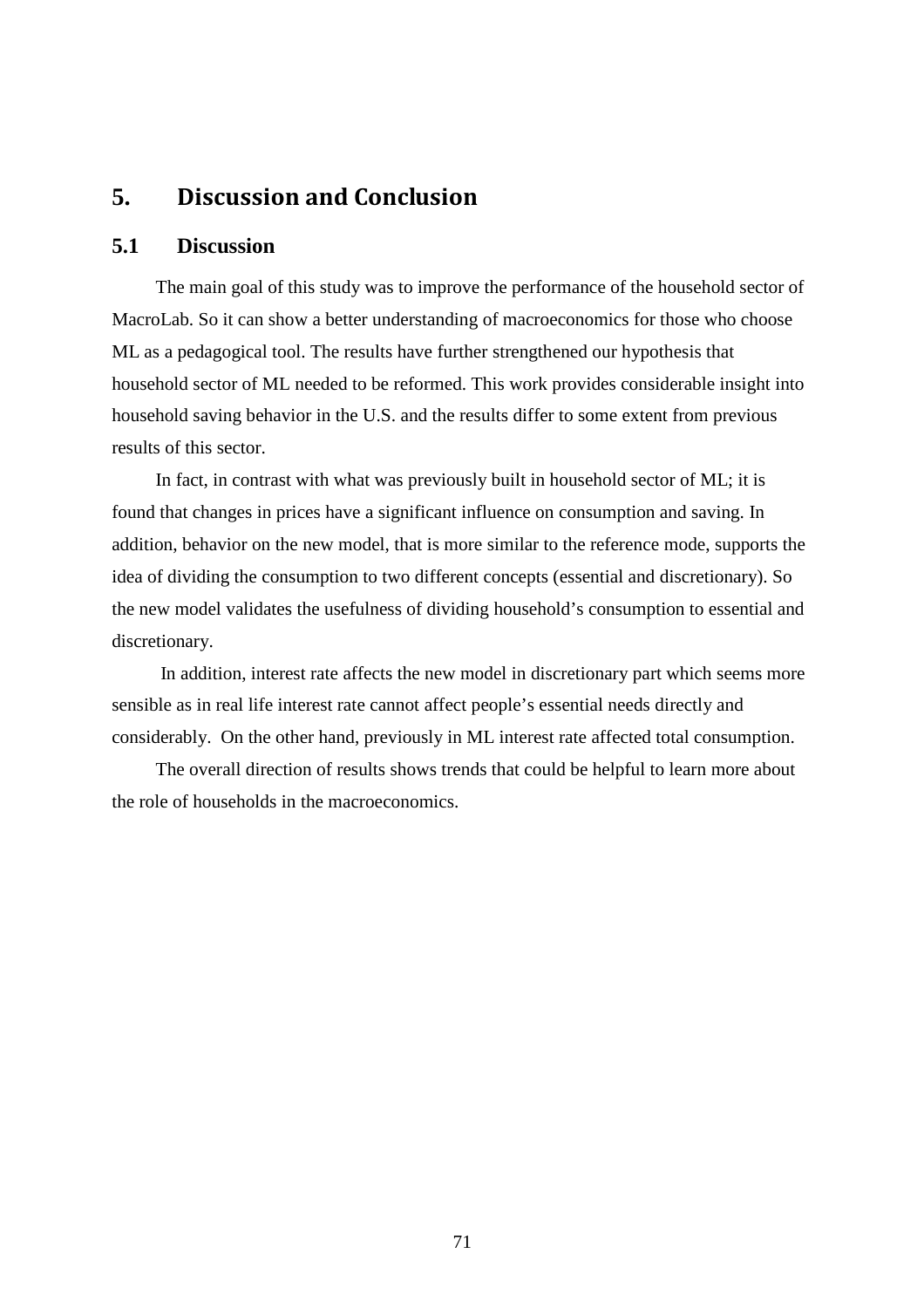# **5.2 Introduction of the new model to students with the Interactive Learning Environment (ILE)**

Interactive Learning Environment is an interface which let users understand and communicate with the model better and in a simpler way.

 Figure 45 shows the main page overview of ILE for the new version of household sector in this study. It shows that students are able to push the buttons and see the background of problematic behavior while all graphs and a simplified of model is available. Students can start with this page. Each button on that page is a link to the page which is indicated by the button's name.



Figure 45: main overview of ILE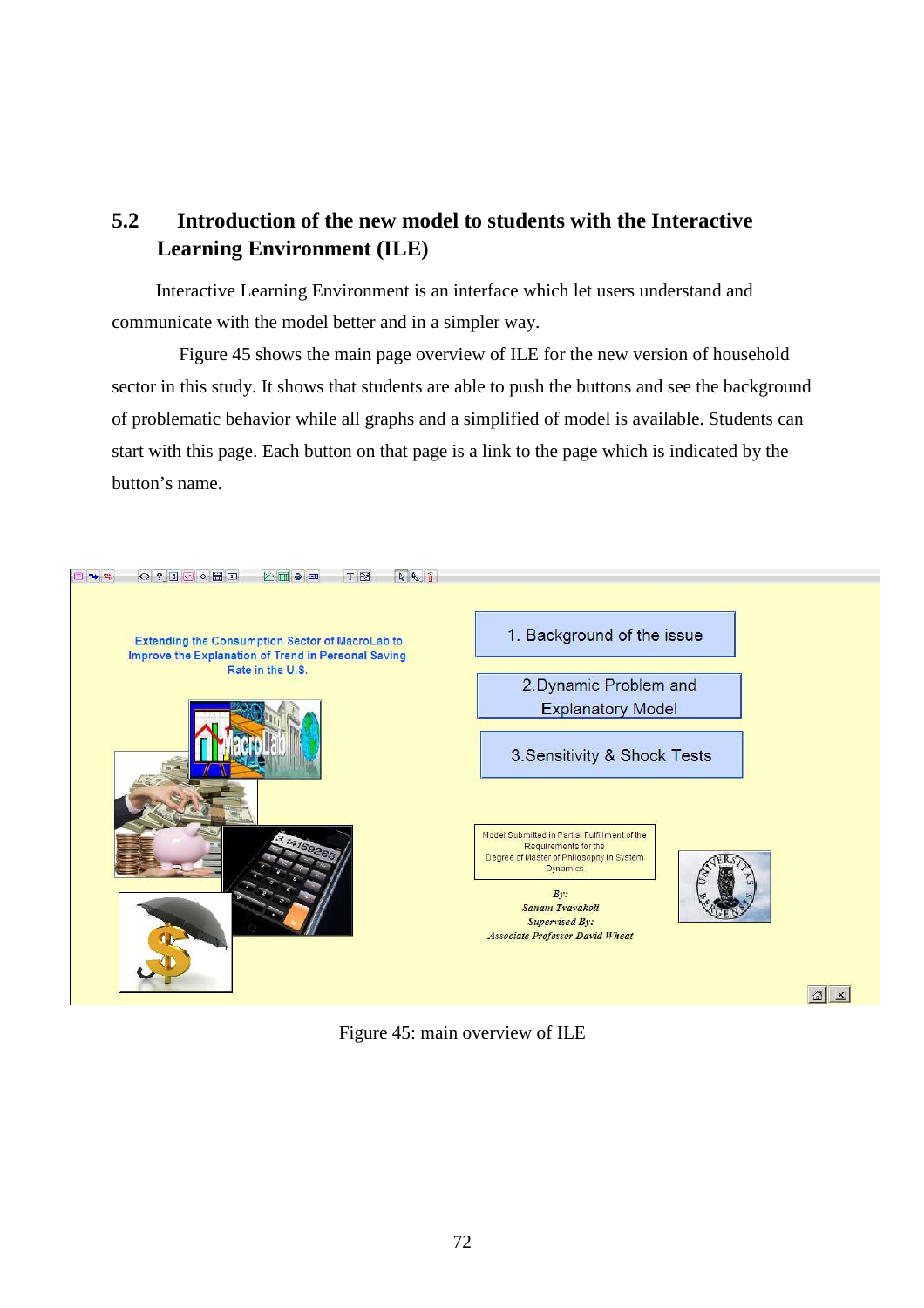Figure 46 is the first page of interface which opens by clicking on "Background of the issues" button. It gives the basic information about the study and its concept.



Figure 46: First page of ILE (Background of the issue)

By clicking on the second button (Dynamic Problem and Explanatory model) another page of ILE appears as it is shown in Figure 47. The explanatory of model is kind of story telling which is an efficient feature to help students to understand the model in simple words and step by step. Dynamic problem gives a very short summary of problem (based on the graph in Figure 47) as a story.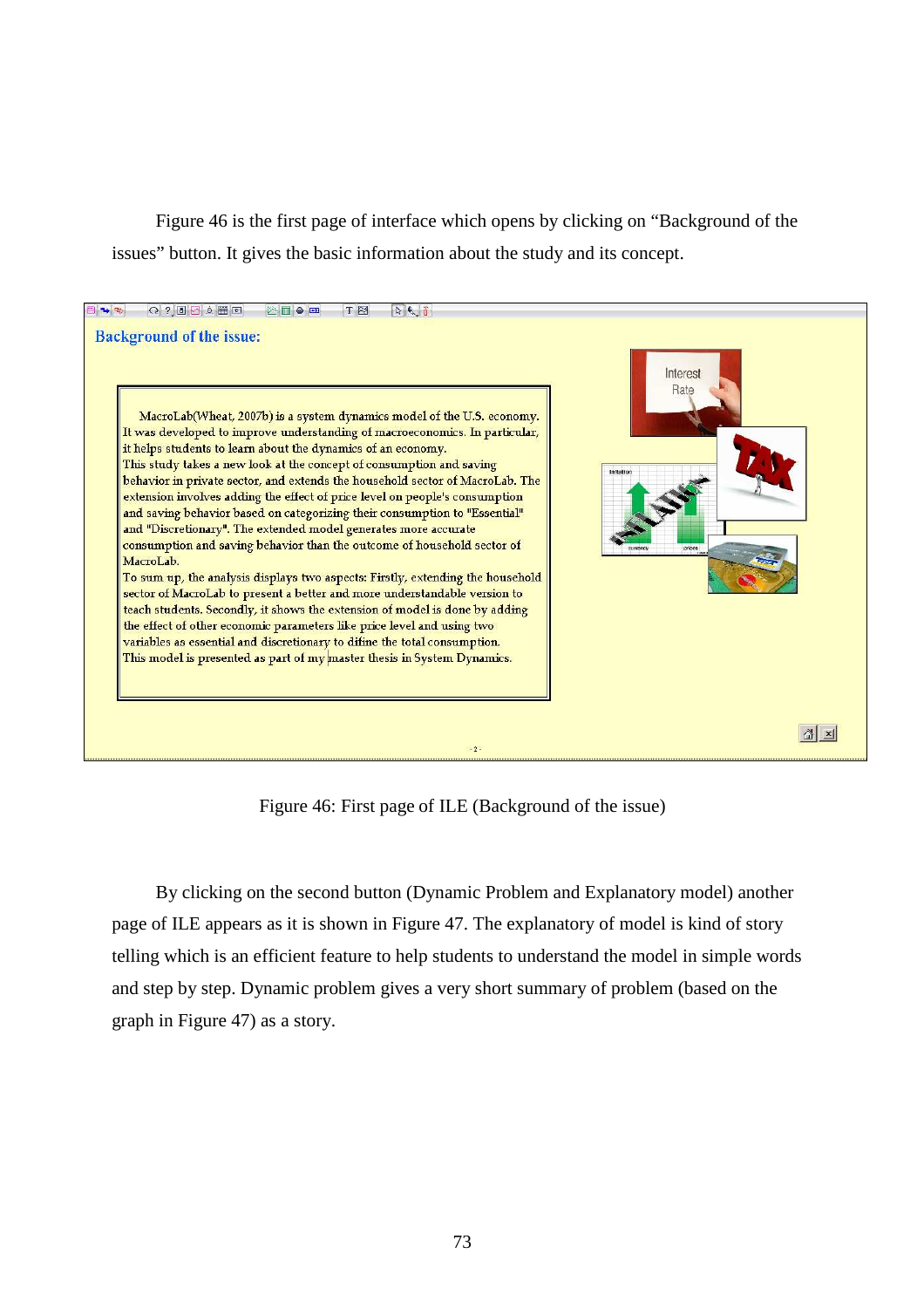

Figure 47: Second page of ILE (Dynamic Problem and Explanatory Model)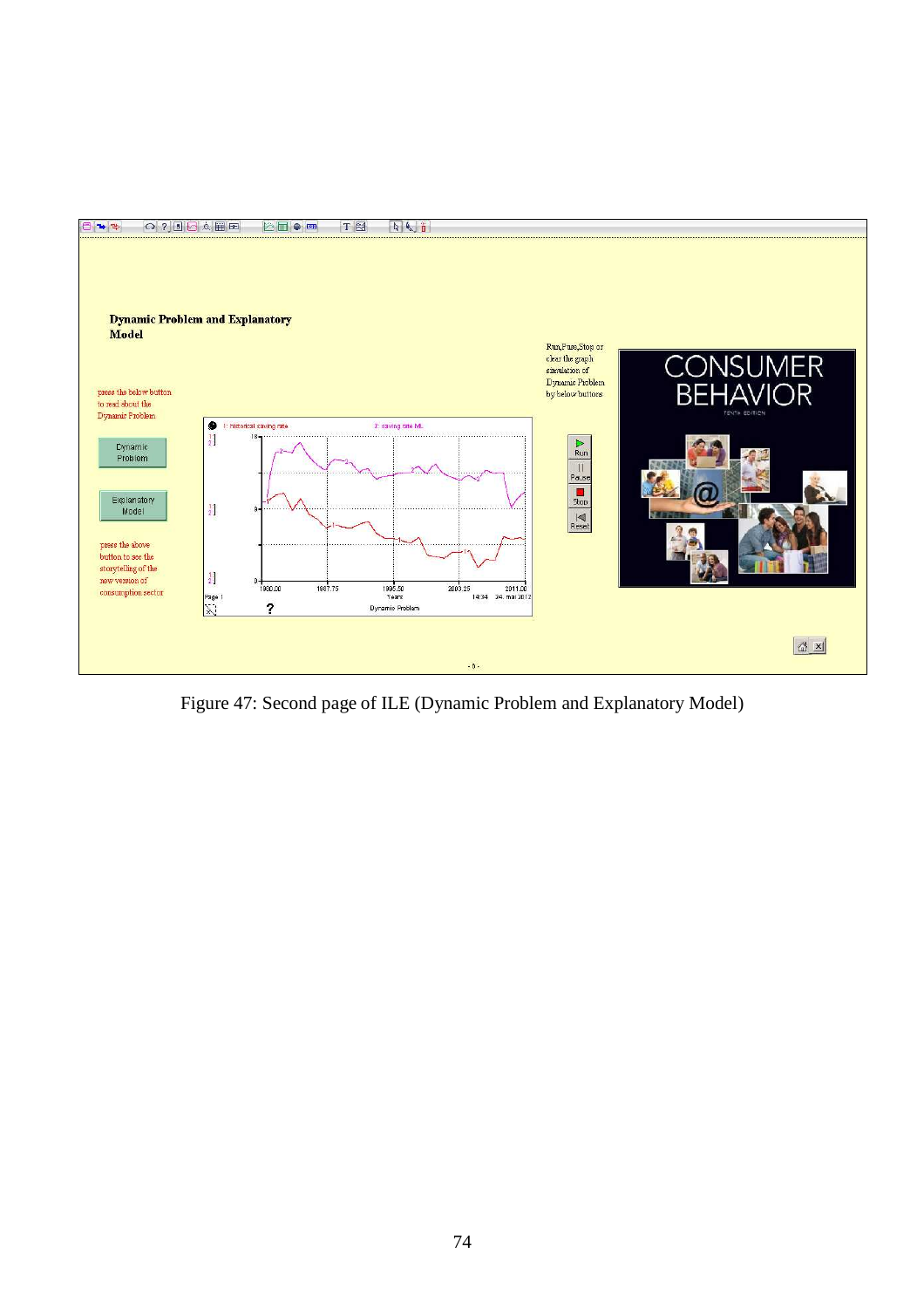Figure 48 applies after implementing the shock steps and it lets users to simulate the model with or without shocks in different time periods. Students can run the model with historical data or in equilibrium (by using the equilibrium switch).

 Adding an interface objects that provide a "laboratory" environment to experiment with the model let users modify model inputs, run simulations and view results with Graphs, Menu Buttons, Numerical Displays, Status Indicators and Switches. So users can communicate with the model better in many different ways.



Figure 48: Third page of ILE (Tests)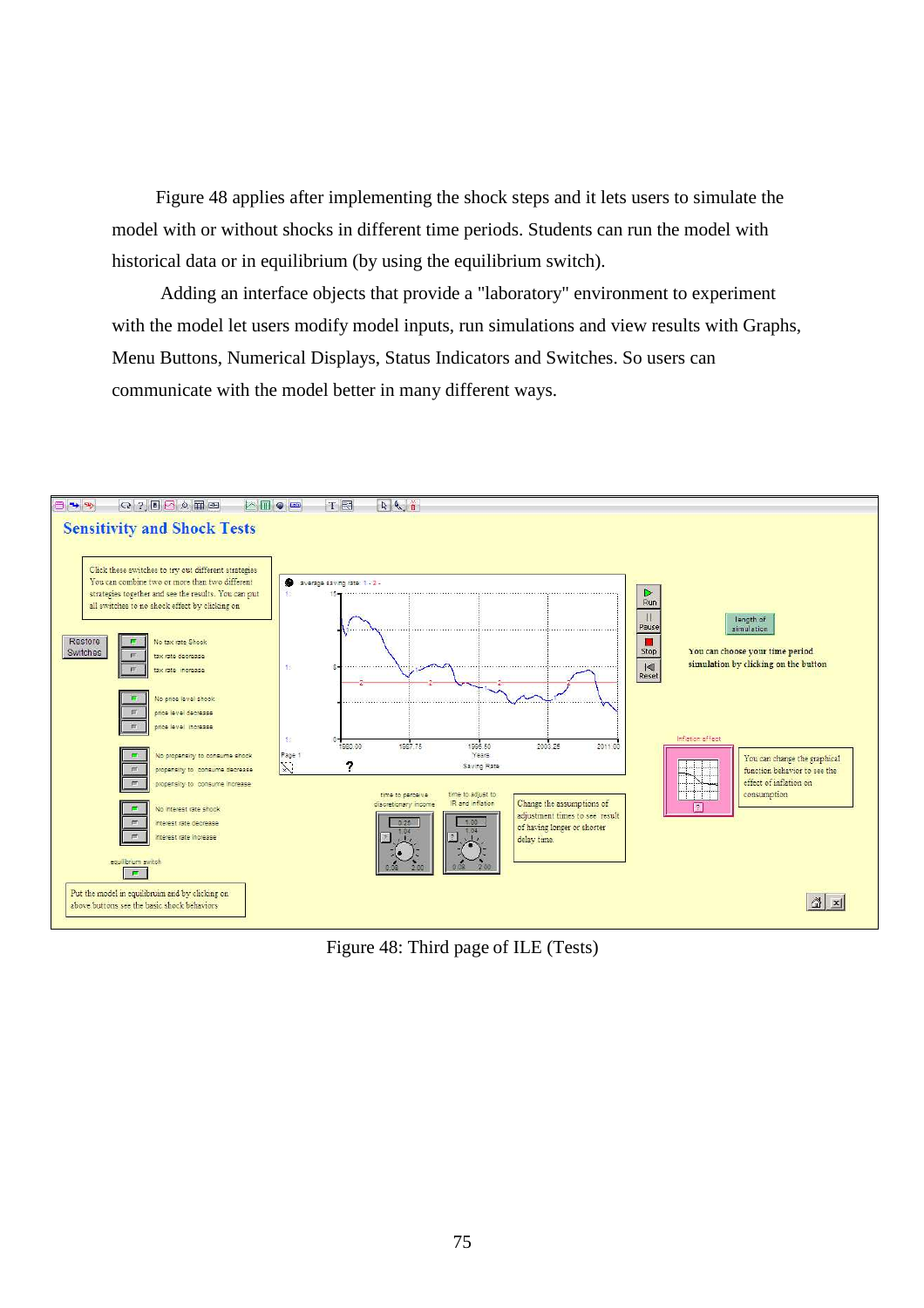# **5.3 Limitations and Future Work**

It is not easy to cover all household's perspectives about consumption in the model as consumer profile includes variables for motivation, demographics, lifestyle and income, character type, physical and mental profile and consumer preference (like styles, fabric, color, brands, fashion orientation, social and fashion concern, adopter category, and others (Brannon et al. 2000).

It is plausible that a number of limitations may have influenced the results obtained. First, the effect of demographic or lifecycle on saving is not considered in the model. In fact, age and gender of consumers are not primary goals in this research, but on a wider level, gender base differences in consuming may be a good direction for future development of household sector.

Another drawback of this study is that wealth effect did not involve in the structure. When people are richer, or even when they assume themselves to be richer e.g. the evaluated value of their home increases, sharing of consumption can be altered. Especially demand for some discretionary goods and services increases with rising in wealth.

Furthermore, promoting a product by using media can change people's preferences and desire to buy it. It is important to observe that, in a macro model, this only makes if advertising causes an overall increase in consumption.

 Another possible source of error is about estimating essential consumption based on poverty thresholds. Further researches and investigations are required to collect exact definition and data for people's essential needs during last 30 years.

Finally, the model does not include the effect of uncertainty in the economy. For example, when recession hits, unemployment rate rises and consumers are less likely to purchase expensive products. As a result, a reduction in consumption increases savings.

Possible explanation for those shortfalls is that people in different positions with respect to income have systematically different structures of consumption. At household level, there are many possible rules set to control monthly, weekly or even daily consumption expenditure. They relate not only to income but also to the other factors (Piana 2001).

I hope that future tests and experiments on MacroLab will prove and complete the findings of this study. Future work should focus on enhancing the quality of household sector by considering above shortfalls. A further important implication is working on the other sectors of ML to see if their outputs are reliable inputs for household sector. It is recommended that further research should be undertaken in replacing new and old versions of household sector in ML and evaluate if more investigations for other sectors are required. At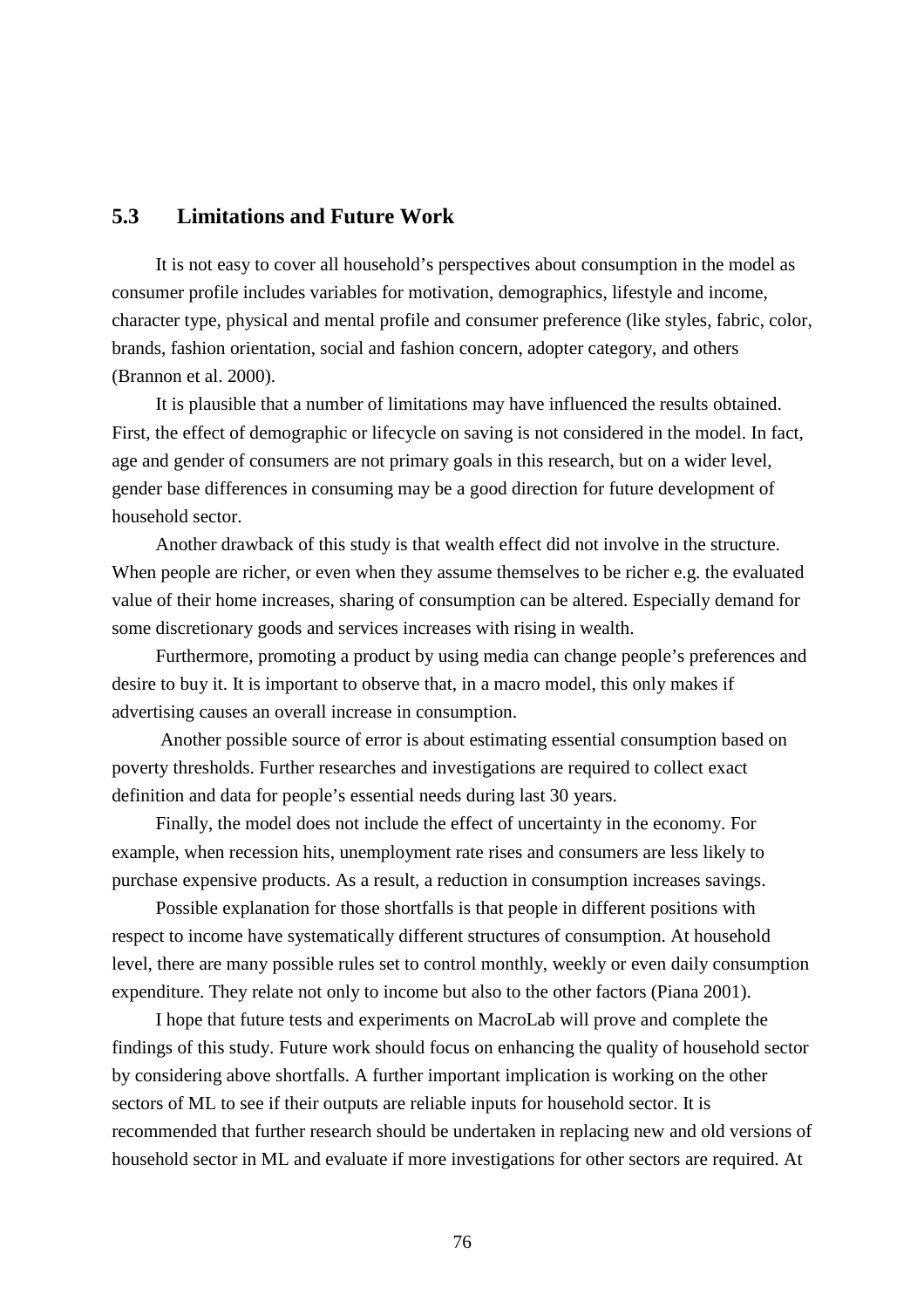the end, it is possible to say that the current model can convert real consumer life into the simulation model with formal equations.

# **5.4 Conclusion**

 This study has led us to conclude that it is important to understand the characteristics of consumers' different consumption needs with a specified budget or income. In general, the results suggest that people's consumption can be categorized by essential and discretionary needs. It is demonstrated that people can save more from their discretionary consumption and discretionary income. The same is true in real life: people will try to save from every other avenue before they begin cutting basic needs such as food. However, changes to pricing and tax payments can force people to decrease the amount of their discretionary consumption. As a consequence, this is one imperative key in the new model in order to make it more sensible.

Additionally, findings of this study support the idea of the significant effect of price changes on consumer's behavior. Particularly, the new models main contribution is to introduce the effect of pricing and make ML more realistic.

Taken together, these results suggest that adding those parameters to the household sector of ML provides more valuable opportunities to study consumer behavior. The new model can improve knowledge about consumption and saving components so that the research will be constructive to make ML as a more beneficial pedagogical tool.

Despite the limitations discussed earlier in this paper, we can now state that the study provides insight into how the household sector of ML can be improved. The results facilitate our knowledge about that sector so that the new ML (with new household sector) may offer to students and researchers more basis for paying attention to a number of different alternative economic parameters and approaches to consumer behavior.

Returning to the question posed at the beginning of this study, it is now possible to state that we are able to improve the performance of ML and this improvement has been achieved whilst preserving the simplicity of the household sector.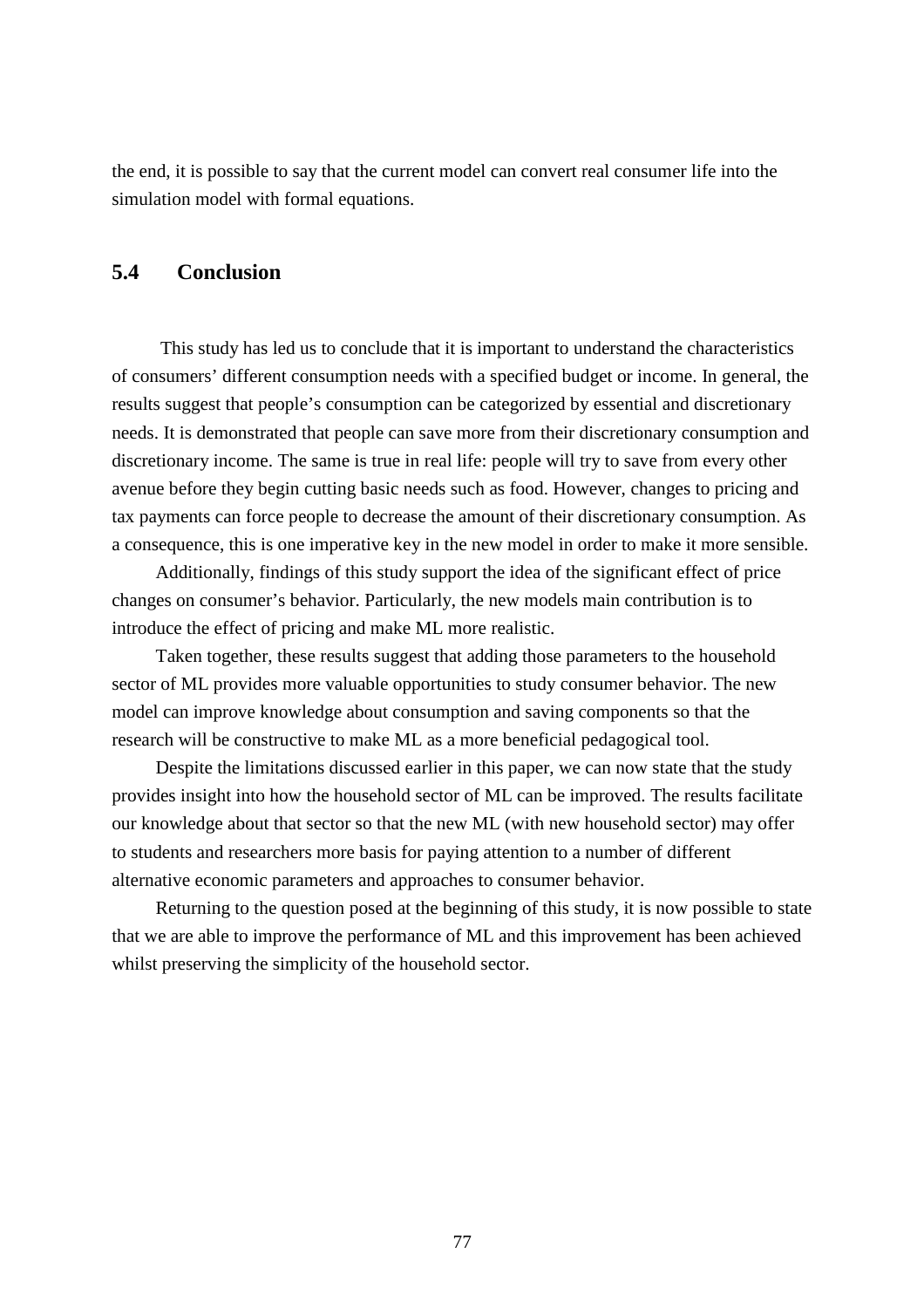# References

- Ando, Albert, and Franco Modigliani. 1963. The "Life Cycle" Hypothesis of Saving: Aggregate Implications and Tests. *The American Economic Review* 53 (1):55-84.
- Attanasio, Orazio. 1994. Personal Saving in the United States. *Research in Economics*.
- Attanasio, Orazio P., and Monica Paiella. 2002. Household Saving Behavior and Pension Policies in the United States. *Research in Economics* 55:109-132.
- Barlas, Yaman. 1996. Formal aspects of model validity and validation in system dynamics. *System Dynamics Review* 12 (3):27.
- Bartlett, Robin L., and Paul G. King. 1990. Teaching Economics as a Laboratory Science. *The Journal of Economic Education* 21 (2):181-193.
- Bernheim, B. Douglas. 2002. Chapter 18 Taxation and saving. In *Handbook of Public Economics*, edited by J. A. Alan and F. Martin: Elsevier.
- Brannon, E. L., P. V. Ulrich, L. J. Anderson, A. B. Presley, and 2000. Agent-based simulation of the consumer's apparel purchase decision. www.humsci.auburn.edu/ ca/research/ntc/00\_agent\_based.pdf.
- Bureau of Economic Analysis. 2011. *U.S. Economic Accounts*. U.S. Department of Commerce 2011 [cited 1 November 2011]. Available from http://translate.google.com/translate?hl=no&sl=en&tl=no&u=http%3A%2F%2Fwww .bea.gov%2F&anno=2.
- Bureau, United States Census. 2012. *Poverty thresholds*. United States Census Bureau 2011 [cited 30.April 2012]. Available from http://www.census.gov/hhes/www/poverty/data/threshld/index.html.
- Cohn, Elchanan, Cohn Sharon, Donald C. Balch, and James Bradley, Jr. 2001. Do Graphs Promote Learning in Principles of Economics? *The Journal of Economic Education* 32 (4):299-310.
- Cynamon, Barry Z., and Steven M. Fazzari. 2010. The End of the Consumer Age.
- Elmendorf, Douglas W. . 1996. THE EFFECT OF INTEREST-RATE CHANGES ONHOUSEHOLD SAVING AND CONSUMPTION. *Board of Governors of the Federal Reserve System (U.S.)* 96-27.
- Fatás-Villafranca, Francisco, Dulce Saura, and Francisco Vazquez. 2009. Diversity, persistence and chaos in consumption patterns. *Journal of Bioeconomics* 11 (1):43-63.
- FedPrimeRate.com. 2012. *Prime Interest Rtae*. Wall Street Journal 2011 [cited 30.April 2012]. Available from http://www.wsjprimerate.us/.
- Fisher, Douglas. 2001. *Intermediate Macroeconomics: A Statistical Approach,* , . Singapore: World Scientific.
- Ford, Andrew. 2099. *Modeling the Environment*: Island Press.
- Forrester, J.W., and P.M. Senge. 1980. Tests for building confidence in system dynamics models. *TIMS Studies in the Management Sciences 14*:20.
- Forrester, Jay W. 2003. Economic Theory for the New Millennium.
- Friedman, Milton. 1957. A Theory of the Consumption Function.
- Grimes, Paul W., and Thomas E. Willey. 1990. The effectiveness of microcomputer simulations in the principles of economics course. *Computers & amp*; *Education* 14 (1):81-86.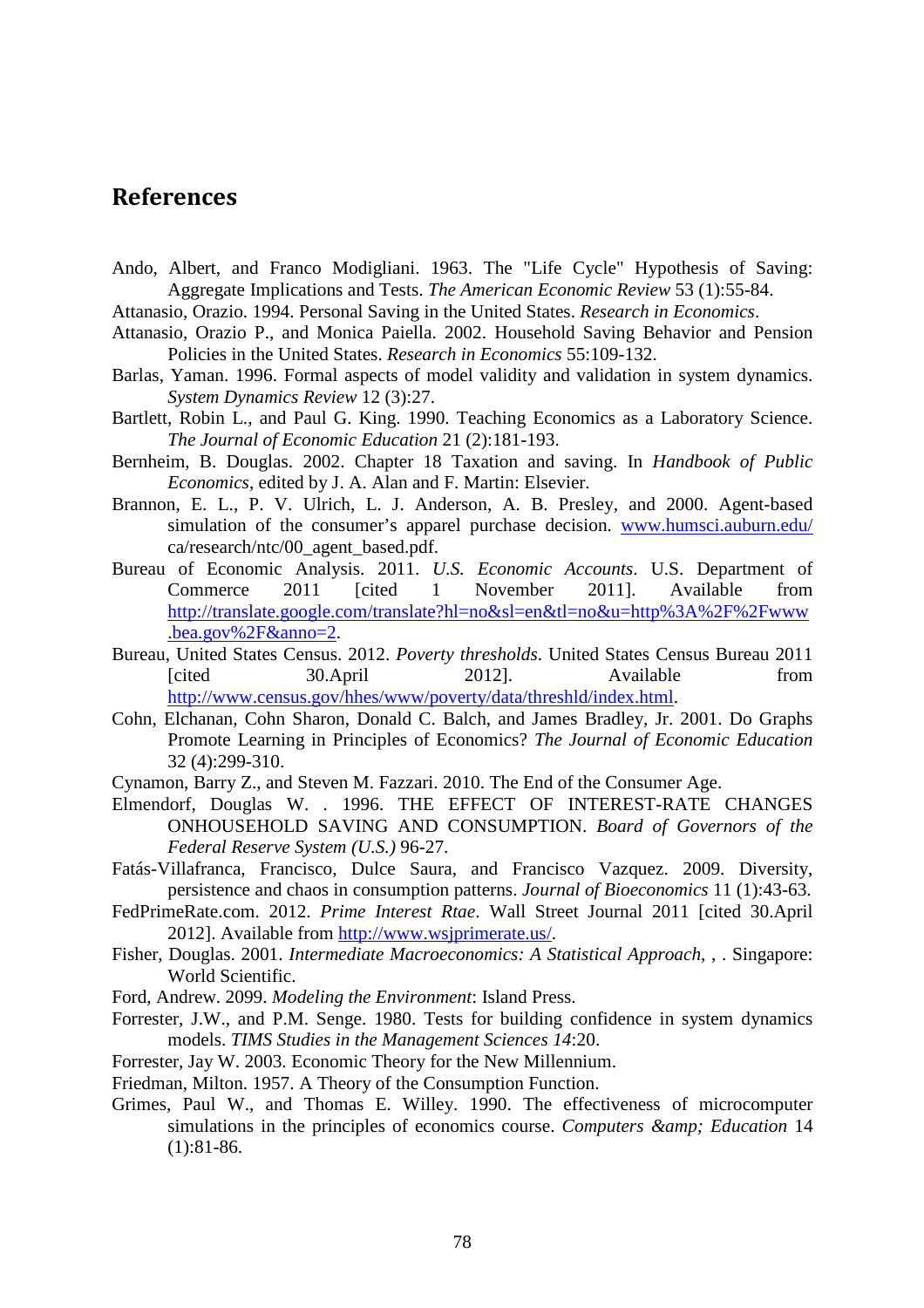- Hassett, Kevin A. 2005. Is The Payroll Tax a Tax? . (28), http://www.nationalreview.com/articles/214027/payroll-tax-tax/kevin-hassett.
- Homer, Jack B 1983. Partial-Model Testing As A Validation Tool for System Dynamics. In *International System Dynamics Conference* International System Dynamics **Conference**
- Houthakker, H. S. 1957. An International Comparison of Household Expenditure Patterns, Commemorating the Centenary of Engel's Law. *Econometrica* 25 (4):532-551.
- Intermediate Macroeconomics. 2012. *Consumption Function*. Tancred Lidderdale April.2004 2004 [cited 23 May 2012]. Available from http://www.lidderdale.com/econ/311/ch5Lect.html.
- Keynes, John M. 1936. *The General Theory of Employment, Interest and Money*: Palgrave Macmillan,.
- McNulty, John K. 2000. Flat Tax, Consumption Tax, Consumption-Type Income Tax Proposals in the United States: A Tax Policy Discussion of Fundamental Tax Reform. *California Law Review* 88 (6):2095-2185.
- Modigliani, F. , and R. Brumberg. 1954. Utility Analysis and the Consumption Function: An Interpretation of Cross –Section Data. *Post Keynesian Economics ed by K. Kurihara*:48.
- Morecroft, John D. W. 2007. *Strategic modelling and business dynamics: a feedback systems approach*. Chichester: Wiley.
- Moxnes, Erling, and Arne Krakenes. 2004. A Tool to Find Optimal Policies in Stochastic Dynamic Systems: The University of Bergen. http://hdl.handle.net/1956/1972.
- Piana, Valentino. 2011. *Consumption*. Economics web institute 2001 [cited 27.November 2011]. Available from http://www.economicswebinstitute.org/glossary/cons.htm#formal.
- Radzicki, Michael J. 1988. Institutional Dynamics: An Extension of the Institutionalist Approach to Socioeconomic Analysis. *Journal of Economic Issues* 22 (3):633-665.
- Radzicki, Michael J., Oleg Pavlov, and Mark Nicholas. 2006. The Circular and Cumulative Structure of Administered Pricing. *Journal of Economic Issues* 2.
- Sterman, John. 2000. *Business Dynamics: Systems Thinking and Modeling for a Complex World*: McGraw-Hill Higher
- Supan, Axel Börsch, ed. 2003. *Life-Cycle Savings and Public Policy :A Cross-National Study of Six Countries*. Germany: Elsevier Inc.
- The World Bank. 2011. *United States Data*. The World Bank 2011 [cited 1. November 2011]. Available from http://data.worldbank.org/country/united-states.
- Tobin, James. 2012. *Consumption Function* International Encyclopedia of the Social Sciences 2012 [cited 19 April 2012 2012]. Available from http://www.encyclopedia.com/topic/Consumption\_(Economics).aspx.
- U.S. Department of Labor. 2006. 100 Years of U.S. Consumer Spending Data for the Nation, New York City, and Boston. Washington.
- Wheat, I. David. 2007 a. The feedback method: a system dynamics approach to teaching macroeconomics.Ph.D. Dissertation, System Dynamics Group, Social Science Faculty, University of Bergen, Bergen.
- Wheat, I. David. 2007 b. The feedback method of teaching macroeconomics: is it effective? *System Dynamics Review* 23 (4):391-413.
- Wright, Colin. 1969. Saving and the Rate of Interest. In A. Harberger & M. Bailey (Eds.). *The Taxation of Income from Capital. Washington: The Brookings Institution.*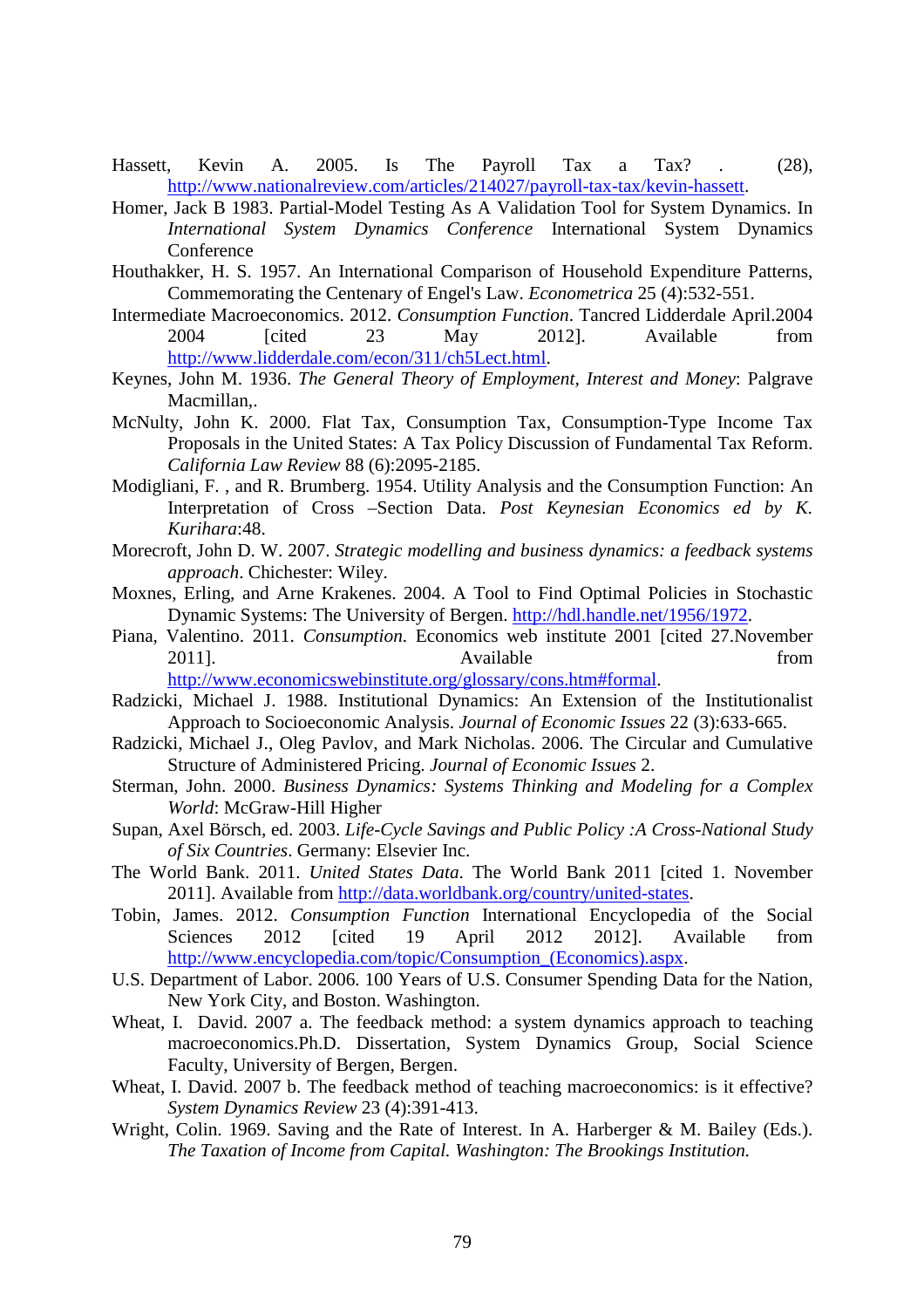# Appendix A: List of Equations

List of equations and units for the model is under mentioned.

# **New Household Sector Equations:**

discretinary propensity to consume(t) = discretinary propensity to consume(t - dt) + (change in discretionary propensity to consume)  $*$  dt

**INIT discretinary propensity to consume = if(equilibrium\_switch=0)then(init(indicated\_discretionary\_propensity\_to\_\_consume))else(indicated\_ discretionary\_propensity\_to\_\_consume)** 

## **INFLOWS:**

**change\_in\_discretionary\_propensity\_to\_consume = (indicated\_discretionary\_propensity\_to\_\_consumediscretinary\_propensity\_to\_consume)/time\_to\_adjust\_to\_IR\_and\_inflation** 

**perceived** real discretionary income(t) = perceived real discretionary income(t - dt) + **(change\_in\_perceived\_\_real\_discretionary\_\_income) \* dt** 

**INIT** perceived real discretionary income = **if(equilibrium\_switch=0)then(init(Discretionary\_\_real\_disposable\_income))else(Discretionary\_\_real \_disposable\_income)** 

## **INFLOWS:**

change in perceived real discretionary income = (Discretionary real disposable income**perceived\_real\_discretionary\_\_income)/time\_to\_adjust\_\_discretionary\_income** 

Average propensity to consume = consumption/disposable income

**Average\_real\_poverty\_threshold\_per\_capita = 2463/1000000000000**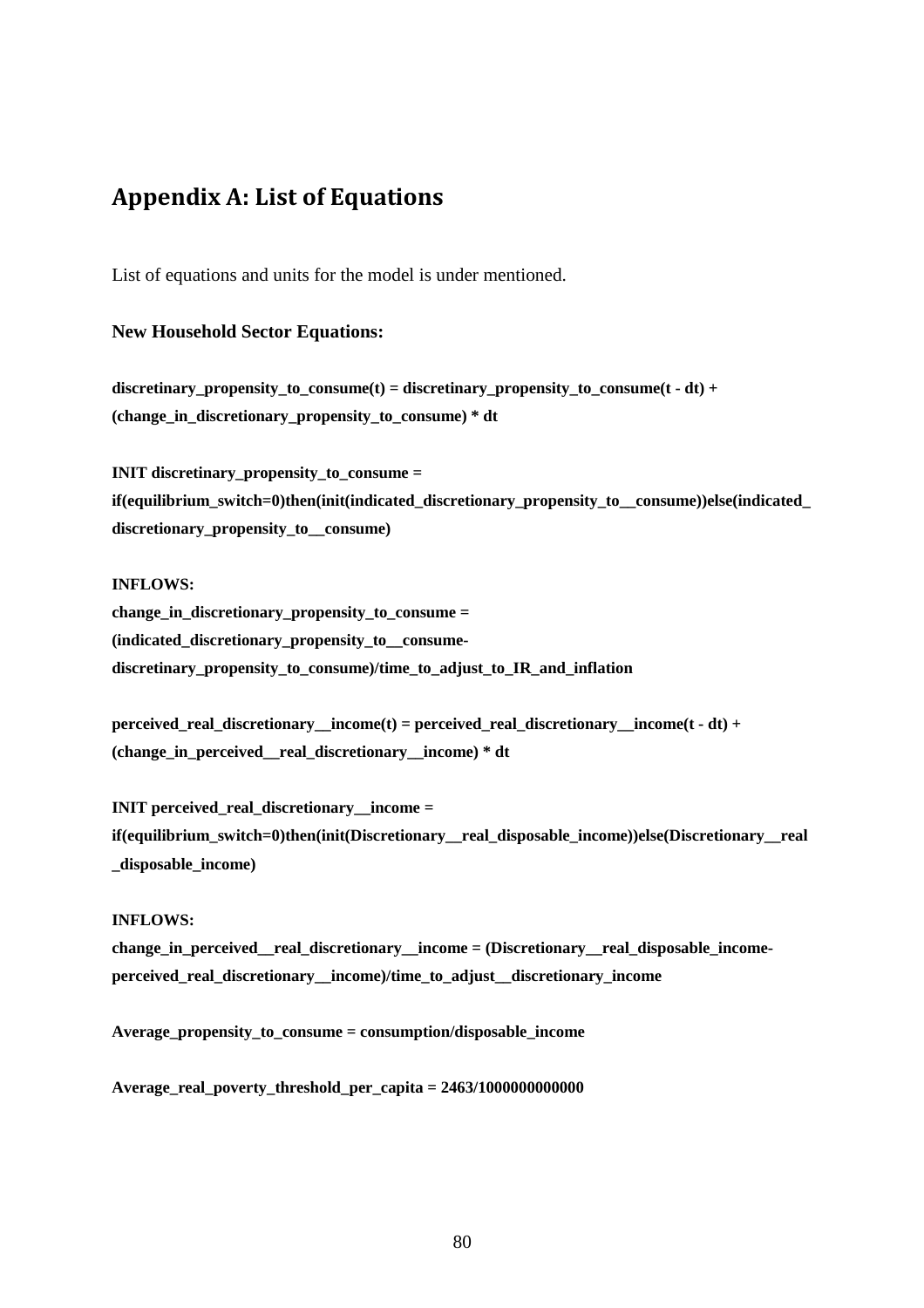**Average\_real\_\_\_poverty\_threshold = if(equilibrium\_switch=0) then(Average\_real\_poverty\_threshold\_per\_capita\*historical\_total\_population)else(Average\_real\_po verty\_threshold\_per\_capita\*init(historical\_total\_population))** 

average saving rate  $=$  (saving/disposable income)\*100

**consumption = discretionary\_consumption+essential\_\_consumption** 

differential price level = **TREND(price\_level,1,0.09)\*100** 

**discretionary\_consumption = real\_discretionary\_consumption\*price\_level** 

Discretionary real disposable income = (disposable income-essential consumption)/price level

 $disposable\ income = income*(1-tax\ rate/100)$ 

**essential\_\_consumption = real\_essential\_consumption\*price\_level** 

**Federal\_personal\_\_\_tax\_rate = (Federal\_personal\_tax/historical\_personal\_income)\*100** 

**income =** 

**\_consume** 

**if(equilibrium** switch=0)then(historical personal income)else(init(historical personal income)) indicated discretionary propensity to consume = ref discretionary propensity to consume\*IR and Inflation effect on discretionary propensity to

Inflation = if(equilibrium\_switch=0)then(differential\_price\_level)else(3)  $\overline{\phantom{a}}$ 

**interest\_rate = if(equilibrium\_switch=0)then(historical\_prime\_rate)else(8)+step(- 5,1982)\*interest\_rate\_decrease+step(5,1982)\*interest\_rate\_increase** 

**IR\_and\_Inflation\_effect\_on\_discretionary\_propensity\_to\_consume = IR\_effect\*Inflation\_effect** 

**IR\_effect = 1+((interest\_rate-8)/8)\*IR\_elasticity\_of\_discretionary\_consumption**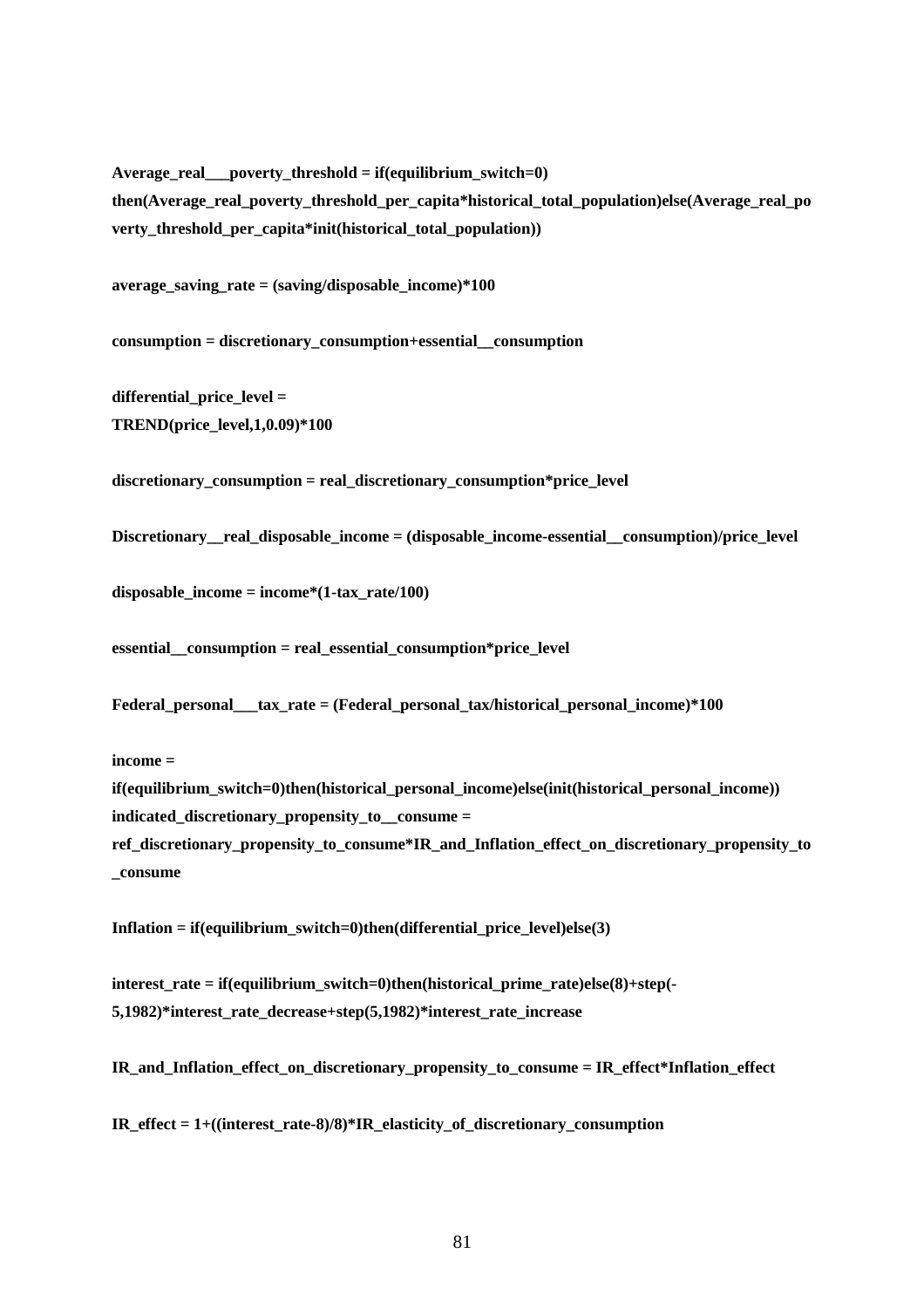**IR\_elasticity\_of\_discretionary\_consumption = - IR\_elasticity\_of\_saving/(ref\_discretionary\_propensity\_to\_consume/(1 ref\_discretionary\_propensity\_to\_consume))** 

**IR\_elasticity\_of\_saving = 0.2** 

**price\_level =** 

**if(equilibrium\_switch=0)then(historical\_GDP\_\_deflator/INIT(historical\_GDP\_\_deflator))else(init(hi** storical GDP deflator)/INIT(historical GDP deflator))+step(0.05,1982)\*price level increase+ **step(-0.05,1982)\*price\_level\_decrease** 

**real\_discretionary\_consumption = perceived\_real\_discretionary\_\_income\*discretinary\_propensity\_to\_consume** 

**real\_essential\_consumption = Average\_real\_\_\_poverty\_threshold** 

ref discretionary propensity to consume = **.92+step(.05,1982)\*propensity\_to\_\_consume\_decrease+step(.05,1982)\*propensity\_to\_\_consume \_increase** 

**Saving = disposable\_income-consumption** 

State and Local personal tax rate = **(State\_and\_Local\_\_\_personal\_tax/historical\_personal\_income)\*100** 

**tax\_rate =** 

**if(equilibrium\_switch=0)then((Federal\_personal\_\_\_tax\_rate+State\_and\_Local\_\_personal\_tax\_rate)) else((init(Federal\_personal\_\_\_tax\_rate)+init(State\_and\_Local\_\_personal\_tax\_rate)))+step(4,1982)\*t ax\_rate\_\_increase+step(-5,1982)\*tax\_rate\_decrease** 

time to adjust to IR and inflation  $= 1$ 

**time\_to\_adjust\_\_discretionary\_income = 0.25**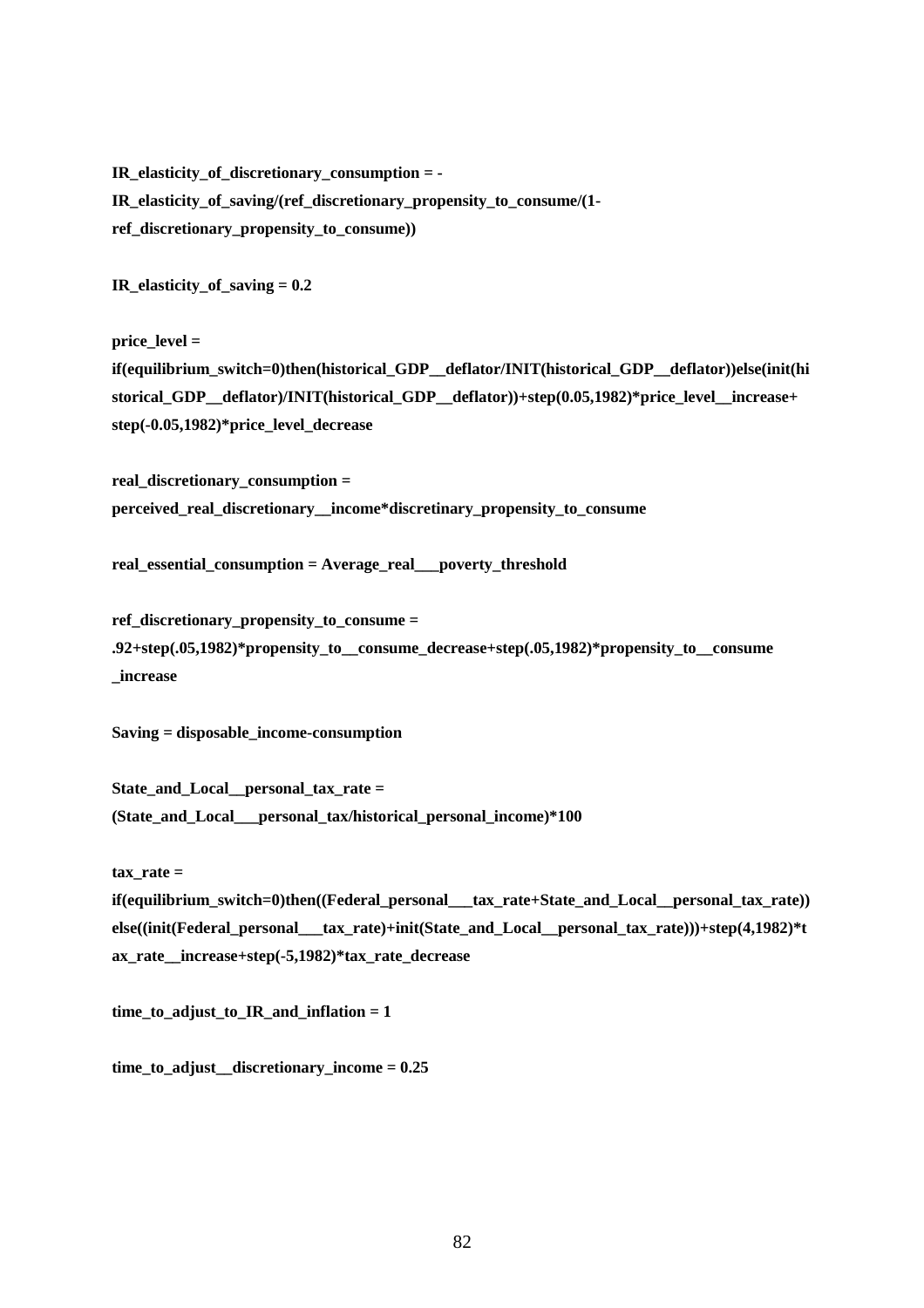#### **Federal\_personal\_tax = GRAPH(TIME)**

**(1981, 0.25), (1982, 0.291), (1983, 0.295), (1984, 0.286), (1985, 0.301), (1986, 0.336), (1987, 0.35), (1988, 0.393), (1989, 0.403), (1990, 0.452), (1991, 0.47), (1992, 0.461), (1993, 0.475), (1994, 0.506), (1995, 0.543), (1996, 0.586), (1997, 0.663), (1998, 0.744), (1999, 0.825), (2000, 0.893), (2001, 0.996), (2002, 0.992), (2003, 0.829), (2004, 0.774), (2005, 0.799), (2006, 0.932), (2007, 1.05), (2008, 1.17), (2009, 1.10), (2010, 0.857), (2011, 0.896), (2012, 1.09)** 

#### **historical\_GDP\_\_deflator = GRAPH(TIME)**

**(1980, 43.8), (1981, 47.8), (1982, 52.3), (1983, 55.5), (1984, 57.6), (1985, 59.8), (1986, 61.6), (1987, 63.0), (1988, 64.8), (1989, 67.0), (1990, 69.6), (1991, 72.3), (1992, 74.8), (1993, 76.1), (1994, 78.3), (1995, 79.9), (1996, 81.6), (1997, 83.2), (1998, 84.6), (1999, 85.6), (2000, 86.8), (2001, 88.7), (2002, 90.7), (2003, 92.2), (2004, 94.1), (2005, 96.8), (2006, 100), (2007, 103), (2008, 106), (2009, 109), (2010, 110), (2011, 111), (2012, 112)** 

#### **historical\_personal\_income = GRAPH(TIME)**

**(1981, 2.30), (1982, 2.58), (1983, 2.77), (1984, 2.95), (1985, 3.27), (1986, 3.50), (1987, 3.70), (1988, 3.92), (1989, 4.23), (1990, 4.56), (1991, 4.85), (1992, 5.03), (1993, 5.35), (1994, 5.57), (1995, 5.87), (1996, 6.20), (1997, 6.59), (1998, 7.00), (1999, 7.53), (2000, 7.91), (2001, 8.56), (2002, 8.88), (2003, 9.06), (2004, 9.38), (2005, 9.94), (2006, 10.5), (2007, 11.3), (2008, 11.9), (2009, 12.5), (2010, 11.9), (2011, 12.4), (2012, 13.0)** 

## **historical\_prime\_rate = GRAPH(TIME)**

**(1981, 15.9), (1982, 18.5), (1983, 14.6), (1984, 10.8), (1985, 12.0), (1986, 10.0), (1987, 8.25), (1988, 8.54), (1989, 9.50), (1990, 11.0), (1991, 10.0), (1992, 8.17), (1993, 6.00), (1994, 6.00), (1995, 7.30), (1996, 8.75), (1997, 8.25), (1998, 8.50), (1999, 8.00), (2000, 8.25), (2001, 9.08), (2002, 6.77), (2003, 4.25), (2004, 4.00), (2005, 4.75), (2006, 6.38), (2007, 7.88), (2008, 7.50), (2009, 4.93), (2010, 3.25), (2011, 3.25), (2012, 3.25)** 

#### **historical\_saving\_rate = GRAPH(TIME)**

**(1981, 9.80), (1982, 10.6), (1983, 10.9), (1984, 8.70), (1985, 10.2), (1986, 8.20), (1987, 7.60), (1988, 6.50), (1989, 6.90), (1990, 6.60), (1991, 6.50), (1992, 7.00), (1993, 7.30), (1994, 5.80), (1995, 5.20), (1996, 5.20), (1997, 4.90), (1998, 4.60), (1999, 5.30), (2000, 3.10), (2001, 2.90), (2002, 2.70), (2003, 3.50), (2004, 3.50), (2005, 3.60), (2006, 1.50), (2007, 2.60), (2008, 2.40), (2009, 5.40), (2010, 5.10), (2011, 5.30), (2012, 4.70)**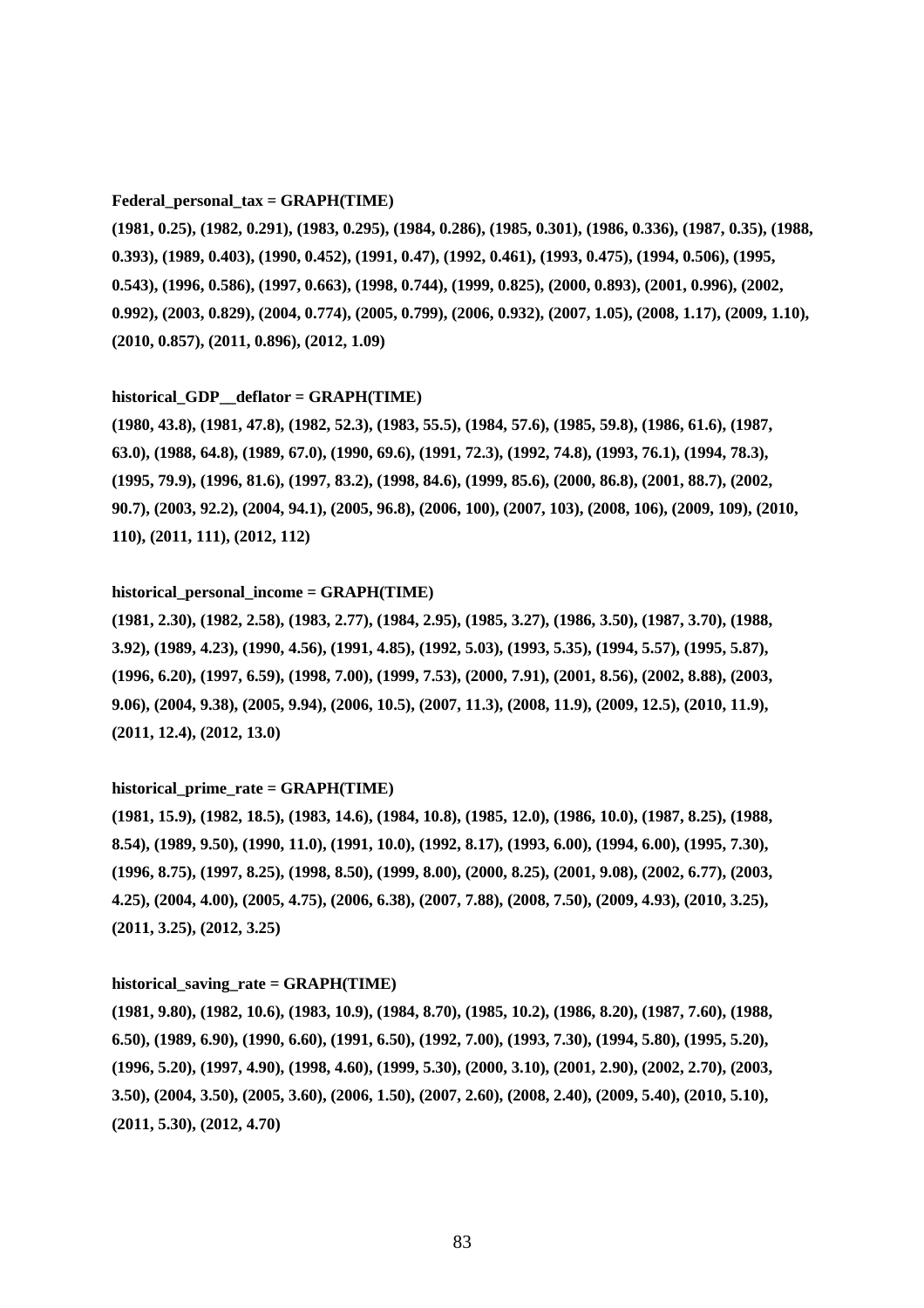#### **historical\_total\_population = GRAPH(TIME)**

**(1980, 2.3e+008), (1981, 2.3e+008), (1982, 2.3e+008), (1983, 2.4e+008), (1984, 2.4e+008), (1985, 2.4e+008), (1986, 2.4e+008), (1987, 2.5e+008), (1988, 2.5e+008), (1989, 2.5e+008), (1990, 2.5e+008), (1991, 2.6e+008), (1992, 2.6e+008), (1993, 2.6e+008), (1994, 2.7e+008), (1995, 2.7e+008), (1996, 2.7e+008), (1997, 2.8e+008), (1998, 2.8e+008), (1999, 2.8e+008), (2000, 2.9e+008), (2001, 2.9e+008), (2002, 2.9e+008), (2003, 3e+008), (2004, 3e+008), (2005, 3e+008), (2006, 3.1e+008), (2007, 3.1e+008), (2008, 3.1e+008), (2009, 3.1e+008), (2010, 3.1e+008), (2011, 3.1e+008)** 

#### **Historical\_\_personal\_consumption = GRAPH(TIME)**

**(1981, 1.81), (1982, 2.00), (1983, 2.15), (1984, 2.37), (1985, 2.60), (1986, 2.83), (1987, 3.01), (1988, 3.21), (1989, 3.47), (1990, 3.73), (1991, 3.98), (1992, 4.13), (1993, 4.39), (1994, 4.64), (1995, 4.91), (1996, 5.17), (1997, 5.48), (1998, 5.79), (1999, 6.16), (2000, 6.60), (2001, 7.11), (2002, 7.44), (2003, 7.73), (2004, 8.09), (2005, 8.57), (2006, 9.13), (2007, 9.66), (2008, 10.2), (2009, 10.4), (2010, 10.2), (2011, 10.6), (2012, 11.1)** 

#### **Inflation\_effect = GRAPH(inflation)**

**(-12.0, 1.18), (-9.00, 1.18), (-6.00, 1.18), (-3.00, 1.15), (0.00, 1.10), (3.00, 1.00), (6.00, 0.94), (9.00, 0.915), (12.0, 0.905), (15.0, 0.895), (18.0, 0.89)** 

#### State and Local personal  $tax = GRAPH(TIME)$

**(1981, 0.049), (1982, 0.055), (1983, 0.059), (1984, 0.066), (1985, 0.076), (1986, 0.081), (1987, 0.087), (1988, 0.097), (1989, 0.102), (1990, 0.115), (1991, 0.123), (1992, 0.125), (1993, 0.135), (1994, 0.141), (1995, 0.148), (1996, 0.158), (1997, 0.169), (1998, 0.182), (1999, 0.201), (2000, 0.215), (2001, 0.237), (2002, 0.243), (2003, 0.222), (2004, 0.226), (2005, 0.249), (2006, 0.277), (2007, 0.303), (2008, 0.323), (2009, 0.334), (2010, 0.285), (2011, 0.298), (2012, 0.31)** 

#### **Total\_historical\_tax\_rate = GRAPH(TIME)**

**(1981, 0.39), (1982, 0.4), (1983, 0.4), (1984, 0.39), (1985, 0.4), (1986, 0.4), (1987, 0.41), (1988, 0.4), (1989, 0.39), (1990, 0.4), (1991, 0.4), (1992, 0.41), (1993, 0.42), (1994, 0.43), (1995, 0.43), (1996, 0.44), (1997, 0.43), (1998, 0.42), (1999, 0.41), (2000, 0.41), (2001, 0.41), (2002, 0.42), (2003, 0.42), (2004, 0.41), (2005, 0.4), (2006, 0.4), (2007, 0.4), (2008, 0.4), (2009, 0.42), (2010, 0.42), (2011, 0.42), (2012, 0.42)** Discretionary propensity to consume (t) = discretionary propensity to consume (t - dt) + **(change in discretionary propensity to consume) \* dt**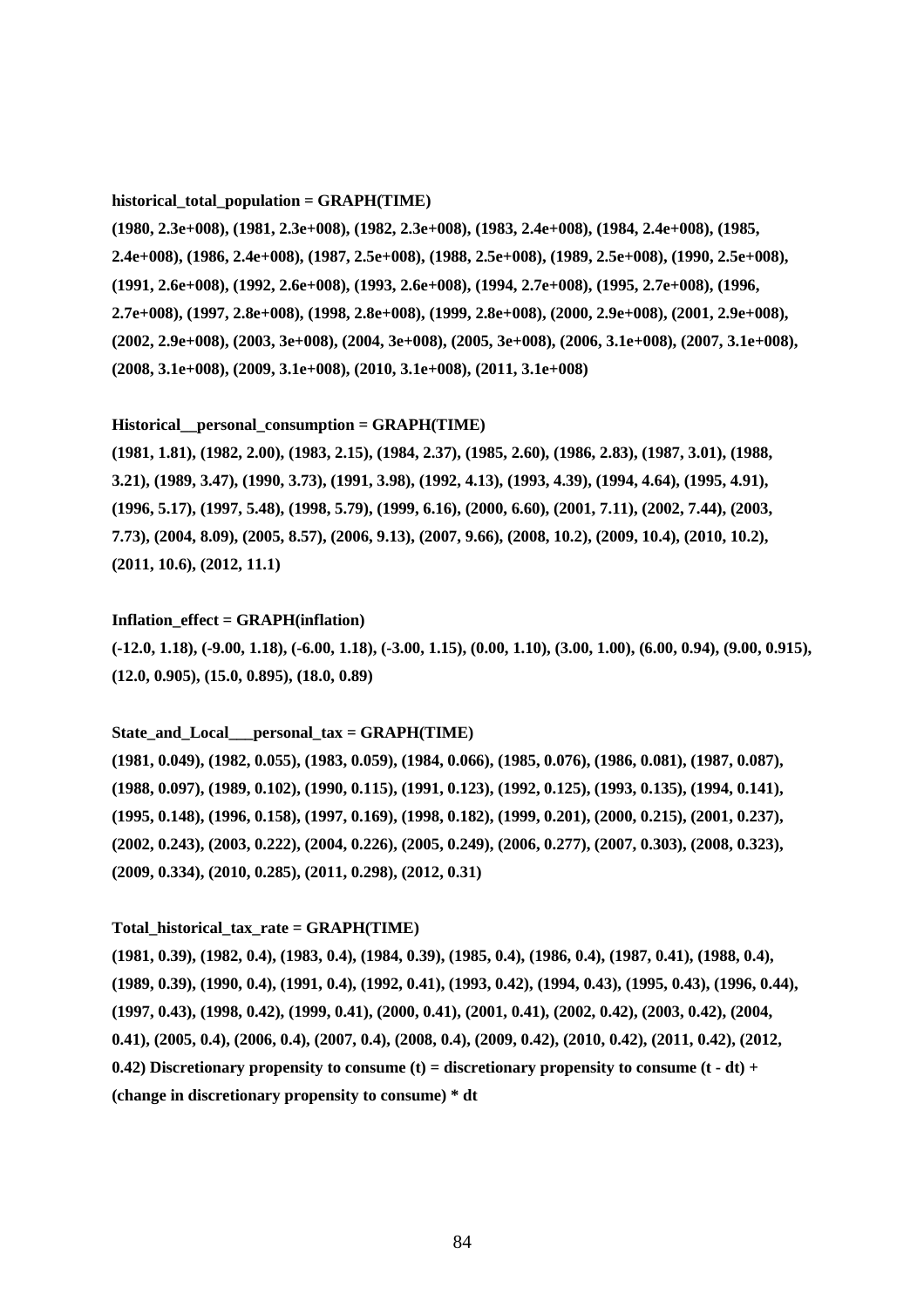#### **MacroLab Household Sector Equations:**

 $avg\_consumption(t) = avg\_consumption(t - dt) + (chg_in\_nominal\_consumption) * dt$ 

**INIT avg** consumption = indicated nominal consumption

## **INFLOWS:**

**chg\_in\_nominal\_consumption = (indicated\_nominal\_consumptionavg\_consumption)/consumption\_adj\_time** 

Reference propensity to consume(t) = Reference propensity to consume(t - dt)

**INIT Refrence propensity to consume = (100-historical saving rate)/100** 

consumption  $\text{adj}\, \text{time} = 1$ 

**consumption\_ML = avg\_consumption** 

disposable income = income\* $(1-tax rate/100)$ 

**disposable\_income\_ML = disposable\_income** 

Federal personal tax rate = (Federal personal tax/historical personal income)\*100

#### **Income =**

**if(equilibrium** switch=0)then(historical personal income)else(init(historical personal income))

**indicated\_nominal\_consumption = disposable\_income\_ML\*propensity\_to\_consume** 

**interest\_elasticity\_of\_saving\_ML = 0.2** 

**interest\_rate = historical\_prime\_rate**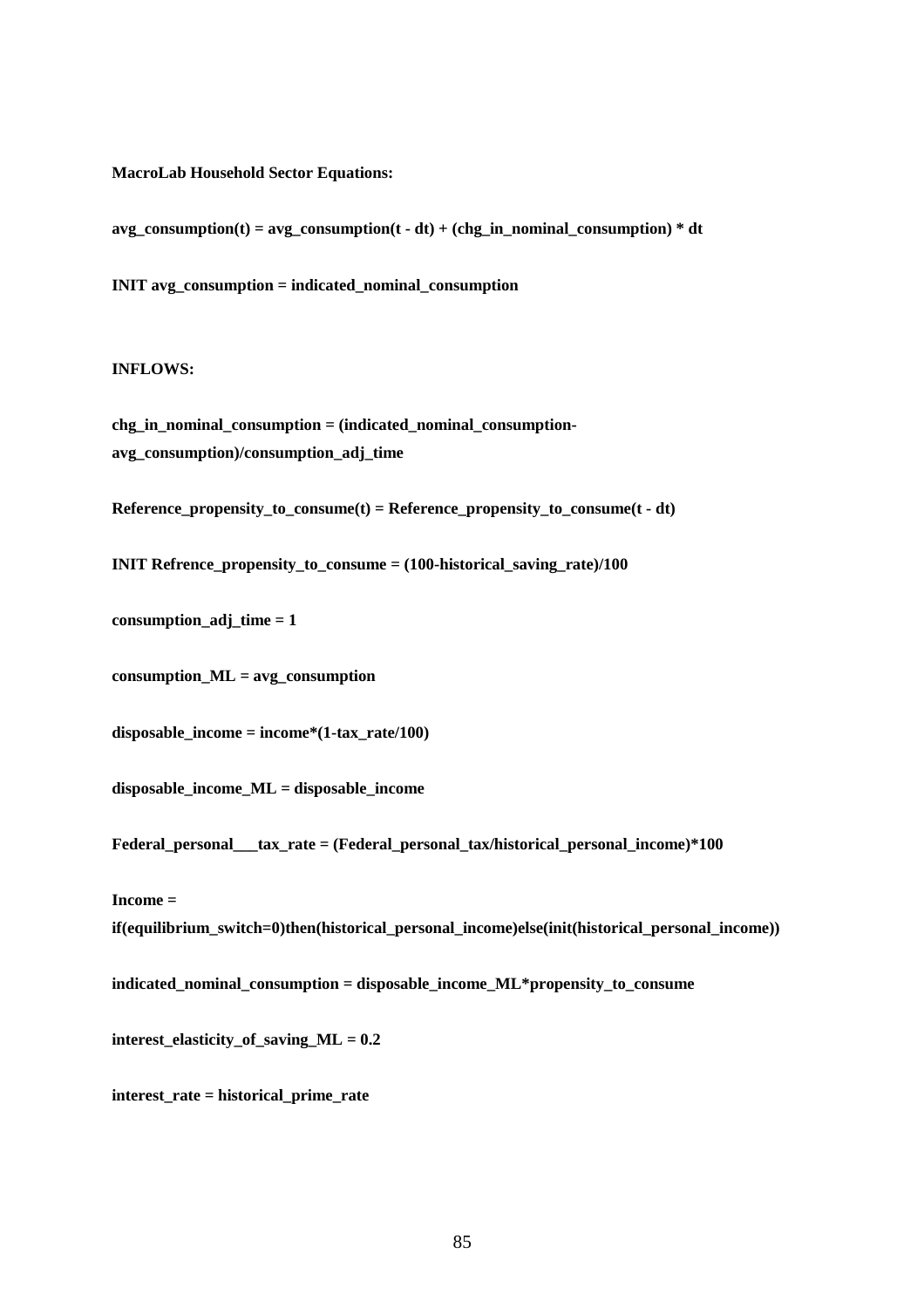**interest\_rate\_effect\_on\_consumption = 1+((Money\_supply\_interest\_rateinit(Money\_supply\_interest\_rate))/init(Money\_supply\_interest\_rate)\*interest\_rate\_elasticity\_of\_con sumption\_ML)** 

interest rate elasticity of consumption ML = -interest elasticity of saving ML/((Refrence propensity to consume)/(1-**Refrence\_propensity\_to\_consume))** 

**Money\_supply\_interest\_rate = interest\_rate propensity\_to\_consume = (Refrence\_propensity\_to\_consume)\***  smth1(interest rate effect on consumption,time to adjust consumption to interest rates)

**saving\_ML = disposable\_income\_ML-avg\_consumption** 

saving rate  $ML = (saving ML/disposable income)*100$ 

State and Local personal tax rate = **(State\_and\_Local\_\_\_personal\_tax/historical\_personal\_income)\*100** 

 $\textbf{tax rate} =$ 

**if(equilibrium\_switch=0)then((Federal\_personal\_\_\_tax\_rate+State\_and\_Local\_\_personal\_tax\_rate)) else((init(Federal\_personal\_\_\_tax\_rate)+init(State\_and\_Local\_\_personal\_tax\_rate)))+step(4,1982)\*t ax\_rate\_\_increase+step(-5,1982)\*tax\_rate\_decrease** 

**time\_to\_adjust\_consumption\_to\_interest\_rates = 0.25**

**Federal\_personal\_tax = GRAPH(TIME)** 

**(1981, 0.25), (1982, 0.291), (1983, 0.295), (1984, 0.286), (1985, 0.301), (1986, 0.336), (1987, 0.35), (1988, 0.393), (1989, 0.403), (1990, 0.452), (1991, 0.47), (1992, 0.461), (1993, 0.475), (1994, 0.506), (1995, 0.543), (1996, 0.586), (1997, 0.663), (1998, 0.744), (1999, 0.825), (2000, 0.893), (2001, 0.996), (2002, 0.992), (2003, 0.829), (2004, 0.774), (2005, 0.799), (2006, 0.932), (2007, 1.05), (2008, 1.17), (2009, 1.10), (2010, 0.857), (2011, 0.896), (2012, 1.09)**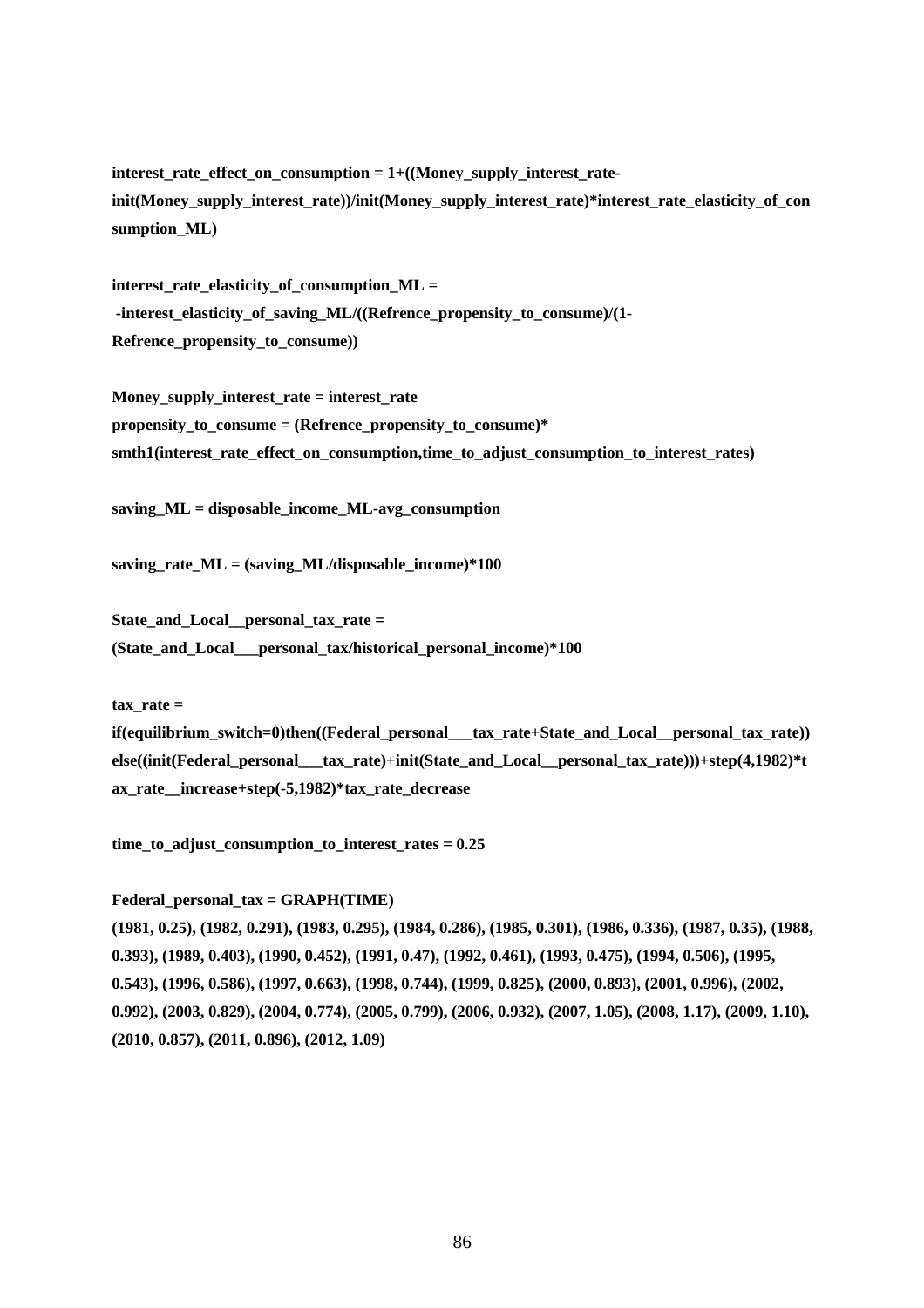#### **historical\_personal\_income = GRAPH(TIME)**

**(1981, 2.30), (1982, 2.58), (1983, 2.77), (1984, 2.95), (1985, 3.27), (1986, 3.50), (1987, 3.70), (1988, 3.92), (1989, 4.23), (1990, 4.56), (1991, 4.85), (1992, 5.03), (1993, 5.35), (1994, 5.57), (1995, 5.87), (1996, 6.20), (1997, 6.59), (1998, 7.00), (1999, 7.53), (2000, 7.91), (2001, 8.56), (2002, 8.88), (2003, 9.06), (2004, 9.38), (2005, 9.94), (2006, 10.5), (2007, 11.3), (2008, 11.9), (2009, 12.5), (2010, 11.9), (2011, 12.4), (2012, 13.0)** 

#### **historical\_prime\_rate = GRAPH(TIME)**

**(1981, 15.9), (1982, 18.5), (1983, 14.6), (1984, 10.8), (1985, 12.0), (1986, 10.0), (1987, 8.25), (1988, 8.54), (1989, 9.50), (1990, 11.0), (1991, 10.0), (1992, 8.17), (1993, 6.00), (1994, 6.00), (1995, 7.30), (1996, 8.75), (1997, 8.25), (1998, 8.50), (1999, 8.00), (2000, 8.25), (2001, 9.08), (2002, 6.77), (2003, 4.25), (2004, 4.00), (2005, 4.75), (2006, 6.38), (2007, 7.88), (2008, 7.50), (2009, 4.93), (2010, 3.25), (2011, 3.25), (2012, 3.25)** 

#### **historical\_saving\_rate = GRAPH(TIME)**

**(1981, 9.80), (1982, 10.6), (1983, 10.9), (1984, 8.70), (1985, 10.2), (1986, 8.20), (1987, 7.60), (1988, 6.50), (1989, 6.90), (1990, 6.60), (1991, 6.50), (1992, 7.00), (1993, 7.30), (1994, 5.80), (1995, 5.20), (1996, 5.20), (1997, 4.90), (1998, 4.60), (1999, 5.30), (2000, 3.10), (2001, 2.90), (2002, 2.70), (2003, 3.50), (2004, 3.50), (2005, 3.60), (2006, 1.50), (2007, 2.60), (2008, 2.40), (2009, 5.40), (2010, 5.10), (2011, 5.30), (2012, 4.70)** 

#### State and Local personal  $tax = GRAPH(TIME)$

**(1981, 0.049), (1982, 0.055), (1983, 0.059), (1984, 0.066), (1985, 0.076), (1986, 0.081), (1987, 0.087), (1988, 0.097), (1989, 0.102), (1990, 0.115), (1991, 0.123), (1992, 0.125), (1993, 0.135), (1994, 0.141), (1995, 0.148), (1996, 0.158), (1997, 0.169), (1998, 0.182), (1999, 0.201), (2000, 0.215), (2001, 0.237), (2002, 0.243), (2003, 0.222), (2004, 0.226), (2005, 0.249), (2006, 0.277), (2007, 0.303), (2008, 0.323), (2009, 0.334), (2010, 0.285), (2011, 0.298), (2012, 0.31)** 

#### **Total\_historical\_tax\_rate = GRAPH(TIME)**

**(1981, 0.39), (1982, 0.4), (1983, 0.4), (1984, 0.39), (1985, 0.4), (1986, 0.4), (1987, 0.41), (1988, 0.4), (1989, 0.39), (1990, 0.4), (1991, 0.4), (1992, 0.41), (1993, 0.42), (1994, 0.43), (1995, 0.43), (1996, 0.44), (1997, 0.43), (1998, 0.42), (1999, 0.41), (2000, 0.41), (2001, 0.41), (2002, 0.42), (2003, 0.42), (2004, 0.41), (2005, 0.4), (2006, 0.4), (2007, 0.4), (2008, 0.4), (2009, 0.42), (2010, 0.42), (2011, 0.42), (2012, 0.42)**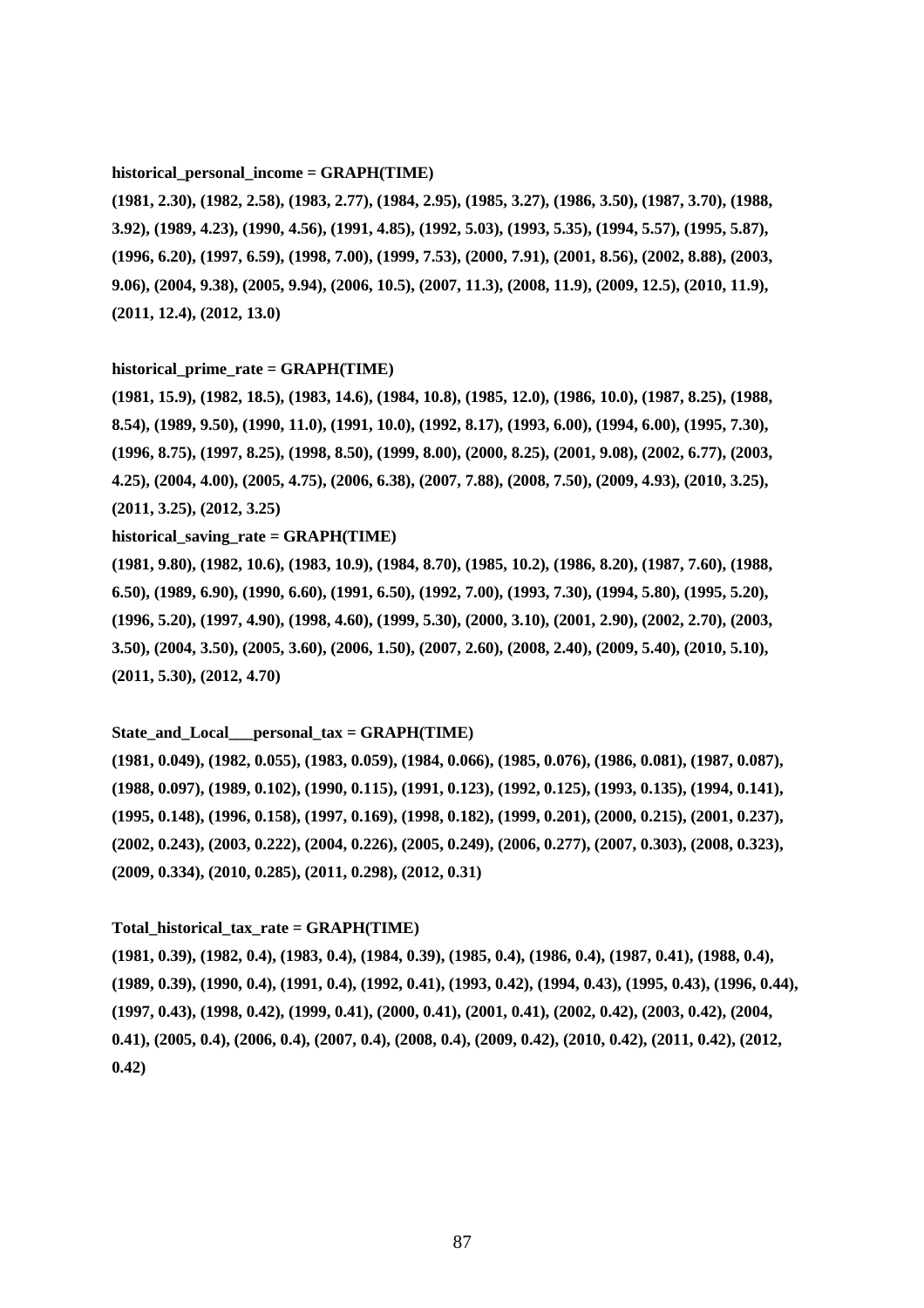# Appendix B: Historical Data

# Billions US Dollars

| Year | Nominal | <b>Taxes</b> | Nominal           |
|------|---------|--------------|-------------------|
|      | Income  |              | Disposable income |
| 1980 | 2301.5  | 298.9        | 2002.6            |
| 1981 | 2582.3  | 345.2        | 2237.1            |
| 1982 | 2766.8  | 354.1        | 2412.7            |
| 1983 | 2952.2  | 352.3        | 2599.9            |
| 1984 | 3268.9  | 377.4        | 2891.5            |
| 1985 | 3496.7  | 417.3        | 3079.4            |
| 1986 | 3696    | 437.2        | 3258.8            |
| 1987 | 3924.4  | 489.1        | 3435.3            |
| 1988 | 4231.2  | 504.9        | 3726.3            |
| 1989 | 4557.5  | 566.1        | 3991.4            |
| 1990 | 4846.7  | 592.7        | 4254              |
| 1991 | 5031.5  | 586.6        | 4444.9            |
| 1992 | 5347.3  | 610.5        | 4736.8            |
| 1993 | 5568.1  | 646.5        | 4921.6            |
| 1994 | 5874.8  | 690.5        | 5184.3            |
| 1995 | 6200.9  | 743.9        | 5457              |
| 1996 | 6591.6  | 832          | 5759.6            |
| 1997 | 7000.7  | 926.2        | 6074.5            |
| 1998 | 7525.4  | 1026.4       | 6499              |
| 1999 | 7910.8  | 1107.5       | 6803.3            |
| 2000 | 8559.4  | 1232.3       | 7327.1            |
| 2001 | 8883.3  | 1234.8       | 7648.5            |
| 2002 | 9060.1  | 1050.4       | 8009.7            |
| 2003 | 9378.1  | 1000.3       | 8377.8            |
| 2004 | 9937.2  | 1047.8       | 8889.4            |
| 2005 | 10485.9 | 1208.6       | 9277.3            |
| 2006 | 11268.1 | 1352.4       | 9915.7            |
| 2007 | 11912.3 | 1488.7       | 10423.6           |
| 2008 | 12460.2 | 1435.7       | 11024.5           |
| 2009 | 11930.2 | 1141.4       | 10788.8           |
| 2010 | 12373.5 | 1193.9       | 11179.6           |
| 2011 | 13005.3 | 1400.3       | 11605             |

Table 6: Income and Taxes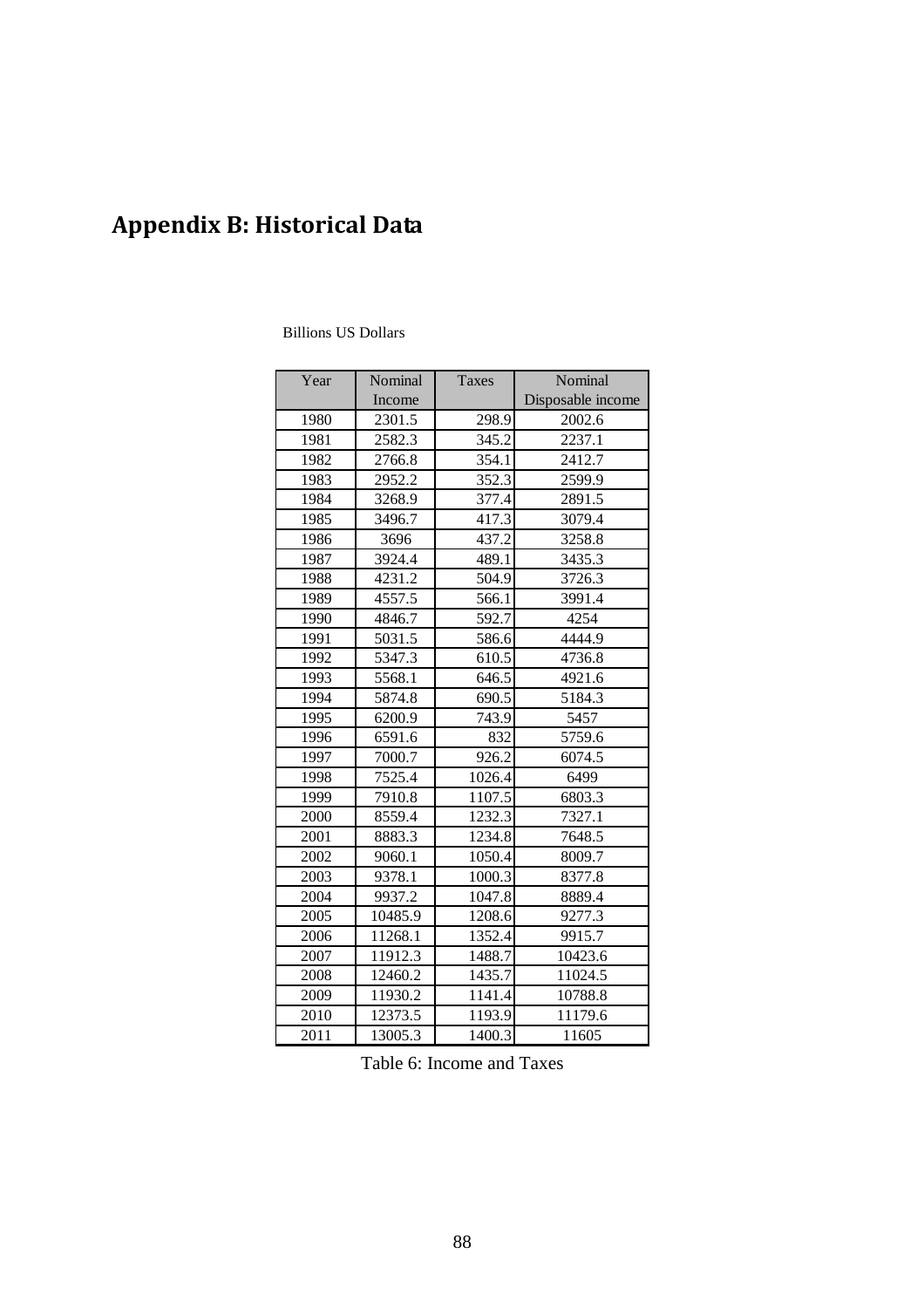| Year         | Nominal                 | <b>GDP</b>     | Poverty    |
|--------------|-------------------------|----------------|------------|
|              | personal<br>Consumption | Deflator in %  | Thresholds |
| 1980         | 1806.4                  | 47.79          | 523        |
| 1981         | 2000.4                  | 52.27          | 582        |
|              |                         |                |            |
| 1982<br>1983 | 2148.8<br>2372.9        | 55.46<br>57.65 | 624<br>650 |
| 1984         | 2595.2                  | 59.82          | 684        |
| 1985         | 2825.7                  | 61.63          | 716        |
| 1986         | 3012.4                  | 62.99          | 737        |
| 1987         | 3211.9                  | 64.82          | 772        |
| 1988         | 3469.7                  | 67.05          | 813        |
| 1989         | 3726.4                  | 69.58          | 864        |
| 1990         | 3977.3                  | 72.26          | 919        |
| 1991         | 4131.7                  | 74.82          | 969        |
| 1992         | 4388.7                  | 76.6           | 1012       |
| 1993         | 4636.2                  | 78.29          | 1055       |
| 1994         | 4913.6                  | 79.94          | 1095       |
| 1995         | 5170.8                  | 81.61          | 1141       |
| 1996         | 5478.5                  | 83.16          | 1189       |
| 1997         | 5794.2                  | 84.63          | 1231       |
| 1998         | 6157.5                  | 85.58          | 1268       |
| 1999         | 6595.5                  | 86.84          | 1314       |
| 2000         | 7114.1                  | 88.72          | 1372       |
| 2001         | 7443.5                  | 90.73          | 1428       |
| 2002         | 7727.5                  | 92.2           | 1468       |
| 2003         | 8088.1                  | 94.14          | 1512       |
| 2004         | 8571.2                  | 96.79          | 1570       |
| 2005         | 9134.1                  | 100            | 1638       |
| 2006         | 9659.1                  | 103.23         | 1708       |
| 2007         | 10174.9                 | 106.23         | 1775       |
| 2008         | 10432.2                 | 108.58         | 1845       |
| 2009         | 10236.3                 | 109.73         | 1846       |
| 2010         | 10586.9                 | 110.99         | 1872       |
| 2011         | 11055.1                 | 112.1          | 1996       |

# Billions US Dollars

Table 7: Consumption, poverty threshold and GDP deflator